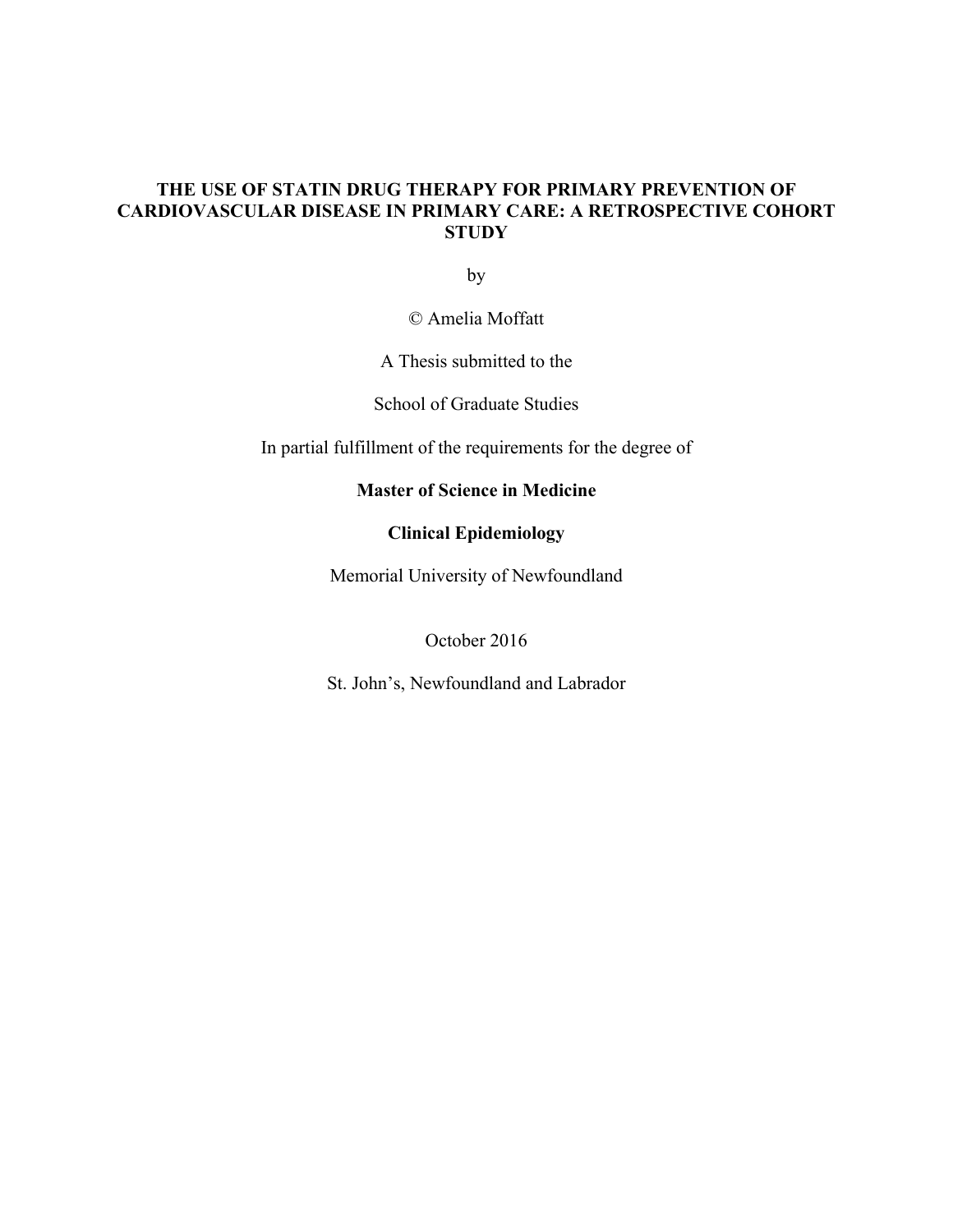# **Abstract**

Statin drugs have been widely studied for their efficacy in secondary prevention by preventing the recurrence of cardiovascular disease (CVD), however their use as a primary prevention strategy in individuals without documented CVD, especially at low risk, is highly controversial among the medical community. The current research study used data from the Canadian Primary Care Sentinel Surveillance Network (CPCSSN); a database that houses point-of-care data from physician electronic medical records (EMR) from primary care practices all across Canada. It is a valuable resource to conduct outcomes research on diseases and conditions managed in primary care.

This retrospective inception cohort study assessed whether statin drug use over a period of five years (January 1, 2009 to December 31, 2013) reduced outcomes of CVD and all-cause mortality in a group of primary prevention patients (i.e. patients who have never had CVD) from Newfoundland and Labrador (NL). The CPCSSN database was linked to both the Clinical Database Management System and Mortality Registry housed at the Newfoundland and Labrador Center for Health Information (NLCHI).

The results based on univariate analysis suggested that statin drug use was associated with increased rates of CVD, hospitalization and coronary artery disease (CAD). However, these apparent harmful effects of statins in causing CVD were no longer present when other risk factors of CVD (sex, age, BMI, LDL-C, HDL-C, HTN, smoking status, total cholesterol, total triglycerides and blood pressure) were controlled for using logistic regression. Statin drugs were also significantly associated with decreased rates of all-cause mortality, and this beneficial effect persisted after controlling for CVD risk factors. Our results also demonstrated that statins were significantly associated with an increase in diabetes mellitus (DM) over the study period. The results obtained were similar when we considered compliance and used only those in the exposure group who had used statins for  $\geq 80\%$  of the five year follow up period.

The use of statin drugs in a primary prevention situation is still controversial, and the results of this study provide real world data from EMR practices in NL on the effects of statins on CVD outcomes and death. This study concludes that at best, statins had no effect on CVD outcomes but decreased all-cause mortality. The results of a "real-life" assessment of the benefits of using statins in a primary prevention situation are not nearly as impressive as what clinical trials suggest.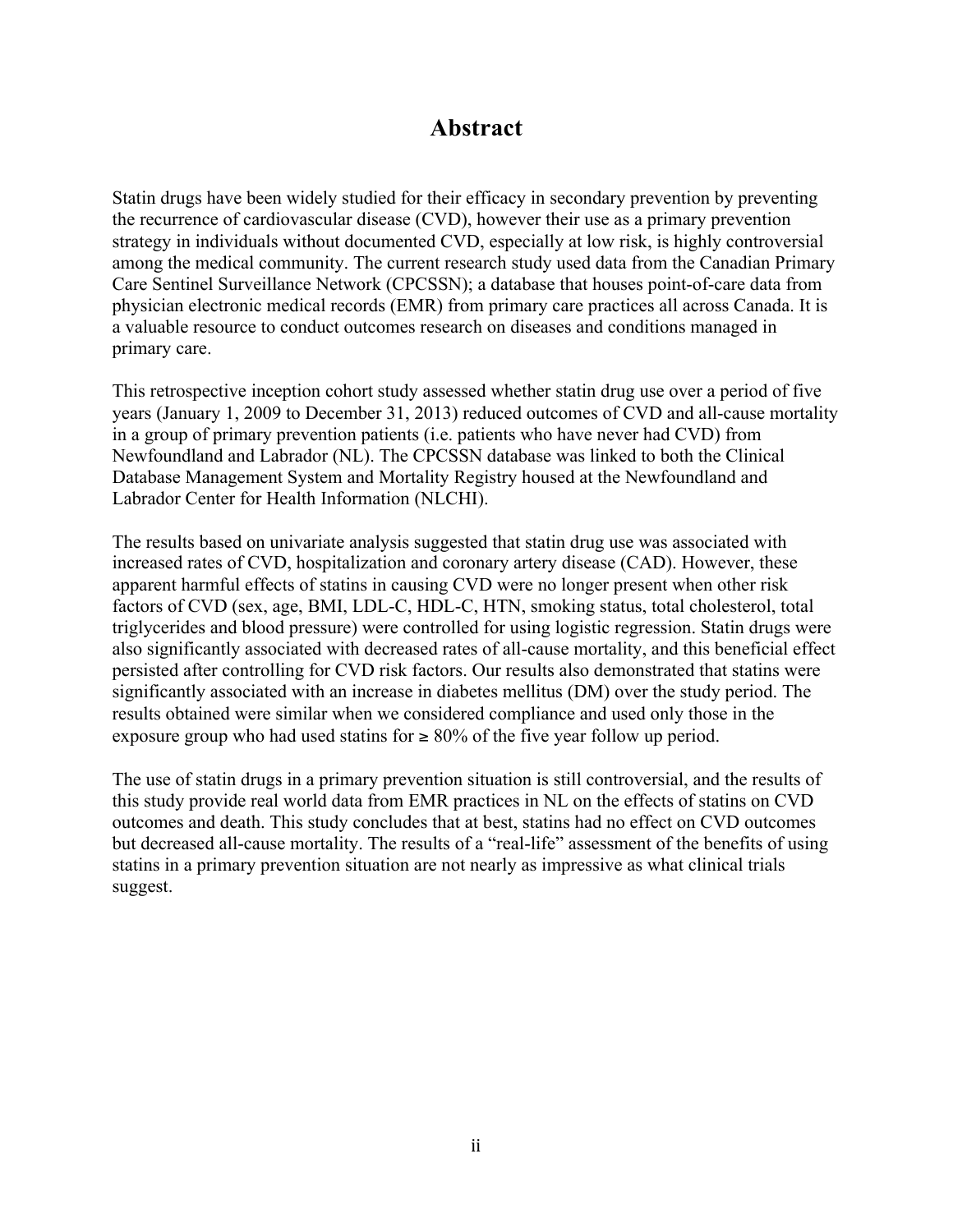# **Acknowledgements:**

It is with great pleasure that I acknowledge the continued support and guidance of my supervisor, Dr. Marshall Godwin, throughout my Master's Degree. I admire Dr. Godwin both as a researcher and physician and esteem his ability to introduce students to the world of research. Dr. Godwin is an outstanding mentor, and has provided me with exceptional advice and guidance.

I would also like to thank the members of my research committee, Dr. Shabnam Asghari and Dr. Danielle O'Keefe, for their valuable contribution to my thesis. I admire their commitment to both research and healthcare, and their competency in each field.

A special thank you to all members of the Primary Healthcare Research Unit. You have made my time at Memorial so enjoyable and I value your contribution to healthcare research in the province.

Lastly, I would like to thank my family; Mom, Dad and Teddy. I thank them for their continual support and encouragement as well as instilling within me a strong work ethic. Thank you for the numerous opportunities you have provided to me.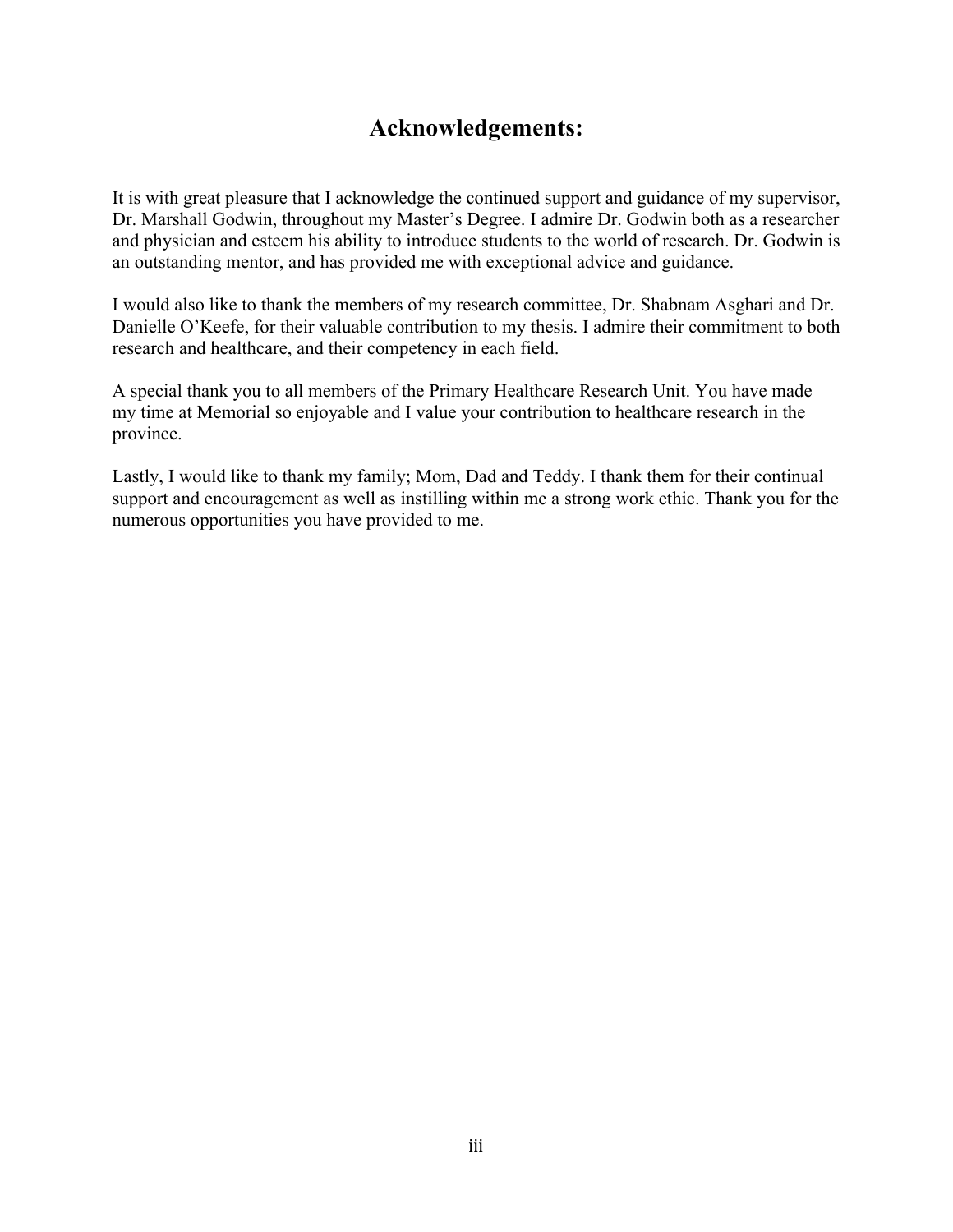# **Table of Contents**

| 1.5.3 Primary vs. Secondary Prevention: Previous Literature on Statin Use 11 |  |
|------------------------------------------------------------------------------|--|
|                                                                              |  |
|                                                                              |  |
|                                                                              |  |
|                                                                              |  |
|                                                                              |  |
|                                                                              |  |
|                                                                              |  |
|                                                                              |  |
|                                                                              |  |
|                                                                              |  |
|                                                                              |  |
|                                                                              |  |
|                                                                              |  |
|                                                                              |  |
|                                                                              |  |
|                                                                              |  |
|                                                                              |  |
|                                                                              |  |
|                                                                              |  |
|                                                                              |  |
|                                                                              |  |
|                                                                              |  |
|                                                                              |  |
|                                                                              |  |
|                                                                              |  |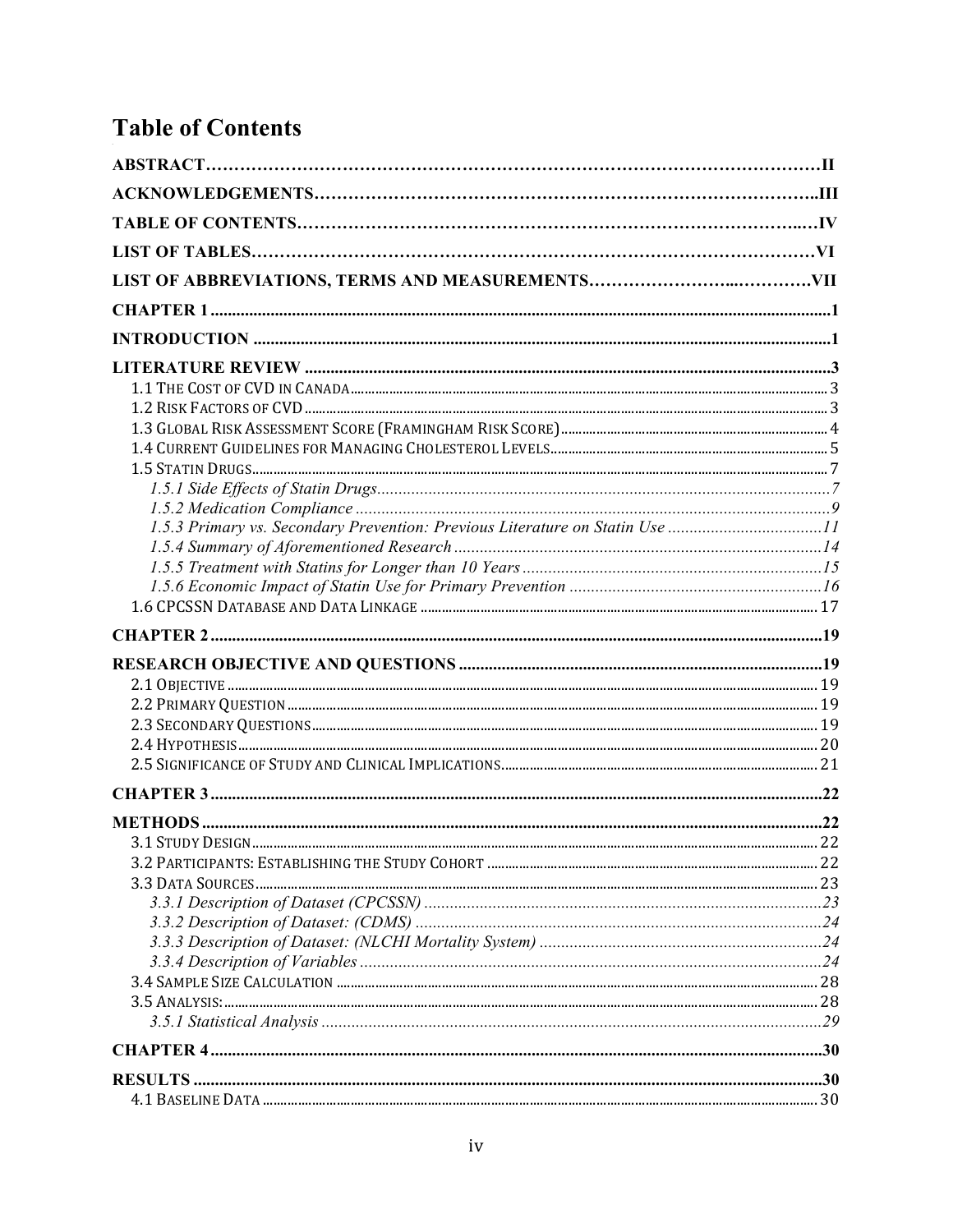| 4.2 UNIVARIATE ANALYSIS OF THE EFFECT OF STATINS ON PRIMARY AND SECONDARY OUTCOMES 32       |  |
|---------------------------------------------------------------------------------------------|--|
|                                                                                             |  |
| 4.4 LOGISTIC REGRESSION WITH THE PRIMARY OUTCOME OF CVD AS THE DEPENDENT VARIABLE  38       |  |
| 4.5 LOGISTIC REGRESSION WITH THE PRIMARY OUTCOME OF ALL-CAUSE MORTALITY AS THE DEPENDENT    |  |
|                                                                                             |  |
| 4.6 LOGISTIC REGRESSION USING ONLY MEDICATION COMPLIANT INDIVIDUALS IN THE EXPOSED GROUP 41 |  |
|                                                                                             |  |
|                                                                                             |  |
|                                                                                             |  |
|                                                                                             |  |
|                                                                                             |  |
|                                                                                             |  |
|                                                                                             |  |
|                                                                                             |  |
|                                                                                             |  |
|                                                                                             |  |
|                                                                                             |  |
|                                                                                             |  |
|                                                                                             |  |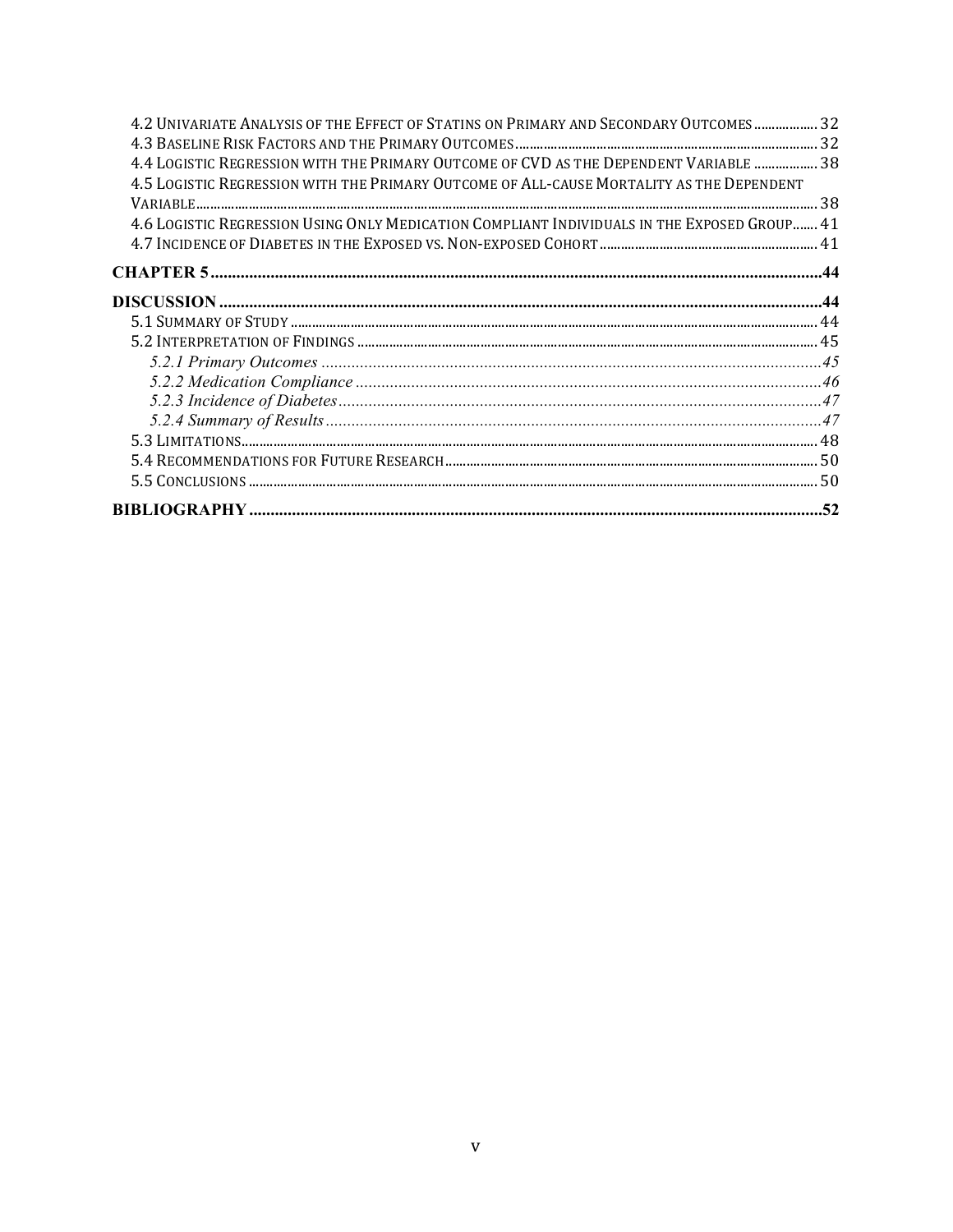# **List of Tables:**

| Table 6 Logistic Regression Estimating the Relationship Between Statin Exposure at Baseline                                                                                            |  |
|----------------------------------------------------------------------------------------------------------------------------------------------------------------------------------------|--|
| Table 7 Logistic Regression Estimating the Relationship Between Statin Exposure at Baseline<br>and the Primary Outcome of All-Cause Mortality when Controlling for Covariates 40       |  |
| Table 8 Logistic Regression Estimating the Relationship Between Statin Exposure at Baseline<br>and the Primary Outcomes (CVD and All-Cause Mortality) when Controlling for Significant |  |
|                                                                                                                                                                                        |  |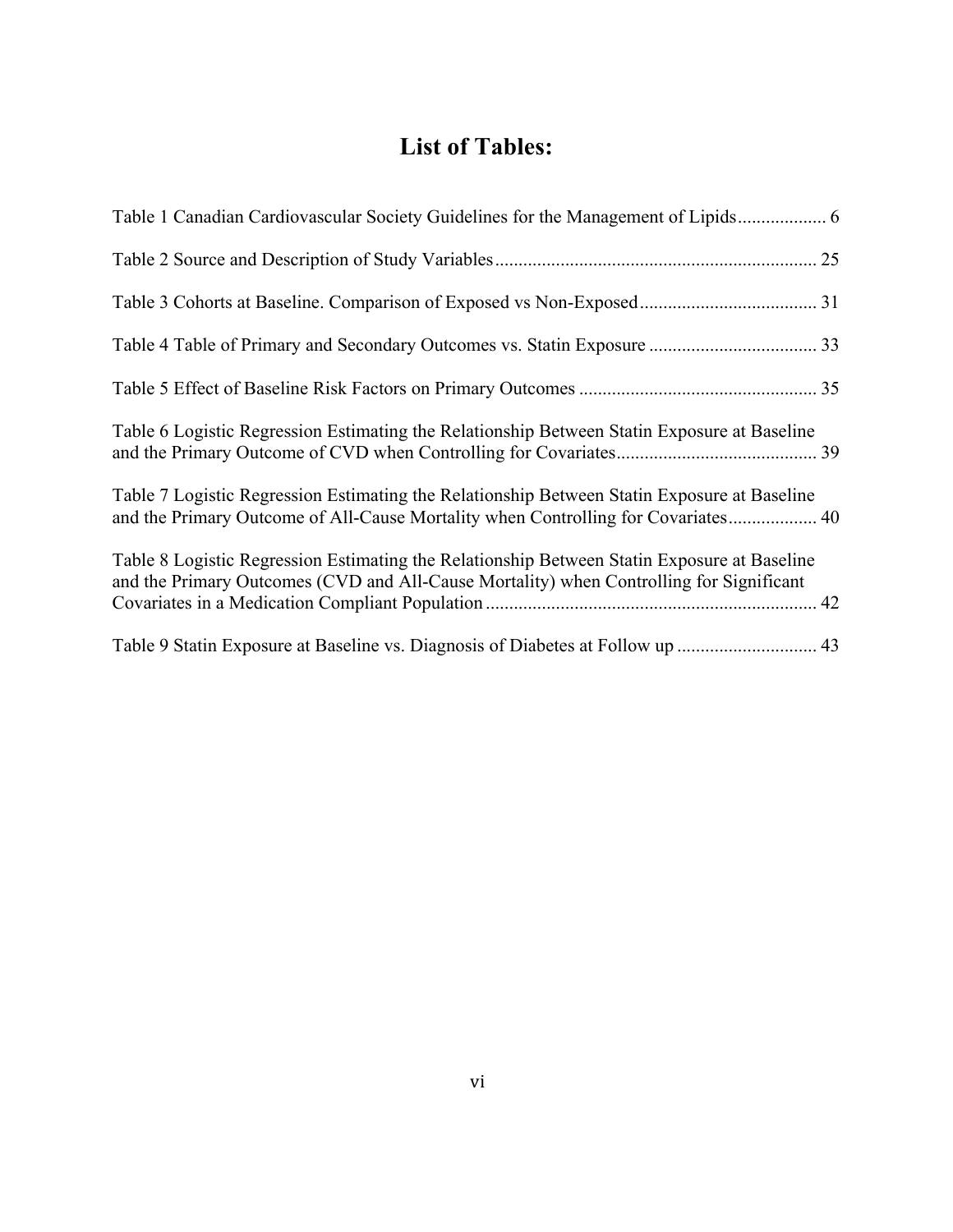# **List of Abbreviations, Terms and Measurements:**

# **Abbreviations:**

| <b>ACE-I</b>             | Angiotensin Converting Enzyme Inhibitor                        |
|--------------------------|----------------------------------------------------------------|
| <b>APBRN</b>             | <b>Atlantic Practice Based Research Network</b>                |
| <b>ATP III</b>           | <b>Adult Treatment Panel III</b>                               |
| BMI                      | <b>Body Mass Index</b>                                         |
| <b>CAD</b>               | Coronary Artery Disease                                        |
| <b>CDMS</b>              | Clinical Database Management System)                           |
| CK                       | <b>Creatinine Kinase</b>                                       |
| <b>CKD</b>               | Chronic Kidney Disease                                         |
| <b>COPD</b>              | Chronic Obstructive Pulmonary Disease                          |
| <b>CPCSSN</b>            | Canadian Primary Care Sentinel Surveillance Network            |
| <b>CTT</b>               | <b>Cholesterol Treatment Trialists'</b>                        |
| <b>CVD</b>               | Cardiovascular Disease                                         |
| <b>DM</b>                | Diabetes Mellitus                                              |
| <b>EMR</b>               | <b>Electronic Medical Record</b>                               |
| <b>FRS</b>               | Framingham Risk Score                                          |
| HbA1C                    | Hemoglobin A1C                                                 |
| HDL-C                    | <b>High Density Lipoprotein Cholesterol</b>                    |
| <b>HGM-CoA</b> reductase | 3-hydroxy-3-methyl-glutaryl-coenzyme A reductase inhibitors    |
| inhibitors (statins)     |                                                                |
| <b>HsCRP</b>             | High Sensitivity C Reactive Protein                            |
| <b>HTN</b>               | Hypertension                                                   |
| <b>JUPITER Study</b>     | Justification for the use of statins in primary prevention: an |
|                          | intervention evaluating Rosuvastatin                           |
| LDL-C                    | Low Density Lipoprotein Cholesterol                            |
| MI                       | Myocardial Infarction                                          |
| NL                       | Newfoundland and Labrador                                      |
| <b>NLCHI</b>             | Newfoundland and Labrador Center for Health Information        |
| <b>NNT</b>               | Number Needed to Treat                                         |
| <b>PDC</b>               | Proportion of days covered                                     |
| <b>PVD</b>               | Peripheral Vascular Disease                                    |
| <b>RCT</b>               | Randomized Control Trial                                       |
| <b>TT</b>                | <b>Total Triglyceride</b>                                      |
| <b>TC</b>                | <b>Total Cholesterol</b>                                       |
| <b>WOSCOPS Study</b>     | West of Scotland Coronary Prevention Study                     |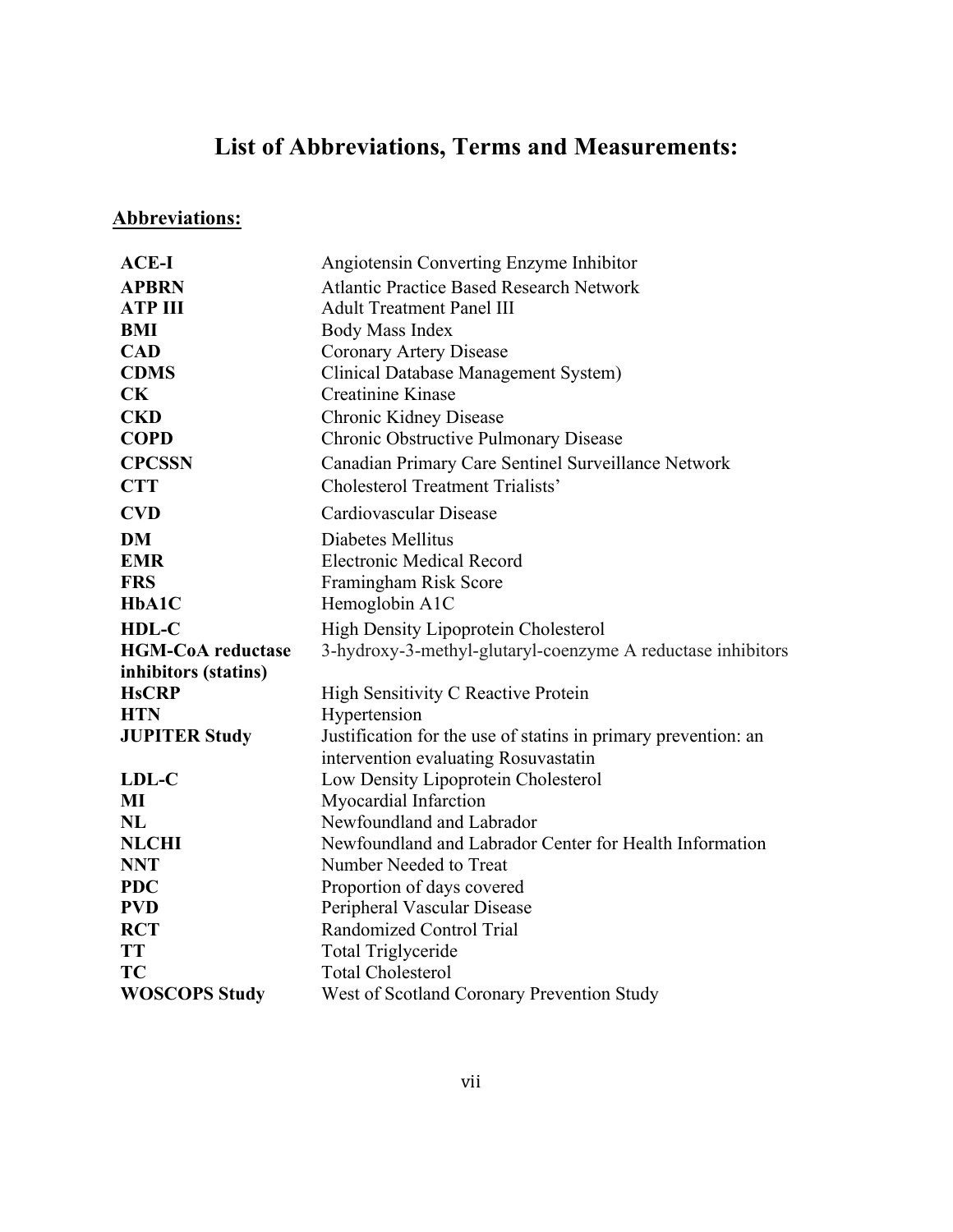### **Measurements:**

**mg** milligrams

**dL** deciliter

**mmol** millimole

**L** liter

# *Converting between mg/dl and mmol/L cholesterol measurements*

WX mg/dl \* 0.0259= YZ mmol/L

Example: 200 mg/dL x 0.0259 = 5.18 mmol/L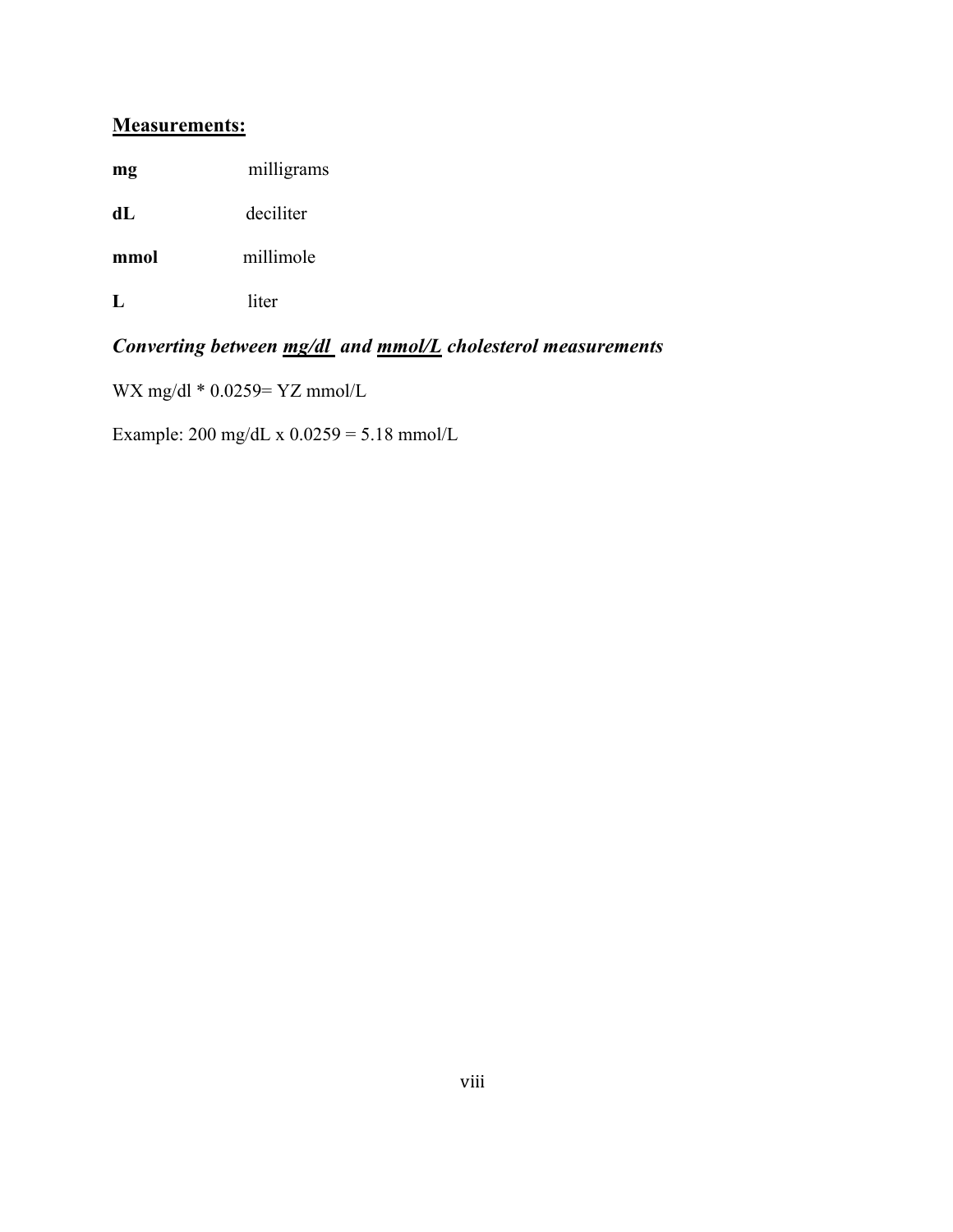## **Chapter 1**

## **Introduction**

HMG-CoA reductase inhibitors (Statins), the class of drugs shown to lower low-density lipoprotein cholesterol (LDL-C), are among the most widely used prescription drugs worldwide<sup>1</sup>. By lowering cholesterol, statins have demonstrated an ability to reduce the risk of cardiovascular disease (CVD), hospitalization, and death<sup>2</sup>. Approximately 23.6 million statin prescriptions are dispensed from Canadian retail drug stores each year<sup>3</sup>.

While statins have demonstrated efficacy in secondary prevention by preventing the recurrence of CVD, their use as a primary prevention strategy is highly controversial among the medical community<sup>4</sup>. Currently, there is much debate over whether statin drugs should be prescribed more broadly for primary prevention or provided only to those at a very high risk of developing CVD in order to avoid unnecessary adverse effects and overmedicating the general public $<sup>5</sup>$ .</sup>

One of the main arguments opposing the use of statins as a primary prevention strategy is that these drugs do not prevent the onset of CVD enough and that statin drugs may not "achieve an acceptable risk-benefit ratio when treating patients who might have a very small absolute event reduction from statin therapy<sup>16</sup>. A meta-analysis published in the Lancet reported that a 1 mmol/L reduction in LDL-C in low risk individuals resulted in "an absolute reduction in major vascular events of about 11 per 1000 over 5 years<sup> $4$ </sup>. The number needed to treat (NNT) is also high, and studies have indicated that in order to prevent one cardiovascular event, 71 primary prevention patients would have to be treated with a statin for 3 to 5 years<sup>7</sup>. Patients who are prescribed statins run the risk of damaging their kidneys and muscles as well as developing diabetes mellitus (DM) type  $2<sup>1</sup>$ . When physicians prescribe a statin to otherwise healthy people,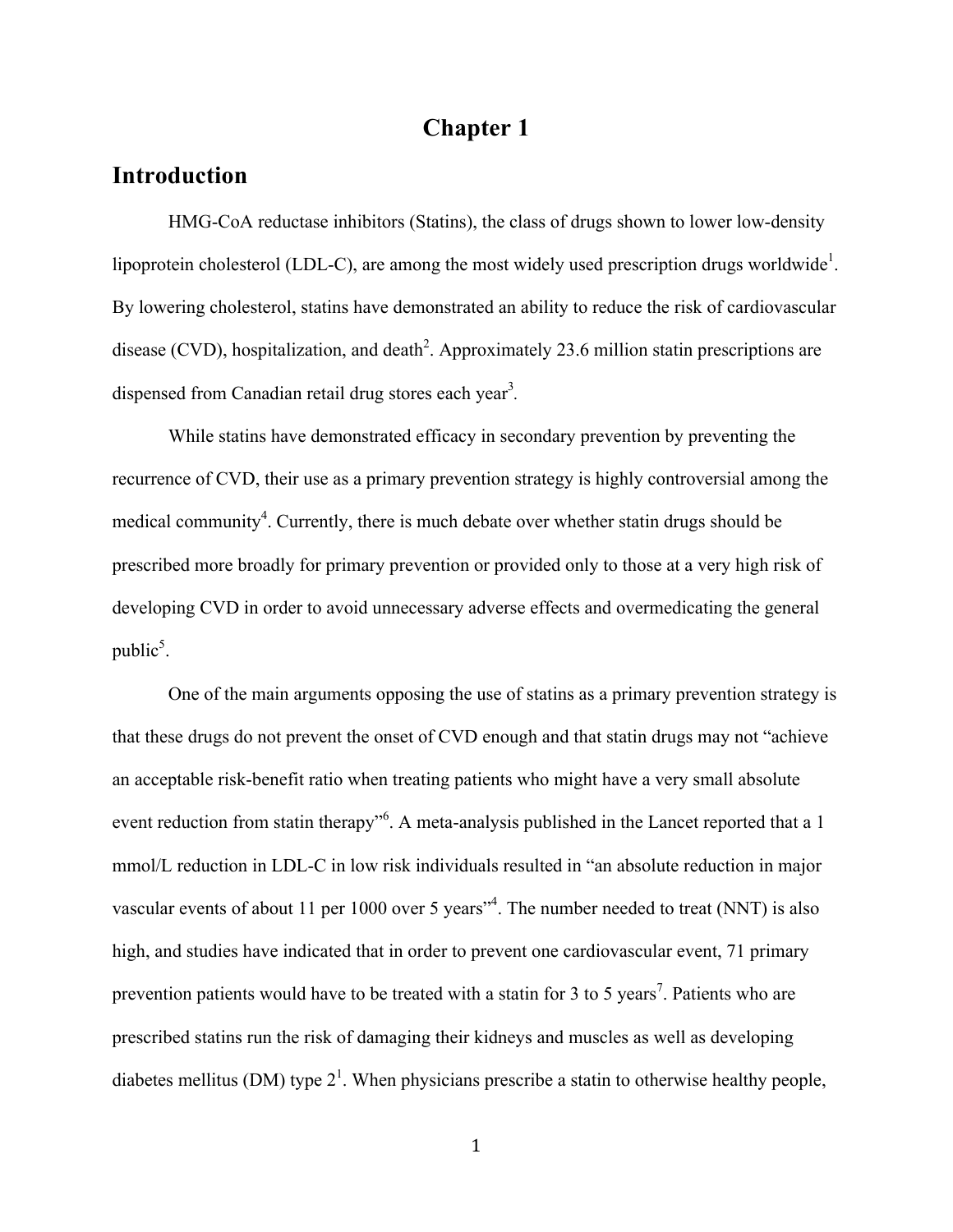they may potentially be exposing them to avoidable adverse effects of the drug. The question must be asked as to whether statin drugs should be prescribed to all individuals based on their LDL-C levels or whether statin treatment should be individualized on the basis of clinical judgement? $5$ 

As a counter argument, other researchers and clinicians would argue that primary prevention of CVD using statins can be regarded as an efficient population based strategy<sup>6</sup>. On a clinical level a 1.1% absolute risk reduction in major vascular events may not appear significant, but when applied on a population basis we begin to understand the positive potential economic impact. CVD is a leading cause of morbidity and mortality in the western world, and individuals with CVD are among the highest users of healthcare resources<sup>8</sup>. Prescribing statins to patients for primary prevention is argued to be cost effective in the long run in terms of reductions in diagnostic procedures, hospitalizations, treatment and long-term care.

It is important to emphasize, however, how careful physicians must be in prescribing medication indiscriminately for the sake of potentially saving government money. This is especially true if it means exposing otherwise healthy people to adverse side effects. As it stands, it is a precarious issue and will need strong supportive real world data for it to be considered. The purpose of the current research will be to explore the potential benefits of statin drugs in primary prevention using Newfoundland and Labrador (NL) point of care physician electronic medical record (EMR) data. This study will investigate whether these drugs decrease adverse health outcomes of CVD and all-cause mortality. Our composite CVD outcome includes the following conditions: coronary artery disease (CAD)/ischemic artery disease, cerebrovascular disease, peripheral artery disease, atherosclerosis, hospitalized due to CVD and death due to CVD.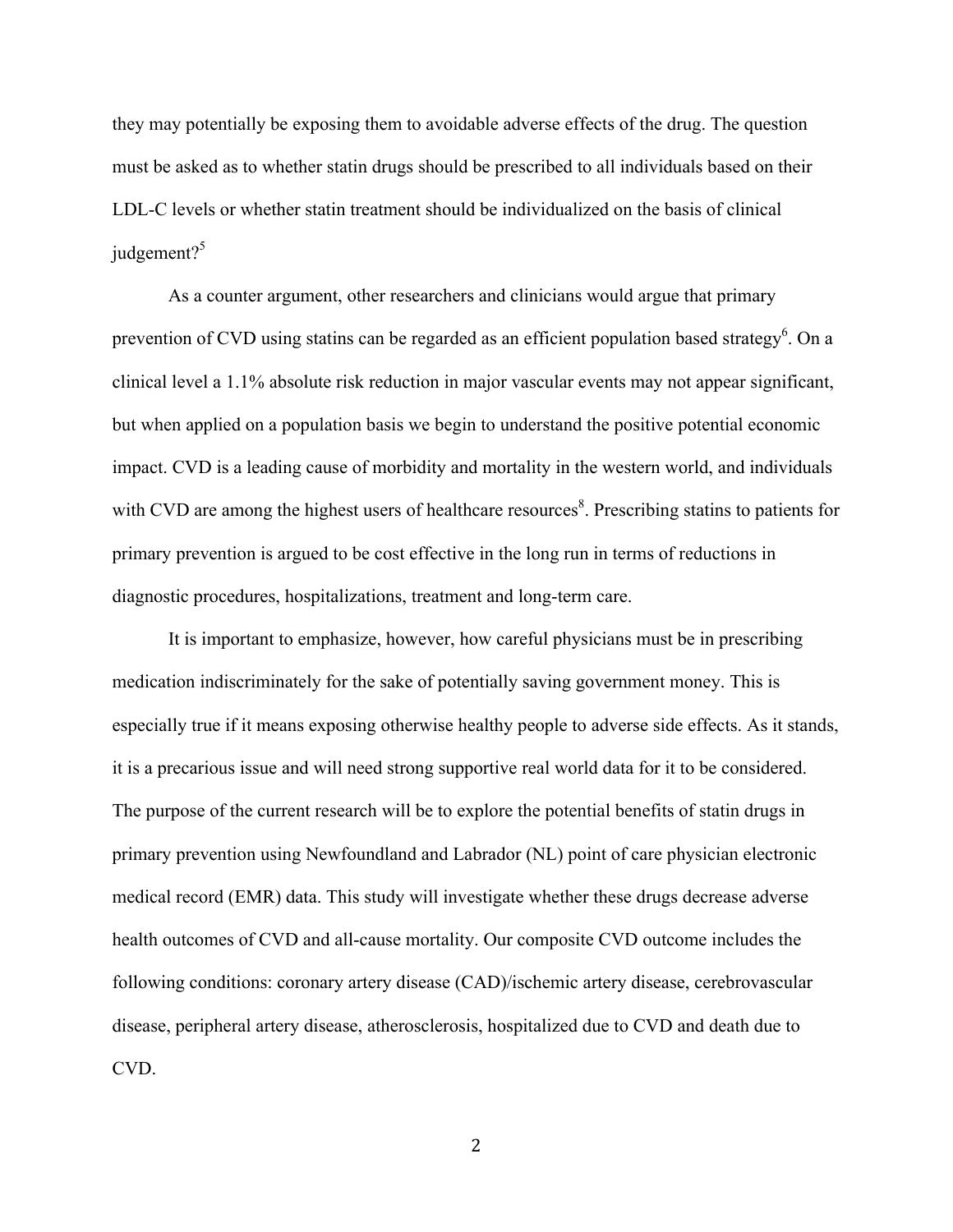## **Literature Review 1.1 The Cost of CVD in Canada**

CVD is defined as any disease that "affects the heart, the blood vessels of the heart, and the veins and arteries throughout the body and within the brain"<sup>9</sup>. While Canadian rates of overall mortality from CVD have decreased by nearly 40% in the past decade, it remains the leading cause of morbidity and mortality claiming nearly 30% of all Canadian deaths<sup>10,11</sup>. According to the Public Health Agency of Canada more than 1.4 million Canadians are living with heart disease<sup>11</sup>. The toll on the economy is also great; CVD accounts for three out of the four most expensive health conditions. Annually, CVD accounts for over \$22 billion in healthcare expenditure and loss of productivity<sup>9,12</sup>.

### **1.2 Risk Factors of CVD**

Risk factors are described as influences (e.g. demographic, clinical, genetic, lifestyle) that contribute to one's likelihood of developing CVD or that contribute to worsening of preexisting CVD. Examples of risk factors include hypertension (HTN), DM, obesity, smoking, excessive alcohol consumption, little to no physical activity, and low income<sup>13</sup>. The Heart and Stroke Foundation (2015) reports that 90% of Canadians have at least one risk factor for  $CVD<sup>9</sup>$ . It is suggested that attempting to modify risk factors could reduce the incidence and prevalence of CVD.

Elevated levels of LDL-C, or 'bad' cholesterol as it is more commonly known, is an extremely important risk factor and one on which this research will focus. LDL transports cholesterol from the liver throughout the rest of the body and allows it to collect as plaques on the walls of blood vessels; a condition called atherosclerosis<sup>14</sup>. A buildup of plaque can harden and narrow arteries, making it more difficult for oxygen-rich blood to travel to the heart and other peripheral organs. As a result, this can lead to a heart attack, stroke or death<sup>15</sup>. Nearly  $60\%$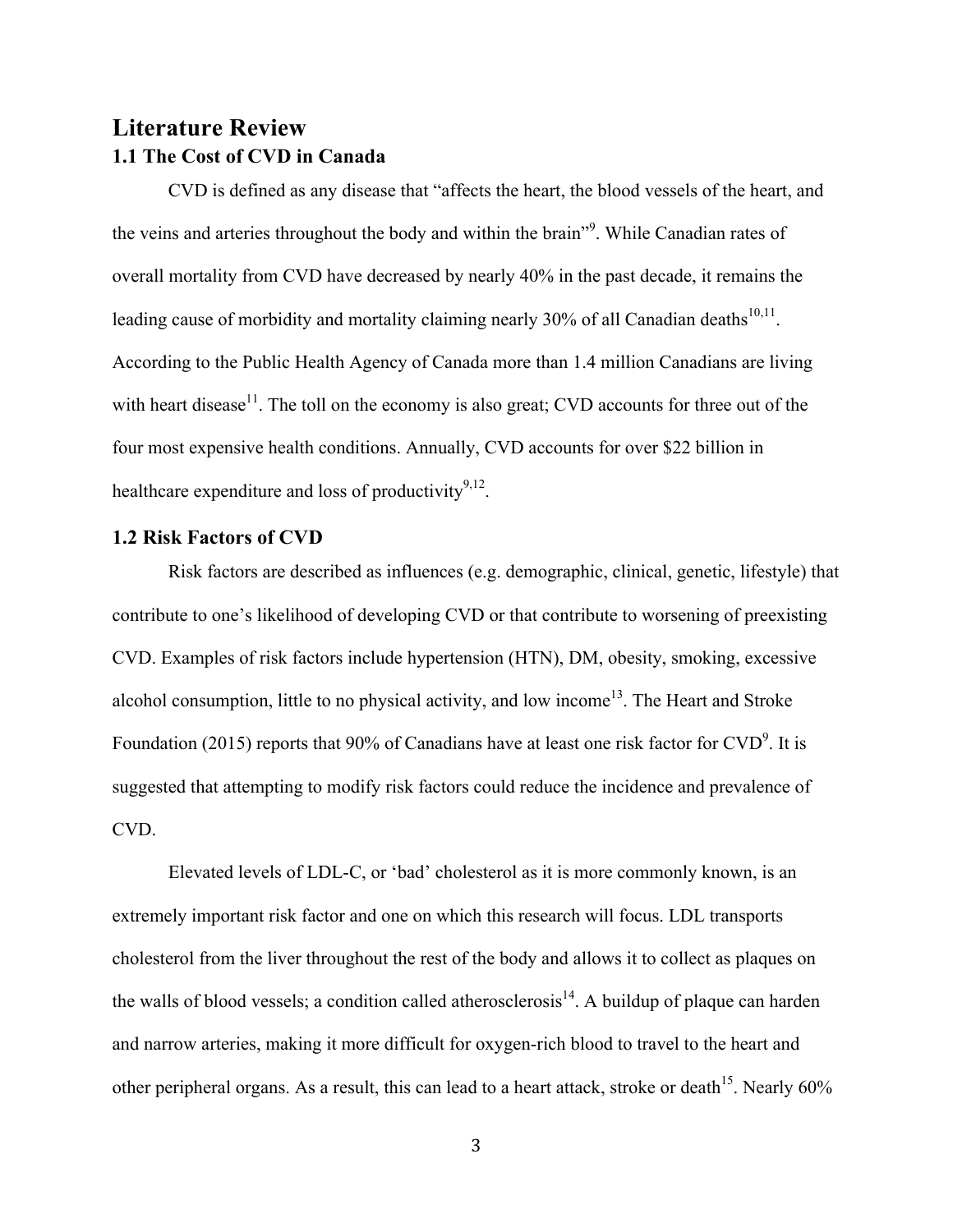of Canadian adults (ages 40-59) are living with high levels of LDL- $C^{10}$ . Globally, the prevalence of raised cholesterol among adults is estimated to be approximately  $39\%^{16}$ .

#### **1.3 Global Risk Assessment Score (Framingham Risk Score)**

Individuals at risk of CVD can be categorized based on their prospective percent (%) risk of developing CVD within the next 10 years. This risk level in part explains why a forty-fiveyear-old female who exercises daily and maintains a healthy diet is less likely to develop CVD compared to a hypertensive male in his late sixties who smokes. It also explains why we may initiate preventative treatment in someone with a high risk lifestyle and not initiate treatment in someone else of the same age. A limitation to most of the previous research was a failure to account for a participant's level of risk of developing CVD. For example: if all of the low risk  $(\leq 10\%)$  patients were randomized to a study's experimental group and all of the high risk patients to the control group, the study could potentially overestimate the beneficial effects of statins.

As previously discussed, a multitude of risk factors often coexist and can contribute to CVD. The Framingham global risk assessment tool is a validated epidemiological global risk algorithm tool used to predict one's risk of developing CVD over the next 10 years<sup>6,19,20</sup>. The Framingham risk score (FRS) takes into account a patient's age, TC, smoking status, HDL-C, and systolic blood pressure  $(BP)^{20}$ . Based on their score, patients are considered as low risk  $(\leq 10\%)$ , intermediate risk (10-19%), or high risk ( $\geq 20\%$ ). This tool is clinically useful as a risk estimation system as it is "methodologically robust and easy to use, addresses clinically relevant risk factors, and results in measurable health gain to a population<sup> $21$ </sup>. Additionally, the Framingham tool has been studied for its external validity and its ability to generalize as the tool is "derived from a study population with sufficient sample size that is representative of the population to which the function is to be applied $^{221}$ .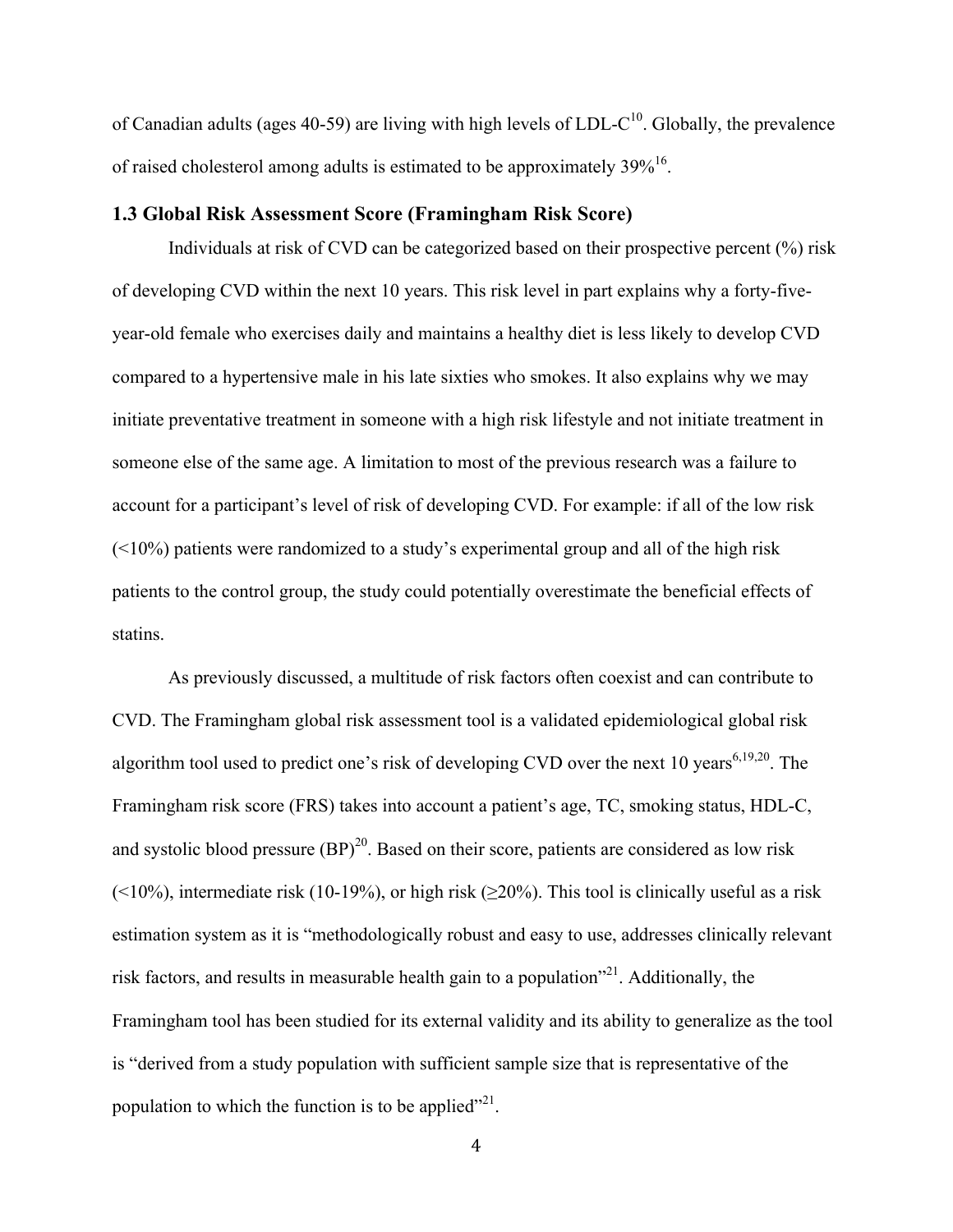The Framingham study has played a large role in the detection and treatment of heart disease by enabling researchers to identify some of the lifestyle and risk factors associated with CVD. This risk information can subsequently be used as a tool when prescribing risk-reducing medications such as statins. In the United States, mortalities associated with CVD have decreased since 1990, a trend largely attributable to using the Global risk assessment as part of a strategy to manage  $CVD^{19}$ .

### **1.4 Current Guidelines for Managing Cholesterol Levels**

Current cholesterol targets published by Statistics Canada (2013) and the Mayo Clinic suggest that normal LDL-C levels for both males and females, ages 20-79, should be below 3.5mmol/L, high-density lipoprotein cholesterol (HDL-C) levels should be above 1.0mmol/L (males) and 1.3mmol/L (females), total cholesterol (TC) for both males and females should be below 5.2mmol/L, and total triglyceride levels (TT) lower than  $1.7^{10,17}$ .

The most current guidelines at the time of this study for managing dyslipidemia in Canada were published by the Canadian Cardiovascular Society in 201218. Cholesterol screening is recommended in men >40 and postmenopausal women >50, or at any age in those with the following risk factors: "smoker, DM, arterial HTN, family history of premature CVD, family history of hyperlipidemia, erectile dysfunction, chronic kidney disease (CKD), inflammatory diseases, HIV infection, chronic obstructive pulmonary disease (COPD), clinical evidence of atherosclerosis or abdominal aneurysm, clinical manifestation of hyperlipidemia, or body mass index (BMI)  $>27^{18}$ .

<sup>\*</sup> While we appreciate that the Canadian College of Family Physicians published more recent guidelines for the management of dyslipidemia in 2015, this study used the guidelines consistent with the timeline of the study. Note that both guidelines are very similar in terms of management principles.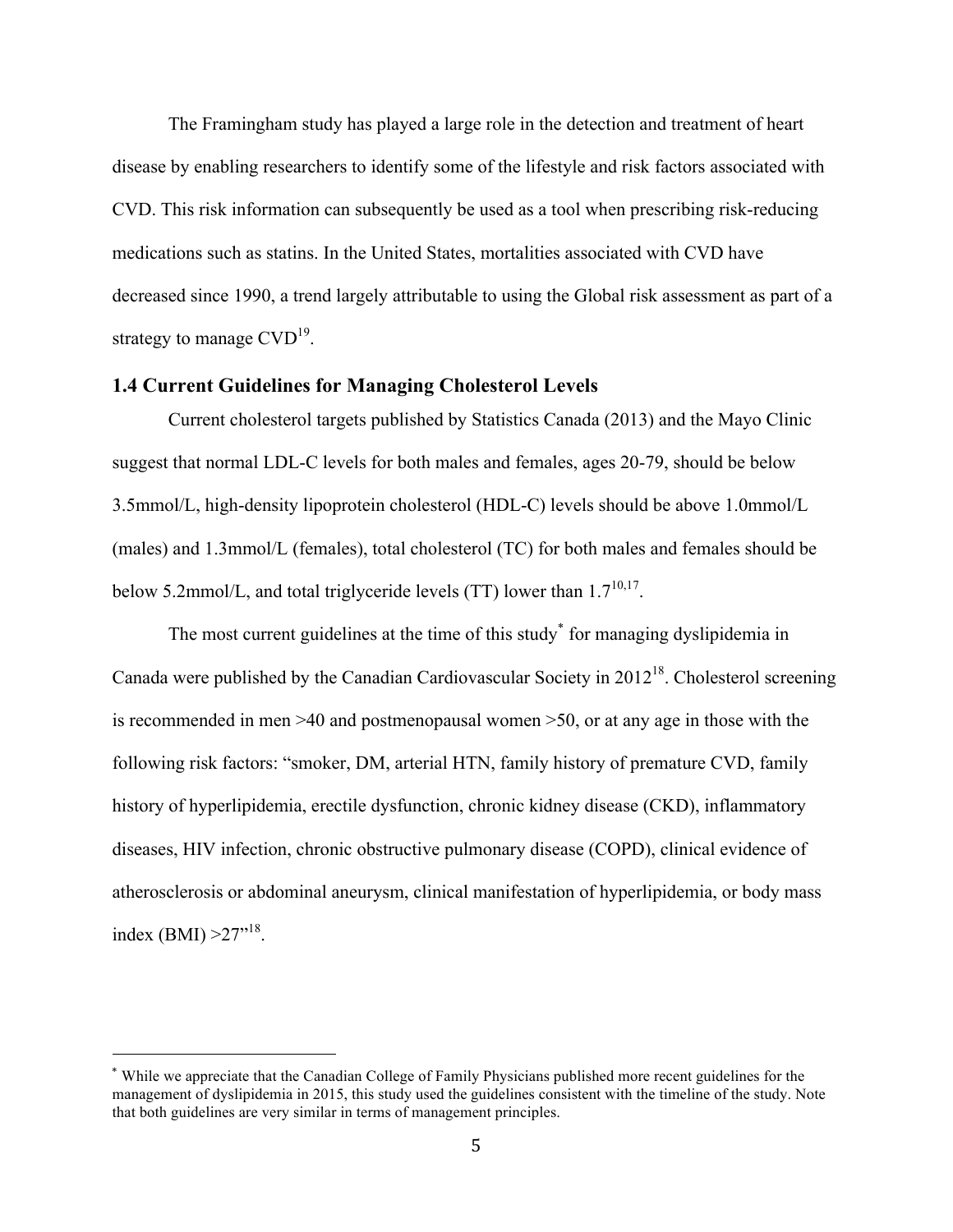The 2012 guidelines suggest that the FRS be used to estimate a patient's 10-year risk of

developing CVD, in addition to a full cholesterol screen and kidney function tests. Table 1

presents the study's recommendations for lipid targets and treatment.

### **Table 1 Canadian Cardiovascular Society guidelines for the management of lipids by statin therapy (2012). Summary of treatment targets based on Framingham Risk. Source:**  *http://www.onlinecjc.ca/article/S0828-282X(12)01510-3/pdf*

| <b>Risk Level</b>                                                                                                           | Initiate therapy if                                                                                                               | <b>Primary LCL-C</b><br>target                                       | <b>Alternative targets</b>                            |
|-----------------------------------------------------------------------------------------------------------------------------|-----------------------------------------------------------------------------------------------------------------------------------|----------------------------------------------------------------------|-------------------------------------------------------|
| High risk:<br>$FRS \ge 20\%$<br>Or in patients with:<br>DM, CKD, high risk<br>HTN, atherosclerosis<br>or an aortic aneurysm | Consider treatment<br>in all                                                                                                      | $\leq$ 2 mmol/L or $\geq$ 50%<br>reduction in LDL-C<br>from baseline | Apo $B \le 0.8$ g/L or non<br>HDL-C $\leq$ 2.6 mmol/L |
| Intermediate risk:<br>FRS 10-19%                                                                                            | LDL-C $\geq 3.5$ mmol/L<br>For LDL-C $<$ 3.5<br>$mmol/L$ consider if:<br>Apo B $\geq$ 1.2g/L or<br>non-HDL-C $\geq 4.3$<br>mmol/L | $\leq$ mmol/L or $\geq$ 50%<br>reduction in LDL-C<br>from baseline   | Apo $B \le 0.8$ g/L or non<br>HDL-C $\leq$ 2.6 mmol/L |
| Low risk:<br>$FRS < 10\%$                                                                                                   | LDL-C $\geq 5$ mmol/L or<br>familial<br>hypercholesterolemia                                                                      | $\geq 50\%$ reduction in<br>LDL-C                                    |                                                       |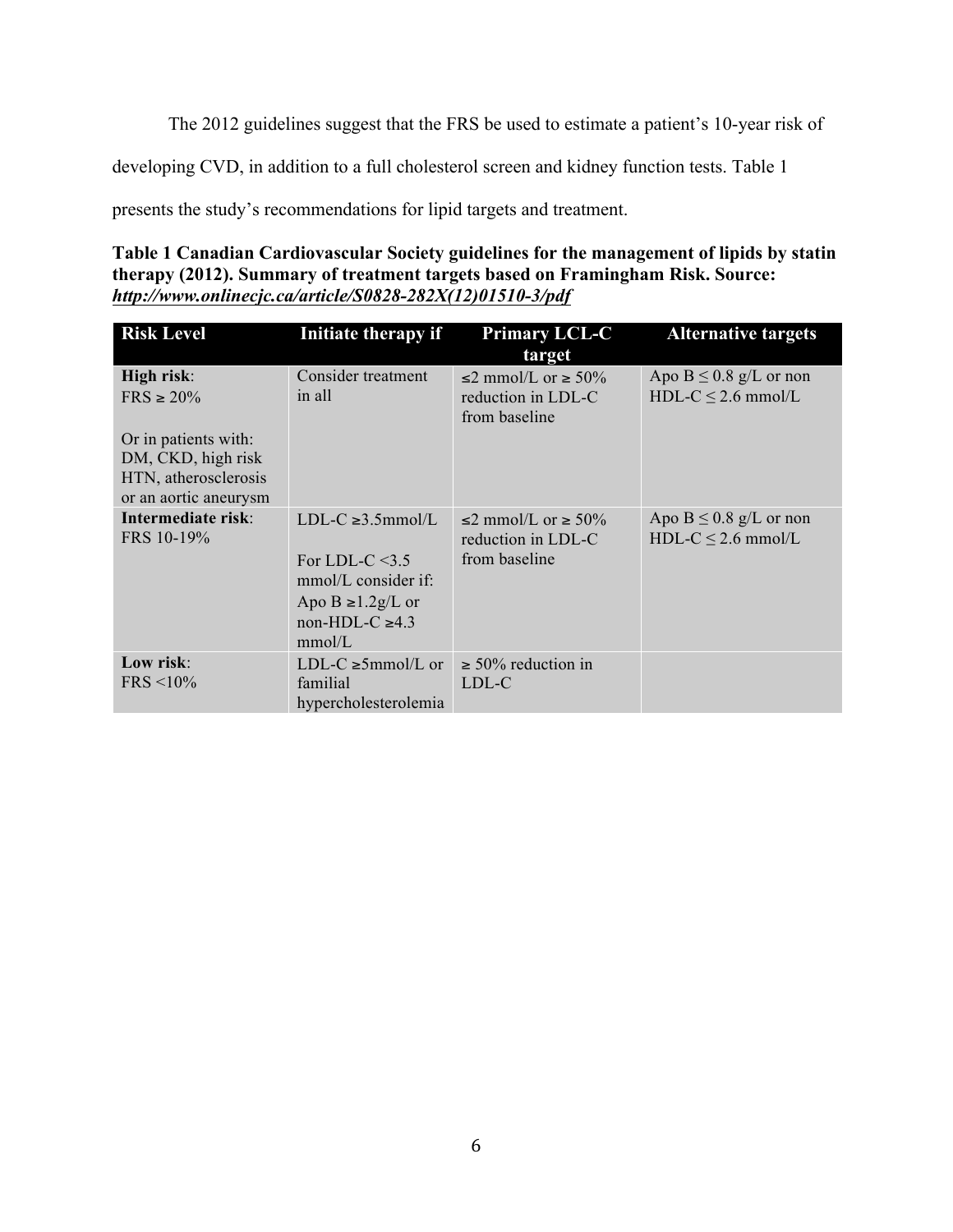#### **1.5 Statin Drugs**

Several types of statins exist and are sold under a variety of brand names: Lipitor (atorvastatin), Zocor (simvastatin) and Crestor (rosuvastatin) are examples of three commonly used high-potency statins. This research employs the umbrella term 'statin' to refer to the 3 brands of statins previously listed. Statin drugs are among the top three cardiovascular medications dispensed in Canada, along with angiotensin converting enzyme inhibitors (ACE-I) and diuretics<sup>22</sup>. Approximately 23.6 million statins are prescribed each year in Canada<sup>3</sup>.

Statins lower LDL-C by inhibiting HMG-CoA reductase, the rate-limiting enzymatic step in cholesterol synthesis, and thus act to decrease the liver's ability to synthesize cholesterol<sup>23</sup>. Statins also have non lipid related effects; they possess "anti-inflammatory properties, inhibit vascular smooth muscle cell proliferation as well as platelet function, and improve vascular endothelial function<sup>"23</sup>. While studies are ambiguous, it has also been suggested that statins slightly increase the levels of HDL-C, or 'good cholesterol'<sup>24</sup>.

#### *1.5.1 Side Effects of Statin Drugs*

As with most pharmaceuticals, statin drugs have the potential to cause adverse effects. The most commonly reported adverse effects in clinical settings involve the musculature system (e.g. myalgia and myopathy), as well as symptoms of fatigue and weakness<sup>25</sup>. The adverse effects related to muscles range from mild to severe, "and is believed to occur in up to 10-15% of exposed subjects in real world practice"<sup>26</sup>. A number of randomized control trials (RCT) with large sample sizes have "not shown significant differences in the number of subjects reporting muscle symptoms between statin and placebo-allocated groups<sup>"27</sup>. Batteries of trials have assessed the safety of statins and have reported that by and large they are a "safe and tolerable medicine having considerable risk/benefit ratio with the display of only mild and transient adverse effects<sup> $25$ </sup>. The more severe side effects include rhabdomyolysis – severe muscle damage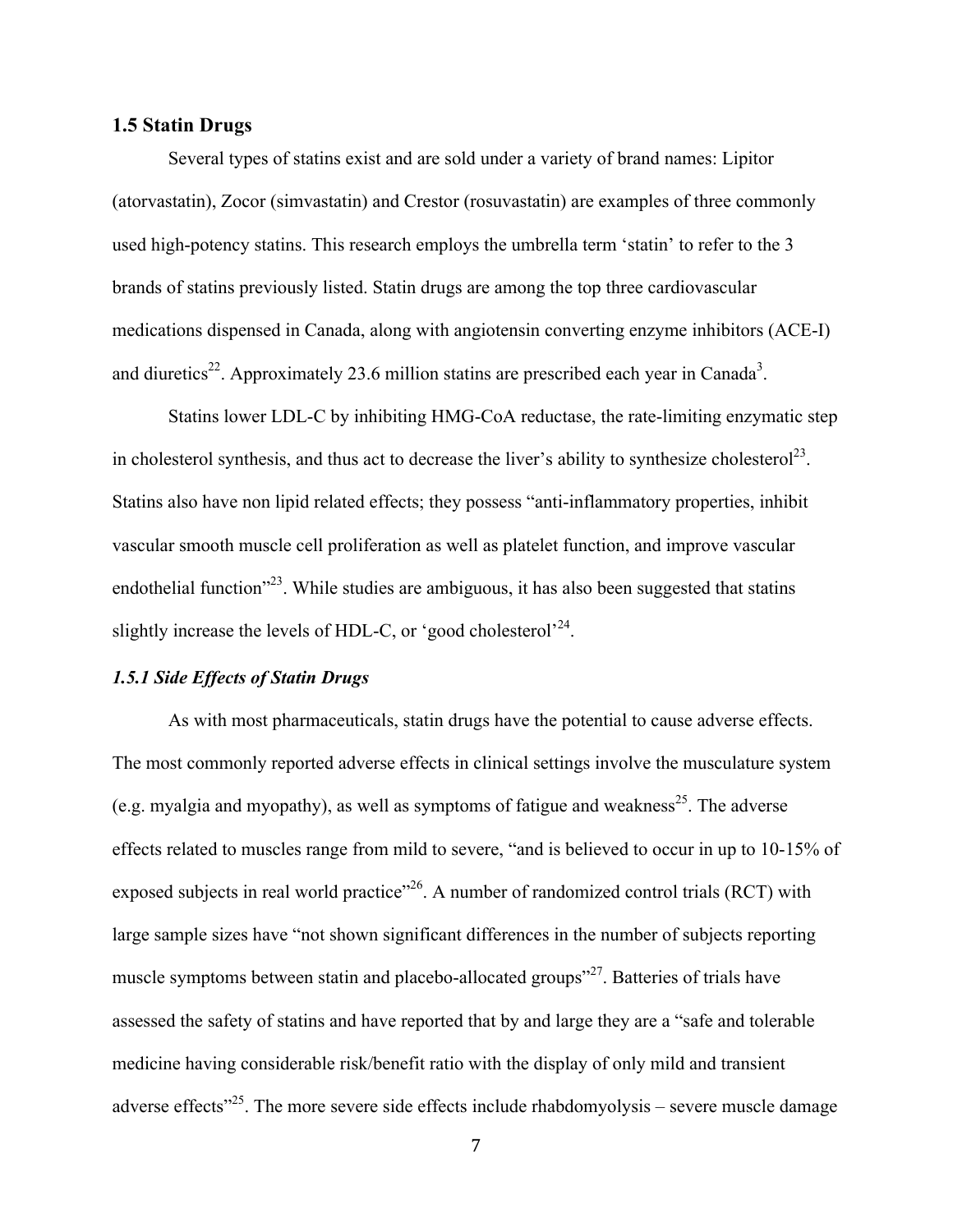leading to elevated levels of creatinine kinase  $(CK)^{28}$ . This side effect is rare (approximately  $5/100000$  patient-years)<sup>25,28</sup>, and to date neither RCT data nor meta-analyses support a significant increase in rhabdomyolysis following statin use<sup>28</sup>. "Amongst 35 trials including 74,102 subjects over a mean of 17 months follow up reported that statin therapy did not increase the overall risk of rhabdomyolysis compared with placebo $2^9$ .

Other very rare side effects commonly linked to statins are: hemorrhagic stroke, cognitive impairments, gastrointestinal tract impairments (e.g. nausea, abdominal pain, diarrhea), cataracts and ocular hemorrhaging, erectile dysfunction, and decreased blood clotting<sup>22</sup>. While research has remained inconclusive, pregnant women are advised not to take statins as they have demonstrated the potential to cause congenital abnormalities $30$ .

There is currently much debate as to whether statin drugs increase the risk of cancer and to date there is no evidence supporting this<sup>4</sup>. A report published by the Statin Intolerance Panel (2014) suggested that "no effect of statin treatment on cancer incidence or mortality was evident in a meta-analysis of individual data from 175,000 patients in 27 randomized clinical trials of statins<sup>"27</sup>. Additionally, meta-analyses whose follow up period was greater than 6 years found no increase in the incidence of cancer with statin therapy<sup>29</sup>.

Another reported side effect of statin use is the incidence of new-onset DM type 2. For this reason the "US Food and Drug Administration in 2012 added a statement to the labels of statin medications indicating that increases in glycated hemoglobin (HbA1C) and fasting glucose levels have been reported with statin use<sup>31</sup>. This raised concerns among physicians in respect to prescribing statins to patients with pre-existing DM and those with DM risk factors $31$ . Statin drugs are thought to cause hyperglycemia by either disrupting the voltage gated calcium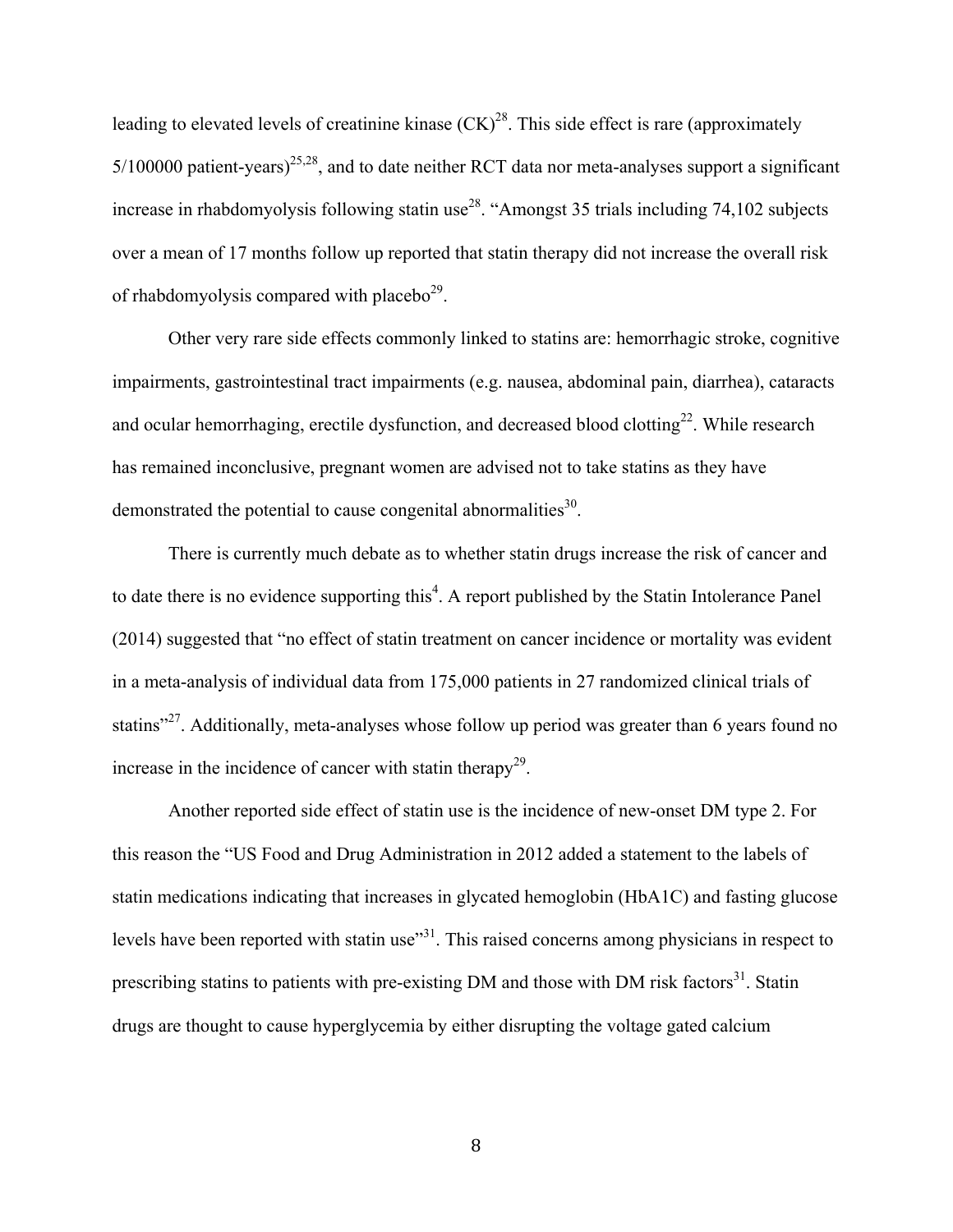channels in pancreatic beta cells (decreasing insulin production), or by decreasing the number of GLUT4 (glucose transporters) on the intracellular membrane of muscle cells<sup>31</sup>.

A report from the Diabetes Subpanel of the National Lipid Association Expert Panel on Statin Safety (2014) reported that despite the modest, but "clinically significant increase in the odds for new-onset DM ( $\sim$ 10% compared with placebo or usual care)<sup>31</sup>, no changes to clinical practice are recommended other than the measurement of HbA1C or fasting glucose in those deemed to be at elevated DM risk"<sup>31</sup>. Another study published by Shah et al., (2016) reported that "diabetes mellitus was diagnosed in 27% more patients receiving rosuvastatin therapy compared with patients receiving placebo<sup>332</sup>.

These results are replicated in other large studies published after 2014, including reviews by Beckett et al., (2015), Bernardi et al., (2015) and Agouridis et al., (2015). Their studies offer similar conclusions to the Statin Diabetes Task Force report; that statin drugs show a statistically significant increase in the risk of new-onset DM type 2, but this risk is not clinically significant<sup>33</sup>. Bernardi et al., (2015) suggest that risk factors of "age, potency of statin therapy, presence of metabolic syndrome, impaired fasting blood glucose, obesity and previously altered glycated hemoglobin levels" contribute to the likelihood of developing DM from statins<sup>34</sup>. Agouridis et al., (2015) report that "lipophilic statins are more diabetogenic than the hydrophilic ones<sup>35</sup>. Despite all of this data, it is still believed among the medical community that the wellestablished benefits of statin therapy in reducing cardiovascular events outweigh the risk of developing  $DM<sup>35</sup>$ .

#### *1.5.2 Medication Compliance*

It is important to be conscious of the fact that the low reporting of side effects in many RCTs is likely attributed to the pretrial run-in phase. This preliminary phase screens participants for their ability to tolerate statins and their side effects in addition to their compliance in taking the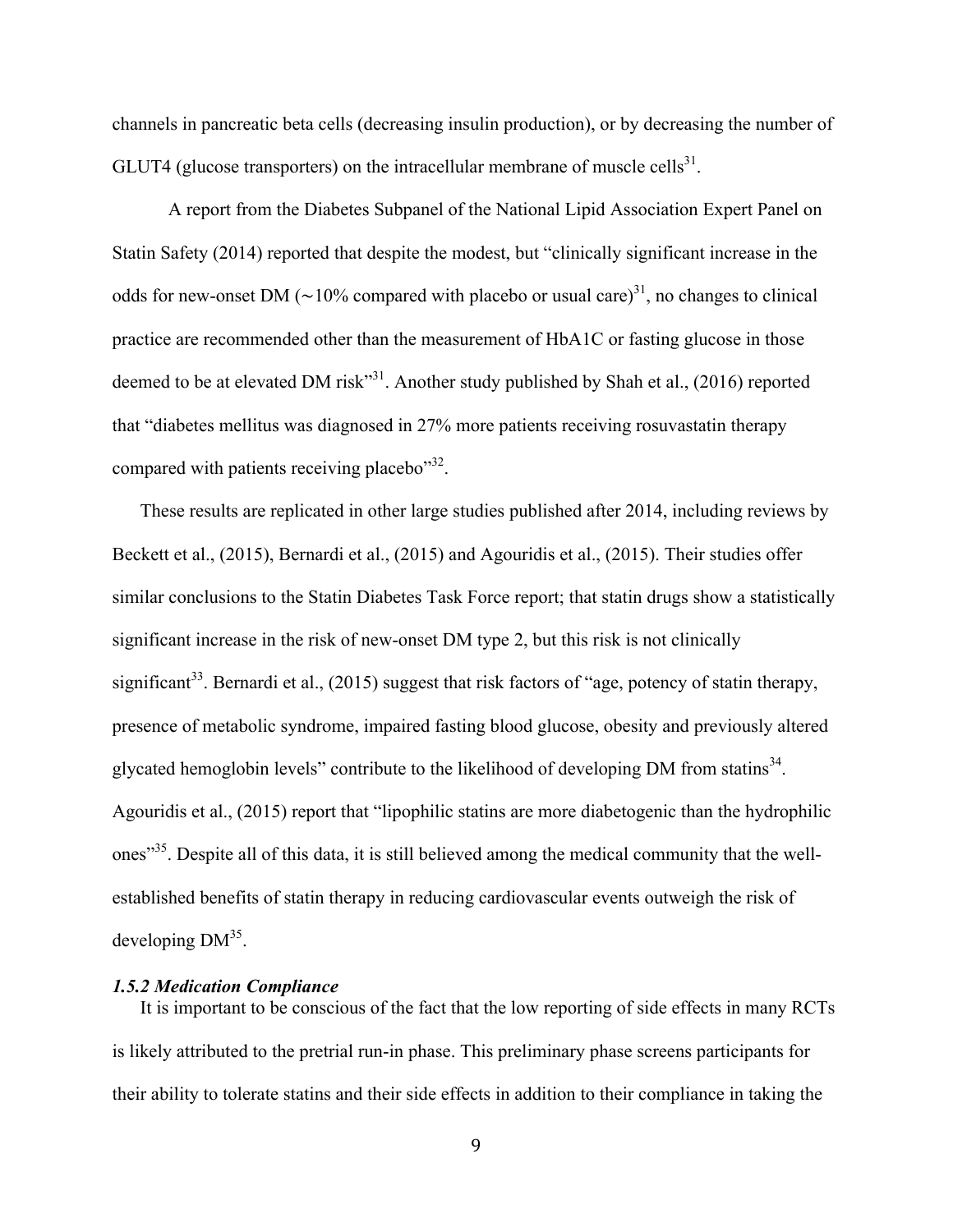medication. Additionally, these trials often "drop patients who have had a previous history of statin intolerance"<sup>27</sup>. Patients who fail to meet certain thresholds are often excluded from the study, resulting in a potential overestimation of the beneficial effects of statin drugs.

In a real world setting, where medication adherence is not as tightly controlled, many patients do not take their medication as prescribed by their physician due to adverse events even though patients are aware of the medications proven benefits. Bosomworth (2011) suggests, "fewer than 50% of patients take 80% or more of their prescribed statin dosages"<sup>6</sup>. Statin adherence rates after 5 years are estimated to be a low as 25%, with nearly one-third of patients discontinuing therapy within the first year<sup>36</sup>. Shalev et al., (2012) studied the role of statin use for primary prevention using a retrospective cohort study and stratified the cohorts based on statin persistency (proportion of days covered (PDC)). The authors argue in favor of this type of study design by suggesting that the effectiveness of statins when studied using an RCT is often overestimated due to "premature truncation, selective inclusion of high-risk patients, high level of patient care, and titration management which may affect their generalizability to everyday practice"<sup>37</sup>. A retrospective cohort study can "tackle these limitations and quantify the true effect size of statins in "real-world" community practice with higher external validity"<sup>37</sup>. In that study, patients were classified as: <20%, 21% to 39%, 40% to 59%, 60% to 79%,  $\geq$ 80% compliant with their statin medication. Results indicated a significant decrease in CVD events with each increasing PDC category, and found persistent statin users  $(\geq 80\%)$  to have a 22.72% (95% CI: 22.3 to 23.1) lower probably of CVD within the next 10 years compared to non-persistent users  $(<20\%)^{37}$ . For those patients who chose to discontinue statin treatment due to adverse events, there was no randomized, clinical trial evidence that musculature, hepatic, or cognitive effects were irreversible $^{27,36}$ .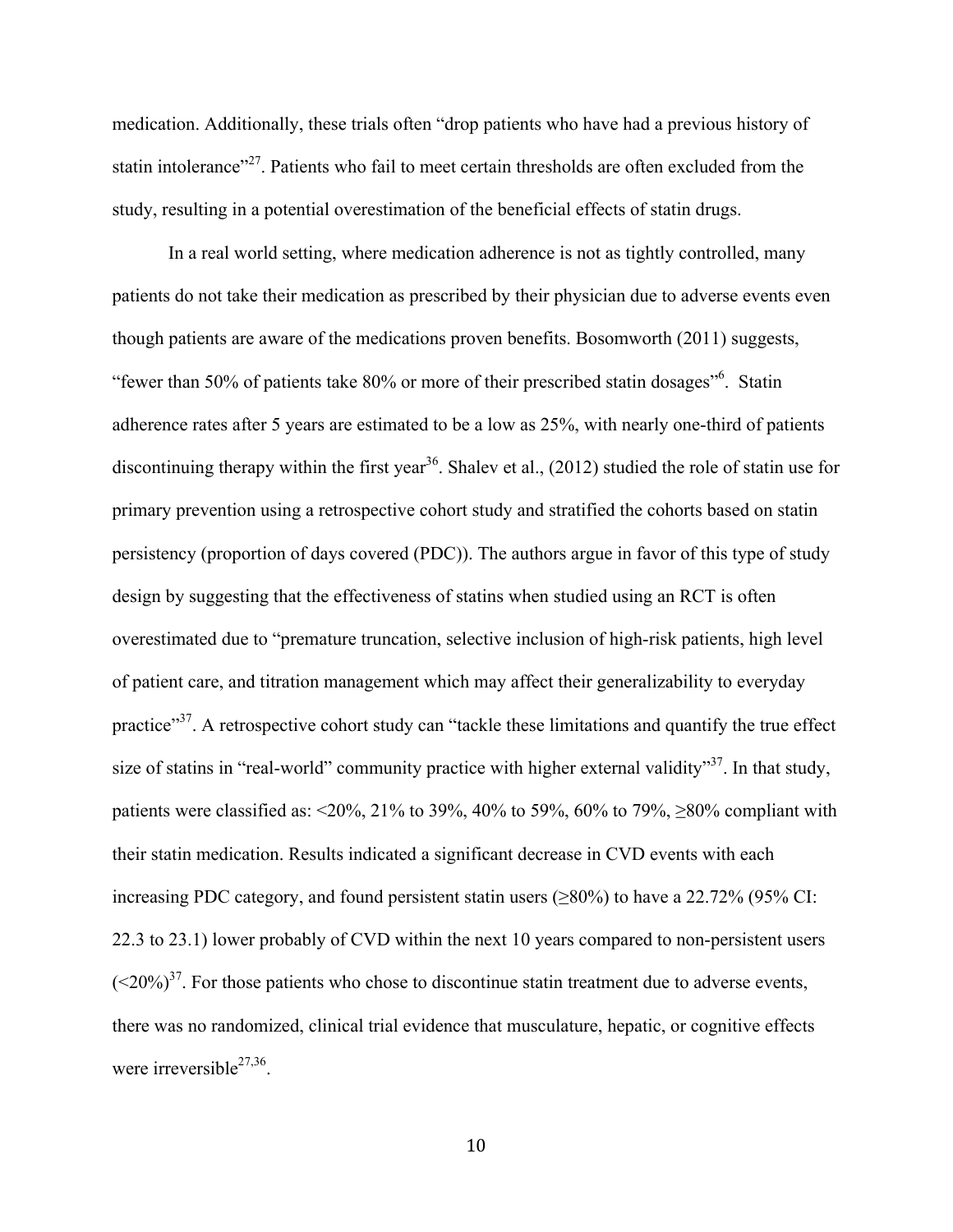#### *1.5.3 Primary vs. Secondary Prevention: Previous Literature on Statin Use*

The act of preventing or reducing the progression of a disease can be broken into a series of prevention strategies. In primary prevention, the goal is to prevent a disease from occurring, and is accomplished by risk reduction. Primary prevention generally targets specific modifiable risk factors for a given disease<sup>38</sup>. In contrast, secondary prevention is an 'after the fact' measure that attempts to control the progression of a disease. If a disease is discovered in its early stages, secondary prevention can be used to impede more serious symptoms<sup>38</sup>.

While the use of statin drugs for secondary prevention has proved efficacious, their use as a primary prevention strategy is highly debated among both the medical and research community, and to date research has been relatively ambiguous. As previously discussed, most research has grouped all primary prevention patients together as a whole without accounting for their level of risk of CVD, and "data has clearly supported the use of statins for high-risk individuals where the benefits have outweighed the risks"<sup>5</sup>. However, due consideration is needed "when extrapolating the potential benefits of statins on mortality to lower-risk primary prevention populations<sup>"39</sup>. Should statins be prescribed for primary prevention, regardless of risk level, or in doing so are physicians running the risk of overmedicating the general public? As it stands, physicians tend to individualize statin prescriptions on the basis of clinical judgement<sup>5</sup>.

The WOSCOPS (West of Scotland Coronary Prevention Study) was one of the first RCTs to investigate statin use (pravastatin) for primary prevention. The study investigated whether statins reduced the "combined incidence of nonfatal myocardial infarction (MI) and death from CAD" in men with hypercholesterolemia (LDL >4mmol/L) and no prior  $CVD^{40}$ .

Following a five year follow up, the occurrence of the primary endpoint of nonfatal MI or death from CAD for the statin group compared to the control group was 5.5% vs. 7.9% (RR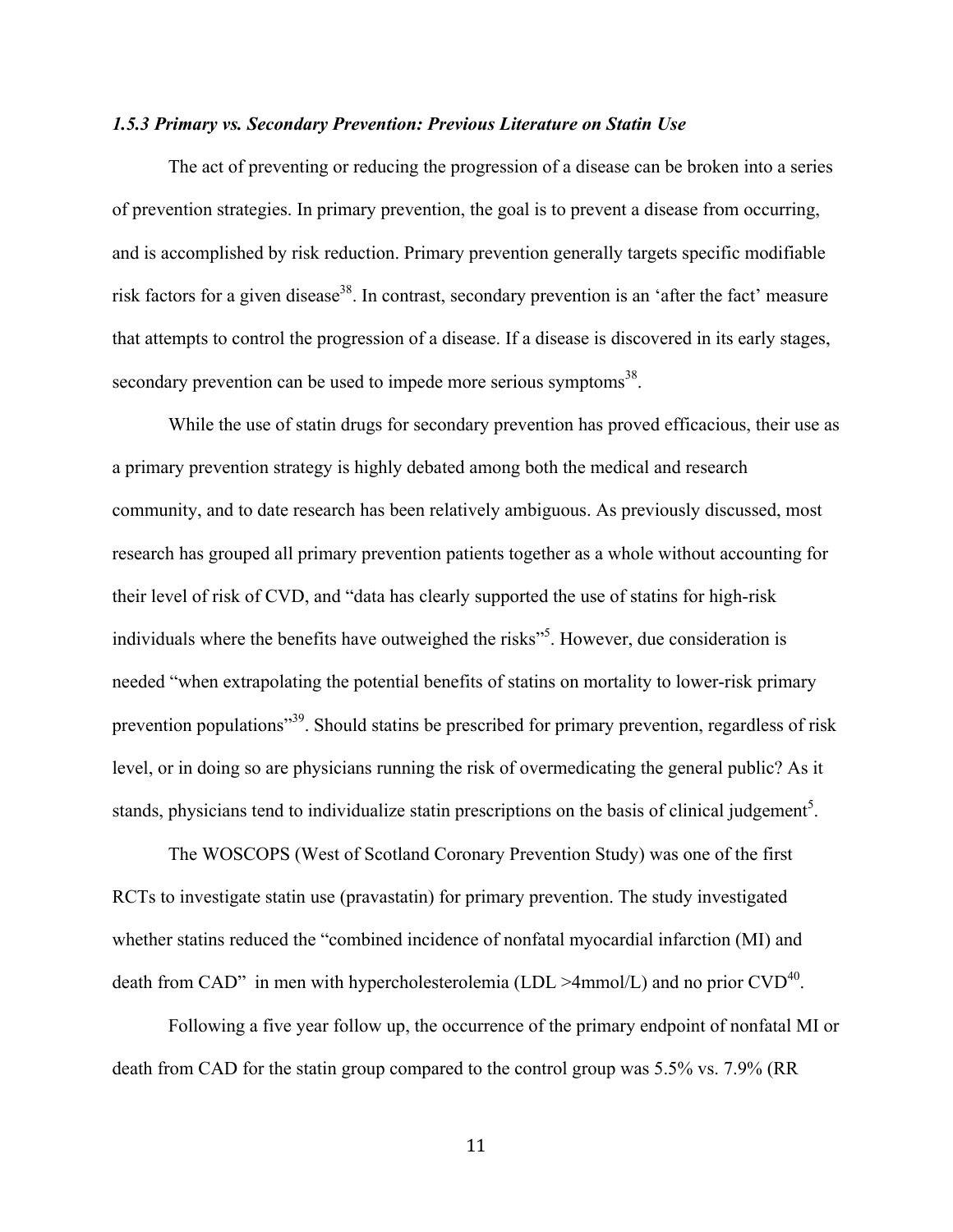0.69; 95% CI 0.57-0.83; P<0.001). The Statin group demonstrated a significant risk reduction in the primary outcome of 31% (95% CI from 17 to 43% P<0.001). The absolute difference in the risk of CVD after 5 years was 2.4%. It is estimated that treating 1000 men (with elevated plasma cholesterol and no previous CVD) for five years with pravastatin would result in "20 fewer nonfatal MI, 7 fewer deaths from CVD, and 2 fewer deaths from other causes than would be expected in the absence of treatment<sup>340</sup>. Additionally, the WOSCOPS trial did not find any significant differences in adverse effects between the experimental and control group. In the statin group 20 subjects had myalgia and 97 had muscle aches, compared to 19 and 102 in the control group<sup>40</sup>.

Brugts and colleagues (2009) performed a meta-analysis and investigated whether statins used in primary prevention reduced all-cause mortality and major coronary and cerebrovascular events in individuals with cardiovascular risk factors but no established CVD. In addition, they wished to examine whether these effects were similar in understudied subgroups such as women, older adults (>65 years), and in people with DM. The meta-analysis of 70,388 participants revealed that statins "significantly reduced the risk of all-cause mortality, major coronary events, and major cerebrovascular events<sup> $24$ </sup>. Total cholesterol levels were reduced by 17.1%, LDL-C by 25.6%, and TT by 9.3%; results comparable to secondary prevention studies. Compared to controls, patients receiving statin therapy demonstrated a 12% relative risk reduction in all-cause mortality, a 30% relative risk reduction in major coronary events, and a 19% relative risk reduction in major cerebrovascular events<sup>24</sup>. In addition, the studies found no significant association between statin use and risk of cancer (OR 0.97, 95% CI 0.89 to  $1.05<sup>24</sup>$ .

Brugts and colleagues (2009) concluded that statins demonstrated positive outcomes including improved survival "across a broad range of patients at different risk levels, and showed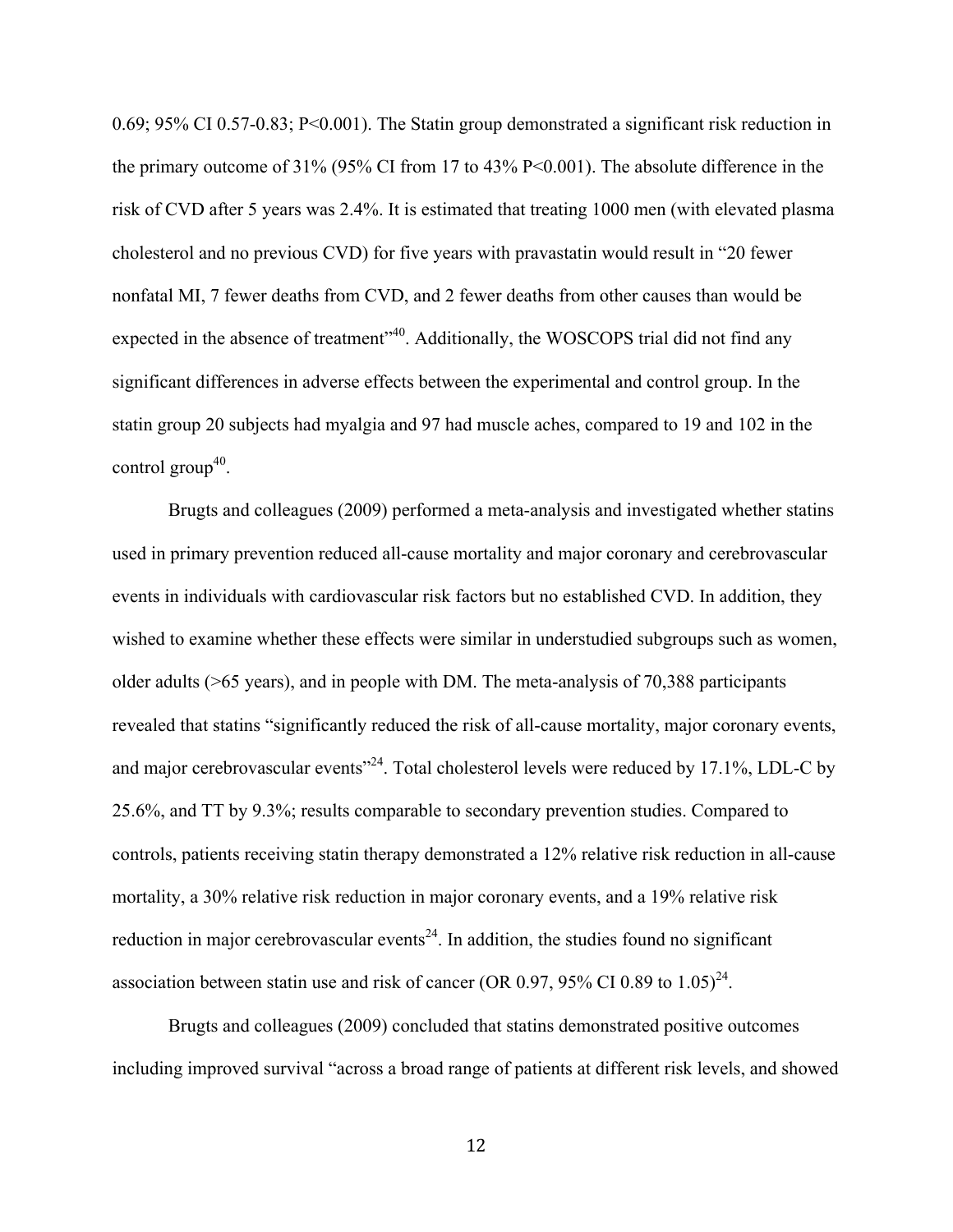that there was no significant difference in treatment benefit across a range of clinically defined groups such as men and women, elderly, and those with diabetes $^{224}$ .

The JUPITER trial (Justification for the use of statins in primary prevention: an intervention evaluating Rosuvastatin)<sup>41</sup> was one of the most recent and controversial RCTs that assessed statin use for primary prevention in a low risk population. This study randomized approximately 17,000 patients from 1351 sites in 26 countries all of whom had LDL-C levels of <130mg/dL (<3.36 mmol/L) but were at risk of CVD due to elevated levels of high sensitivity C reactive protein (hsCRP)  $\geq$ 2 mg/L. Relative risk reductions in specific vascular events were reported for the statin group compared to the control group: 54% reduction in MI (P*=*0.002), a 48% reduction in stroke (P*=*0.002), a 46% reduction in the need for arterial revascularization  $(P<0.001)$ , and a 20% reduction in all-cause mortality  $(P=0.02)^{9,41,42}$ .

For healthy men >50 years and women >60 years the NNT values for 2, 3, 4 and 5 years were 95, 49, 31 and 25 respectively for the primary endpoint of CVD. The authors noted that these NNT values "compare favorably to several other therapies widely considered to be effective in the primary prevention of  $CVD^{\prime42}$ . Both the intervention and placebo group were similar in the number of reported serious adverse effects: 1352 and 1377, respectively (P=0.60). In addition, those allocated to receive a statin demonstrated a significant reduction in cancer mortality compared to placebo (35 verses 58, P=0.02).

 A study conducted by the Cholesterol Treatment Trialists' (CTT) Collaborators used the global risk assessment tool to categorize a patient's risk of CVD into either low, intermediate or high and assessed whether the side effects of statin drugs outweighed the benefits of CVD reduction. A meta-analysis of 27 studies grouped patients based on their "5-year major vascular event risk on control therapy (<5%,  $\geq$ 5% to <10%,  $\geq$ 10% to <20%,  $\geq$ 20% to <30%,  $\geq$ 30%); in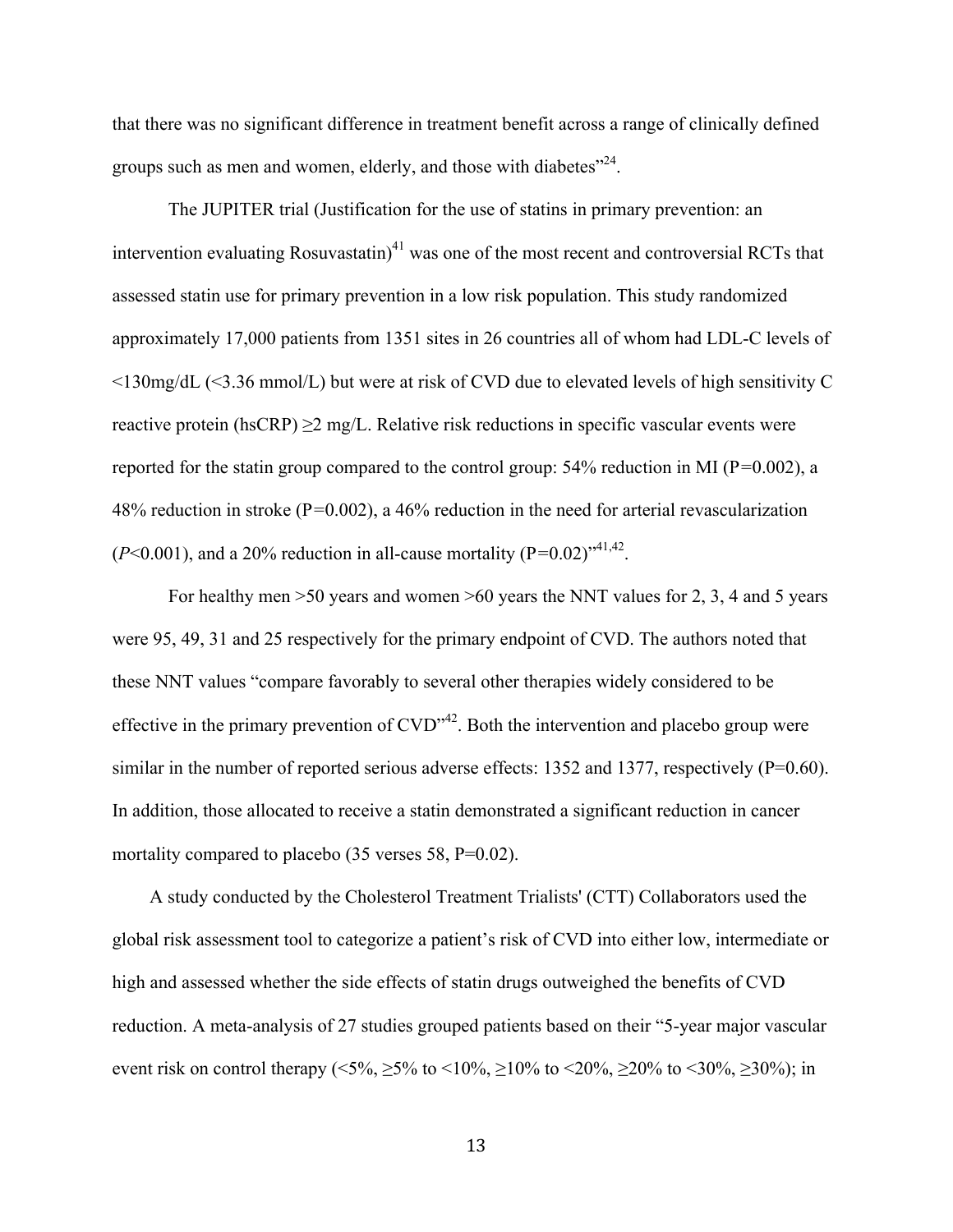each, the rate ratio per 1.0 mmol/L of LDL-C reduction was estimated"<sup>4</sup>. The results of this analysis demonstrated that statins significantly reduced the risk of major vascular events and allcause mortality "irrespective of age, sex, baseline LDL-C or previous vascular disease"<sup>4</sup>. Interestingly, the proportional reduction in vascular events was similar across all risk groups and was "at least as big in the two lowest risk categories as in the higher risk categories"<sup>4</sup>.

#### *1.5.4 Summary of Aforementioned Research*

The research previously discussed suggests that statin drugs, when used in primary prevention, significantly decreased outcomes of CVD and death in adults (45-79 years) compared to adults who were not taking statins. Among the studies, it was found that the statin groups demonstrated a significant risk reduction in the primary outcome of CVD anywhere between 31 and 54%, and all-cause mortality by  $12{\text -}20\%^{24,40-42}$ . The JUPITER trial reported that the NNT for women  $>$  age 60 and men  $>$  age 50 for 2,3,4 and 5 years was 95, 49, 31 and 25 respectively<sup>42</sup>. In addition, studies have demonstrated no significant difference in adverse effects between intervention and control group, other than DM type 2.

While it is possible that the results from these RCTs may be an overestimation of the beneficial effects of statins for reasons previously discussed, the results presented by Shalev et al., (2012) from their retrospective cohort study addressed some of the limitation of  $\text{RCTs}^{37}$ . Their study revealed a similar relative risk reduction of CVD of 27.7% for the intervention group, which suggested that the ability of statins to reduce CVD is significant and does apply in a real world setting. Additionally, previous research has suggested that statins have demonstrated a reduction in CVD for different types of participants regardless of their risk factor (e.g. elevated hsCRP levels, hypercholesterolemia, men, women,  $DM<sup>24</sup>$ ).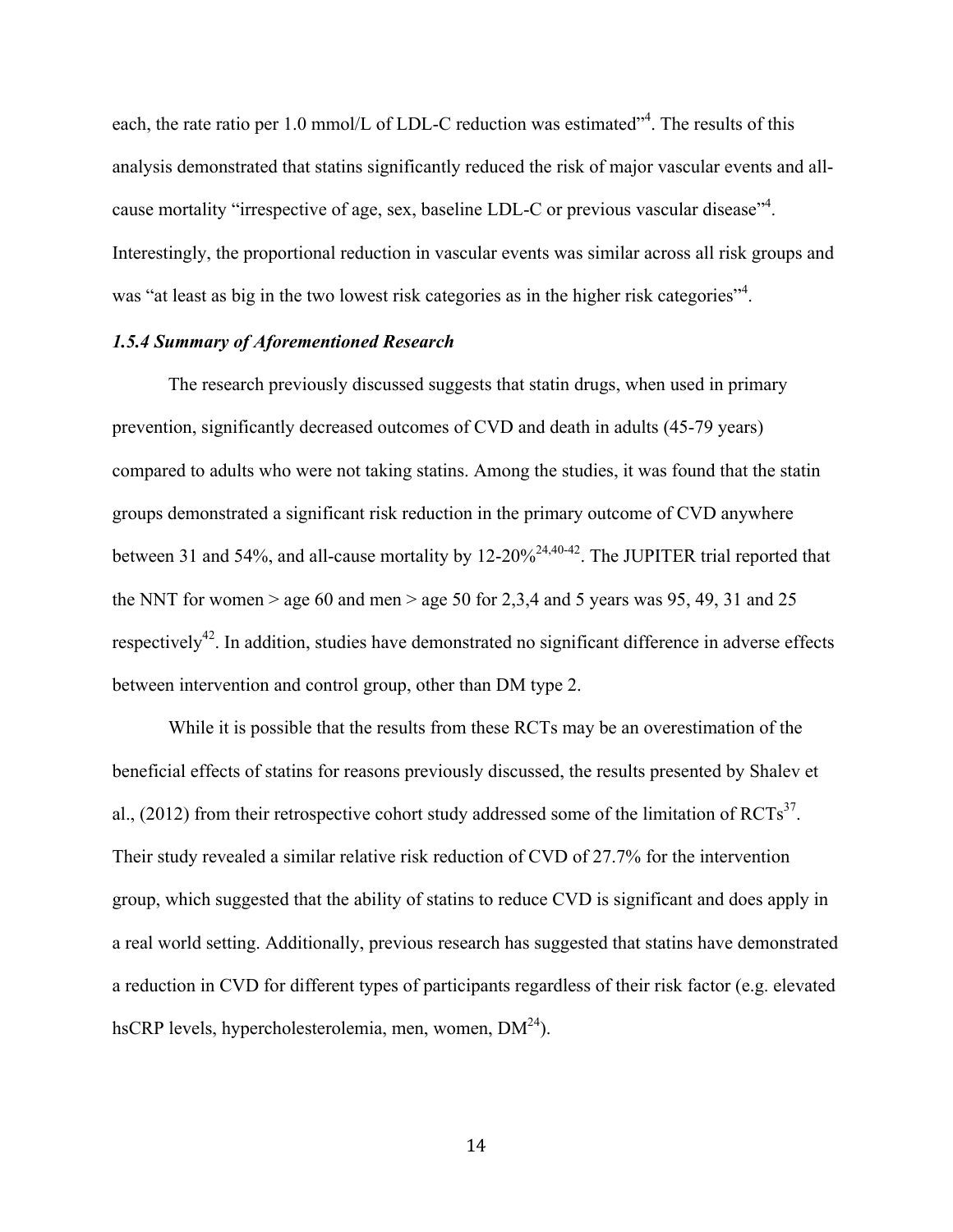#### *1.5.5 Treatment with Statins for Longer than 10 Years*

Another aspect to consider when using statins is the duration of treatment required to decrease the occurrence of CVD and the time required for adverse effects to develop. Studies have shown that differences in clinical outcomes have been observed anywhere from 4 to 30 months<sup>36</sup>, but despite the many studies that have been published on statins there is "very little" randomized, controlled clinical trial evidence of statin therapy beyond 5 years<sup>356</sup>. In addition, many studies are terminated early due to sufficient number of primary end points that have been documented<sup>36</sup>. Stopping a trial early may exaggerate positive results, produce false positives, and does not allow sufficient time to detect adverse effects of a drug, such as cancer.

A study published by Soverow and Watson (2000) assessed the long-term effects of statin use in both primary and secondary prevention studies. The study concluded that treatment "with a statin for 10 years was superior to treatment for only 5 years<sup>36</sup>. According to the results of their study, the authors speculated that extending statin therapy beyond 10 years would be expected to "(1) delay atheroma progression, (2) suppress associated vascular risk factors and (3) provide an overall mortality benefit and reduction in cardiovascular events<sup>356</sup>.

The WOSCOPS trial was a primary prevention RCT using pravastatin that demonstrated a 1% absolute risk reduction in all-cause mortality for the exposed group after a median follow up period of 4.9 years. Adding an additional 10 years of post-trial follow up revealed "a significant, sustained  $2\%$  (P=0.03) absolute risk reduction in all-cause mortality over the entire follow up period in the pravastatin group compared to the placebo group"  $36,43$ . This reduction in mortality was evident despite the 50% absolute drop in adherence rate among participants. The fifteen year follow up period also revealed that rates for nonfatal MI and coronary heart disease were 15.5% (placebo group) vs. 11.8% (statin group)<sup>5,43</sup>. Over the long term, "statin use resulted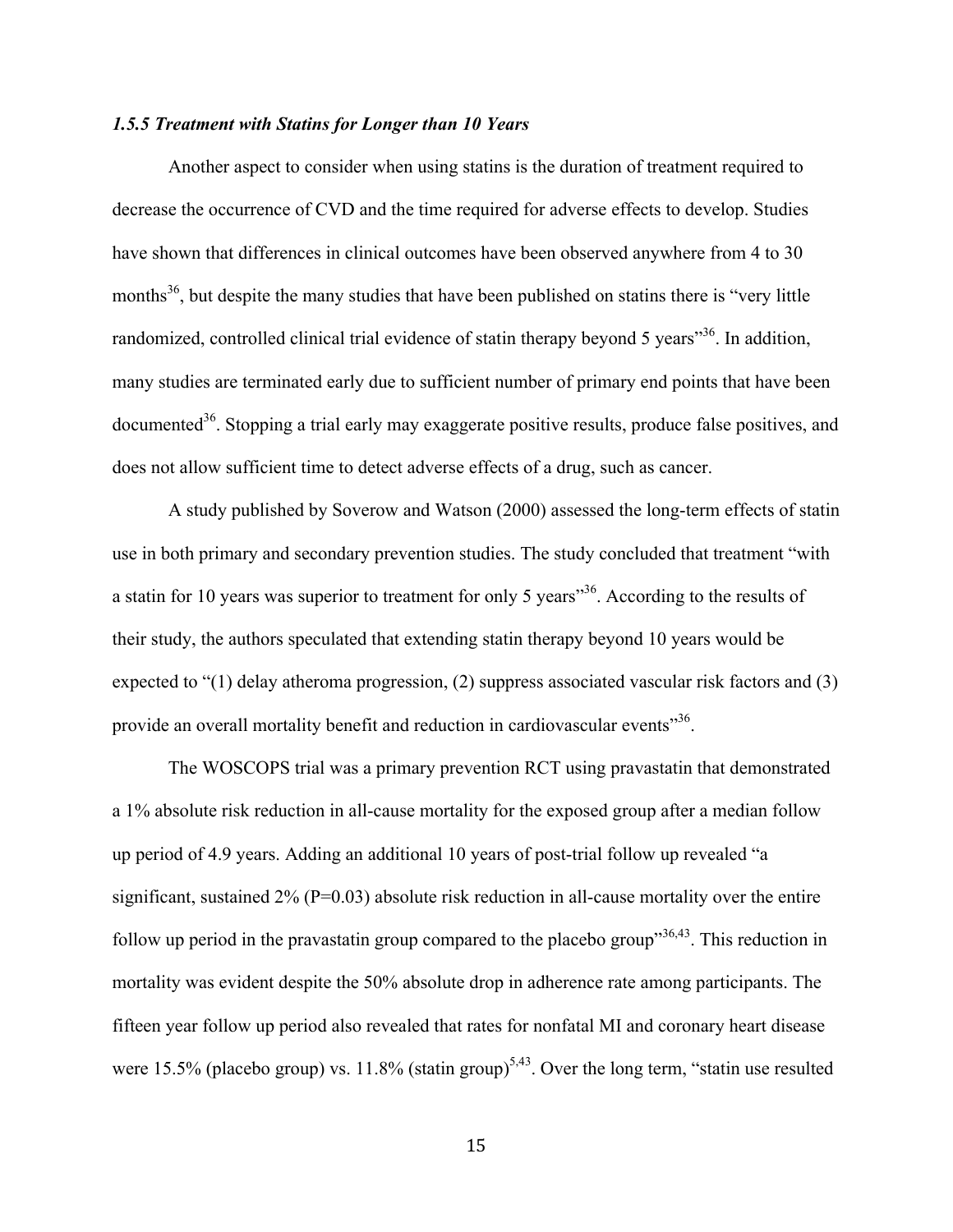in the stabilization of plaques, allowing for long term benefit even after users stopped taking the drugs"<sup>5</sup>.

#### *1.5.6 Economic Impact of Statin Use for Primary Prevention*

Studies by Gotto et al., (2000) have identified the economic benefits of statin use for primary prevention in terms of a reduction in healthcare resource utilization and cost. The study reported that statin treatment reduced the number of cardiovascular hospitalizations by 29%, and the frequency of cardiovascular hospitalizations, therapeutics and diagnostic procedures by 28%, 32% and 23% respectively. The offset in direct cardiovascular medical costs between the statin and placebo group was \$524 per patient, a 27% reduction "over the mean study duration of 5.2 years<sup>38</sup>. In their research, it was estimated that the cost of statin treatment per patient was  $$4,654^8$ .

Robinson (2014) explored the social and economic impact of the Adult Treatment Panel (ATP) III updated guidelines using data from the National Health and Nutrition Examination Survey. Their research indicates "the modest observed reduction in LDL-C of ~0.56mmol/L in statin users likely prevented 40,020 deaths, 61,074 hospitalizations for acute MI (\$4.4 billion costs avoided), and 22,272 hospitalizations for stroke (\$440 million costs avoided)<sup>44</sup>. A saving of \$34,926 per statin user was seen after 10 years of statin use, "or a benefit-to-cost ratio of 4:1"<sup>44</sup>. The paper also estimates potential savings of \$2.5 billion for acute MI hospitalizations, and \$260 million for stroke hospitalizations, had statins been used by all adults who were eligible according to the ATP III guidelines<sup> $44$ </sup>.

It is clear that efforts to prevent CVD are needed in order to limit the growing economic and social burden. "The American Heart Association estimates that by 2030, 40% of the US population is projected to have some form of CVD or HTN, and total medical costs of CVD are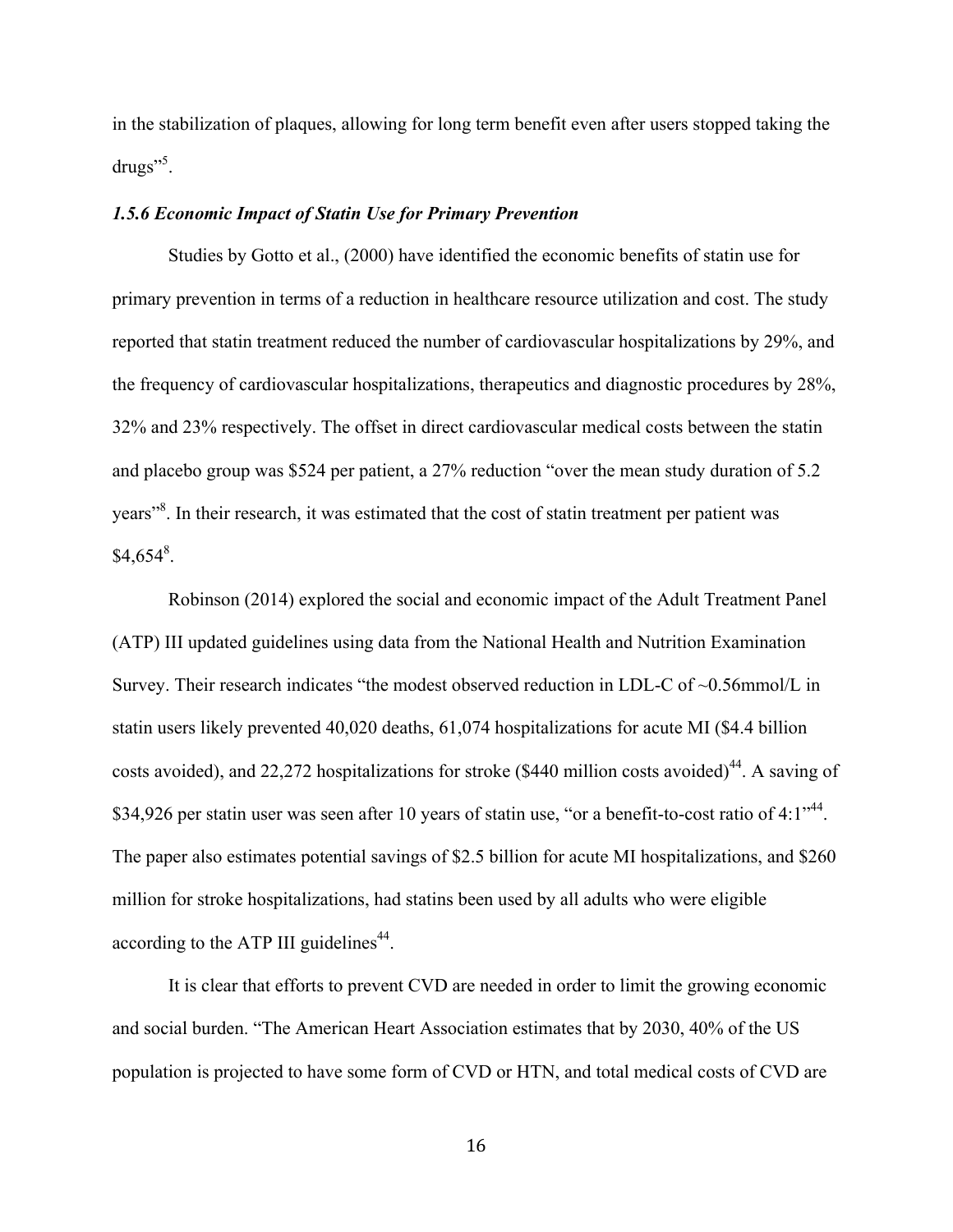expected to triple from \$273 to \$818 billion"<sup>14,44</sup>. The widespread availability of statins in addition to the low-cost of generic brands makes it a cost effective prevention strategy for CVD. "These data suggest that statins are more cost effective than aspirin or antihypertensive medication in reducing CVD mortality and morbidity in primary prevention<sup>55</sup>.

### **1.6 CPCSSN Database and Data Linkage**

Nearly 85% of people in Canada have a family physician, and over 70% visit their physician at least once a year<sup>45</sup>. The Canadian Primary Care Sentinel Surveillance Network (CPCSSN) is the first national health database that draws its data from the EMRs of family physicians. During the timeframe of the study (January 1<sup>st</sup> 2009 to 2013), CPCSSN included 10 research networks across Canada. There were 750 physicians who contributed de-identified data on over one million patients<sup>46</sup>. The network has developed specific algorithms for identifying various chronic diseases: COPD, depression, DM, HTN, osteoarthritis, as well as neurological conditions dementia, epilepsy and Parkinson's disease  $46, 47$ .

This research will link patient information from the Newfoundland and Labrador CPCSSN (NL-CPCSSN) database with databases held by the NL's Centre for Health Information (NLCHI) in an attempt to explore the relationship between statin use and outcomes of CVD and all-cause mortality in the province of NL. All information is de-identified in order to preserve anonymity of the patients. The NL-CPCSSN database has information from 50 physicians (approximately 10% of all NL family physicians) and over 44,000 patients.

Prior to the development of the CPCSSN database, information available on chronic diseases in Canada was derived from sources such as hospital discharge summaries, billing data and population health surveys<sup>48</sup>. However, these datasets were limited by their "inability to capture data on conditions that did not lead to hospitalizations<sup> $348,49$ </sup>. Additionally, they were often created for financial management rather than research purposes, and were unreliable when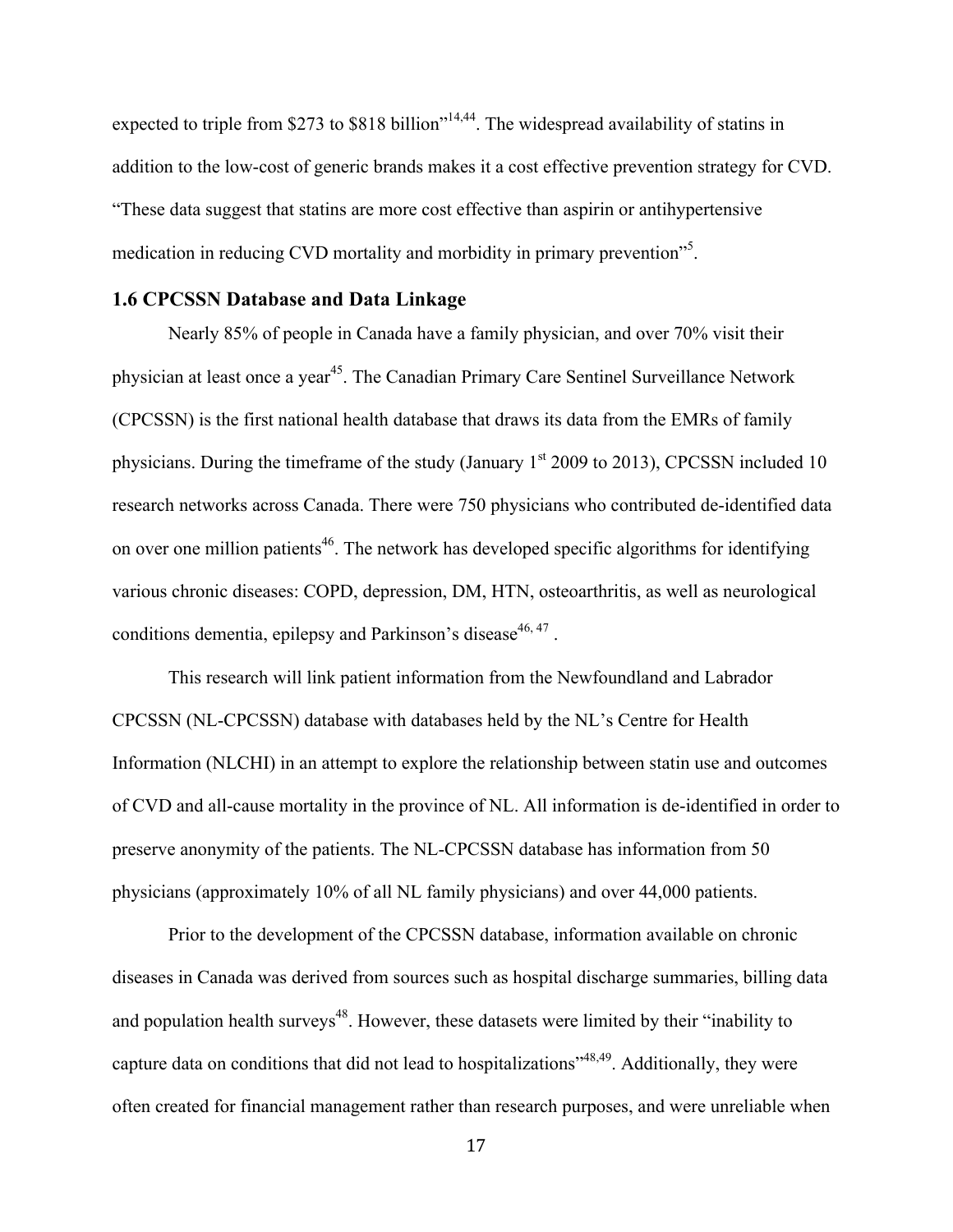dealing with self-reporting of subjects<sup>48,49</sup>. The CPCSSN database attempted to mitigate the aforementioned limitations by using a primary care database, which was beneficial in that it "provided a prospective and systematic collection of clinically verified data that could be comprehensive for studying a variety of important outcomes<sup>"48,50</sup>. The use of CPCSSN data for this research allowed us to answer our question with real-world, point of care physician EMR data from NL.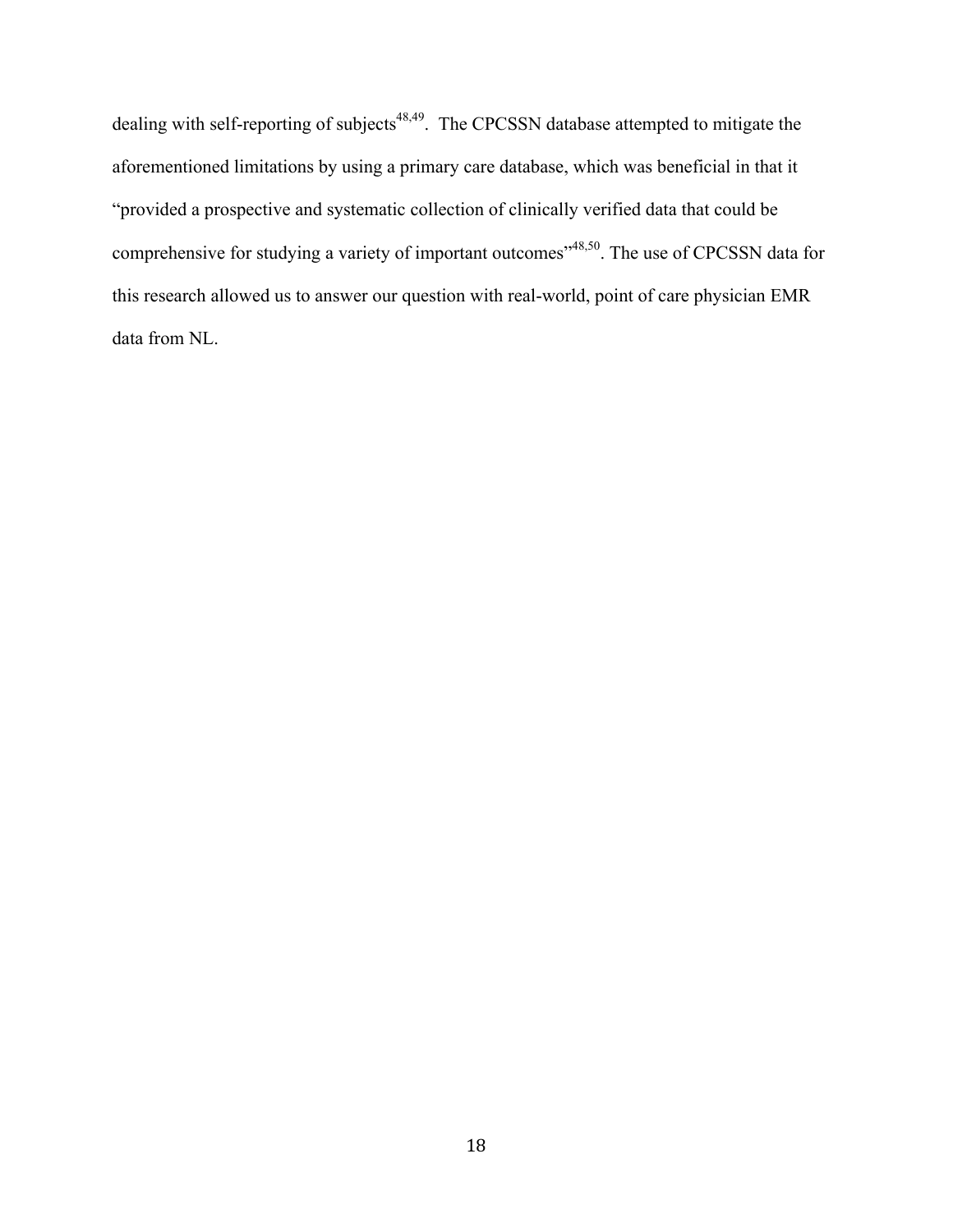# **Chapter 2**

# **Research Objective and Questions**

### **2.1 Objective**

To investigate whether statin drug therapy decreases the occurrence of  $CVD^{\dagger}$  and all-cause mortality in primary prevention patients ages 50-70.

### **2.2 Primary Question**

Do patients, ages 50 to 70 who are prescribed statins ("exposed") for primary prevention have

reduced outcomes of CVD and all-cause mortality compared to patients who are not prescribed

statins ("not exposed")? The primary question stated in PICO format is:

P: People who are between 50 and 70 years of age as of December 31, 2008 and have no history of CVD

I: On a statin drug for primary prevention on December 31, 2008

C: Not on a statin drug on December 31, 2008

O: Develop CVD or die between January 1, 2009 and December 31, 2013

### **2.3 Secondary Questions**

- i) Does statin drug use predict secondary outcomes of coronary artery disease/ischemic heart disease, cerebrovascular disease, peripheral vascular disease, hospitalization (any reason), hospitalization due to CVD, or death due to CVD?
- ii) To what degree does statin exposure predict the primary outcomes of CVD and allcause mortality when significant CVD risk factors are controlled for?

 † The composite outcome of CVD includes: coronary artery disease/ischemic artery disease, cerebrovascular disease, peripheral artery disease, atherosclerosis, hospitalized due to CVD, death due to CVD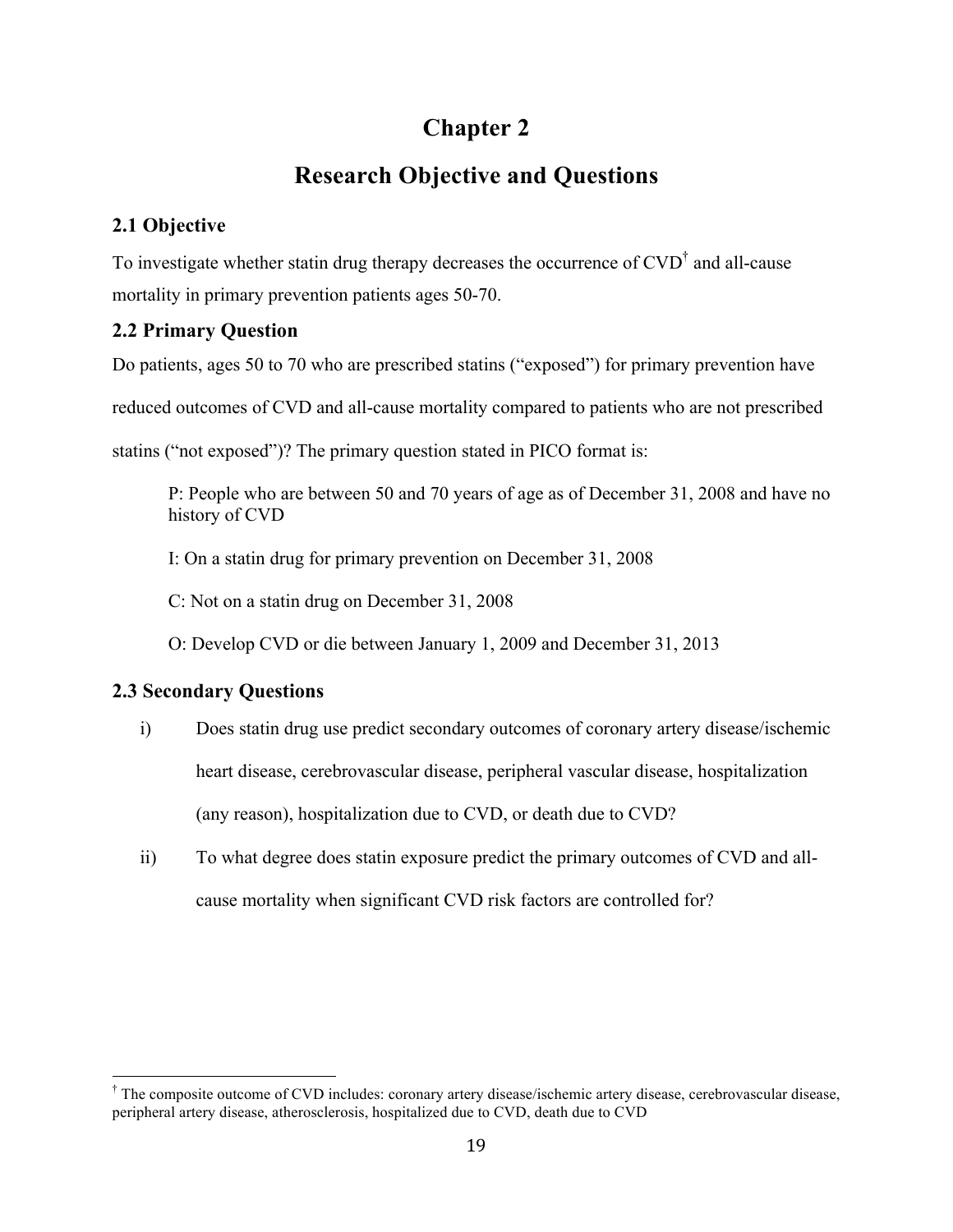- iii) To what degree does statin exposure predict the primary outcomes of CVD and allcause mortality when significant CVD risk factors are controlled for in a population of medication compliant  $(\geq 80\%)$  patients?
- iv) Is there an increase incidence of diabetes mellitus in people using statins?‡

#### **2.4 Hypothesis**

#### *2.4.1 Null Hypothesis (H0)*

There will be no statistically significant difference in the incidence of CVD or all-cause mortality between the exposed and non-exposed groups. It will remain a non-significant difference even when risk factors for CVD (e.g. age, sex, diagnosis of HTN, smoker, LDL-C, HDL-C, BMI, sBP and dBP) are controlled for.

There will be no significant difference in the incidence of DM in the exposed group vs. non-exposed group.

#### *2.4.2 Alternative Hypothesis (Ha)*

In accordance with previous literature, we anticipate that the data will show a decrease in the rates of CVD and all-cause mortality for patients in the statin exposed group. Using the study conducted by Shalev et al., (2012) as a guideline, we hypothesize that the exposed group would demonstrate a 25-30% relative risk reduction in CVD compared to the non-exposed group. This reduction in the incidence of CVD will persist even when controlling for significant risk factors of CVD.

 ‡ The CPCSSN database cannot identify between DM Type 1 and Type 2. In this age group we assume that an overwhelming majority of new onset cases are Type 2.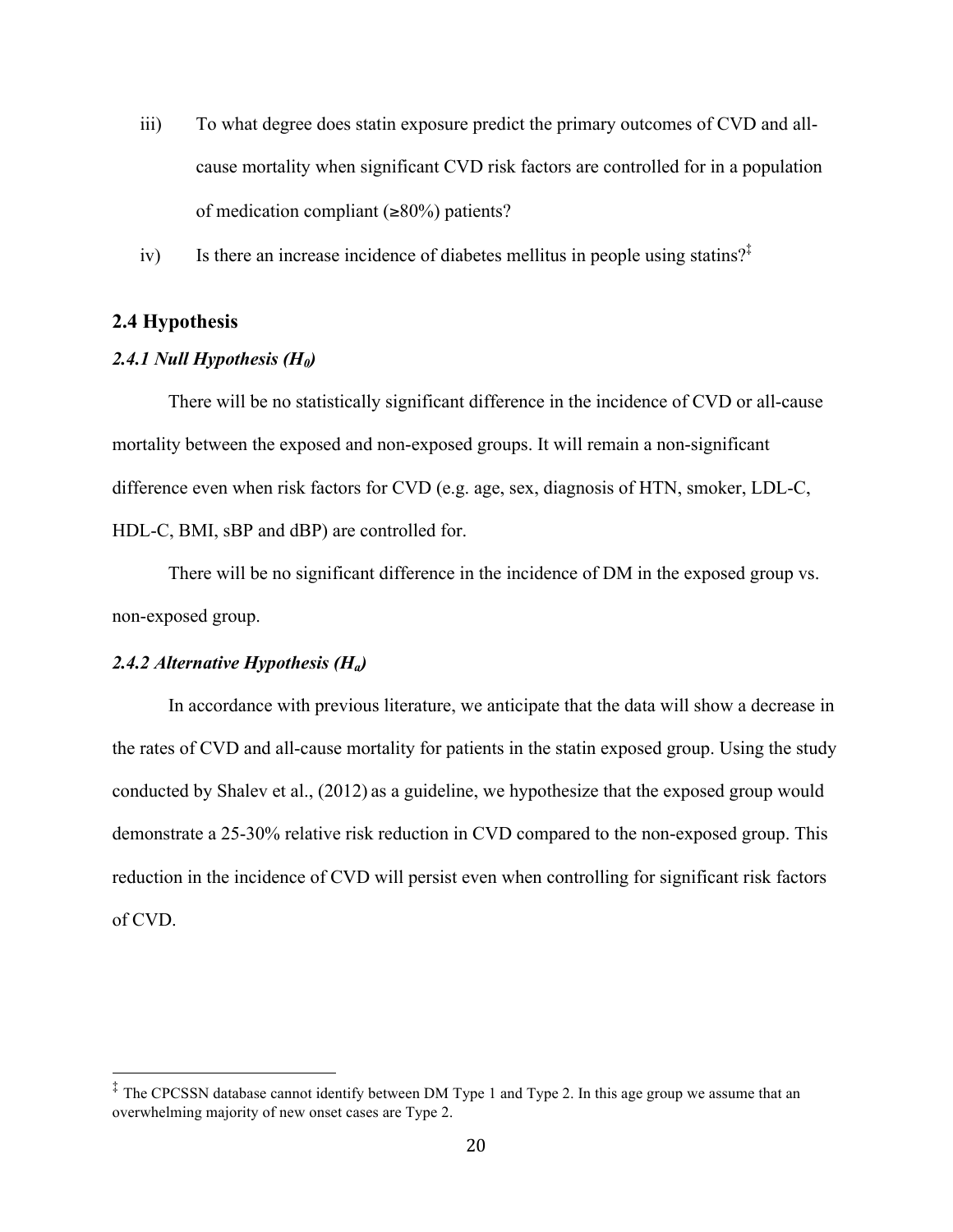We do expect a statistically significant increase in the incidence of DM in the exposed group vs. non-exposed group based on studies published by the Diabetes Task Force<sup>31</sup> and Shah et al., (2016).

### **2.5 Significance of Study and Clinical Implications**

While statins have proven efficacious for secondary prevention, their use among primary prevention patients in a real world setting warrants further research. Unlike many RCTs that do an initial pretrial run-in phase and only randomize compliant patients, the current research will provide data from a real-world source on the effects of statins in decreasing adverse health outcomes. In addition to any clinical implications, this research may provide evidence for an economically viable way to reduce healthcare expenditure on CVD and CVD related procedures. As previously discussed, CVD currently accounts for over \$22 billion in healthcare expenditure and loss of productivity<sup>12</sup>. Prescribing statins for primary prevention could potentially decrease healthcare resource utilization in terms of emergency room visits, hospitalizations and diagnostic services.

The current study will expand on previous literature in the following ways: (i) the study followed patients retrospectively for a full five year follow up period, eliminating the potential for early termination and (ii) this study is the first ever linkage study using CPCSSN EMR data.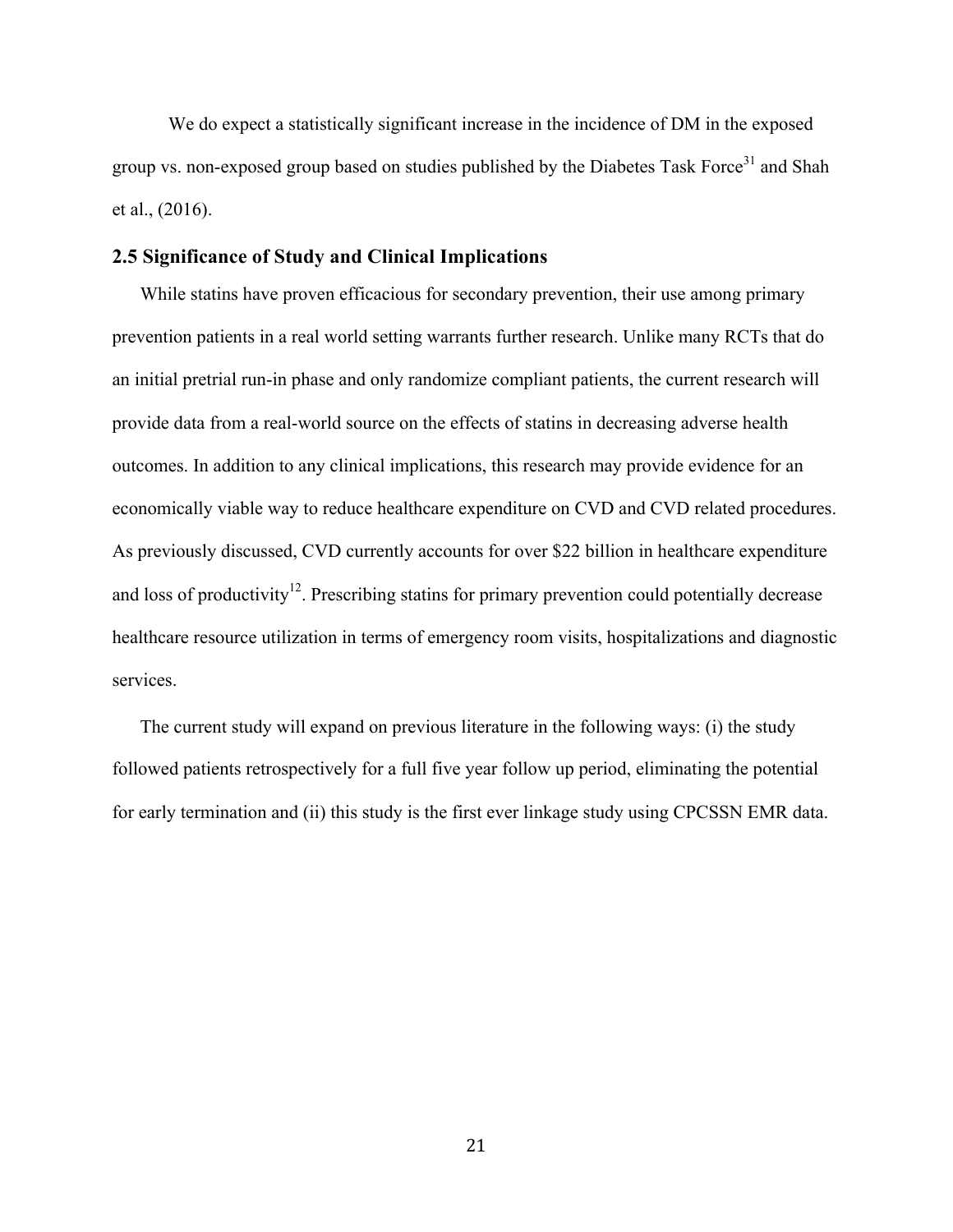### **Chapter 3**

### **Methods**

#### **3.1 Study Design**

This was a retrospective inception cohort study of primary prevention patients aged 50 to 70 years. The purpose was to determine whether the use of statin drugs decreased the development of CVD or all-cause mortality over a five-year period (January 1, 2009 to December 31, 2013) compared to a cohort of patients who were not using statin drugs. There was no recruitment period for this study as the baseline data was collected at the study's start date (zero time): January 1, 2009. There was a clearance period of two years to ensure that outcomes were new cases.

We analyzed secondary data from the NL-CPCSSN database, which was linked to both the NL hospitalization database -- Clinical Database Management System (CDMS) -- and the NLCHI mortality system to establish the cohorts and assess outcomes.

#### **3.2 Participants: Establishing the Study Cohort**

The study population consisted of people in the NL-CPCSSN database who on December 31, 2008 were between the ages of 50 and 70 years and had no previous history of CVD during the two-year clearance period. These individuals would be in a primary prevention situation. The exposure cohort consisted of individuals meeting the age criteria who were prescribed a statin as of December 31, 2008. The non-exposed cohort consisted of individuals who were **not prescribed** a statin drug as of December 31, 2008 or 6 months prior. The total number of patient records used in this study was 9,134. Although we have no way of knowing whether patients who were prescribed a statin were actually filling/using their medication, our study is based on the assumption that the exposed group are those who were on a statin drug at baseline because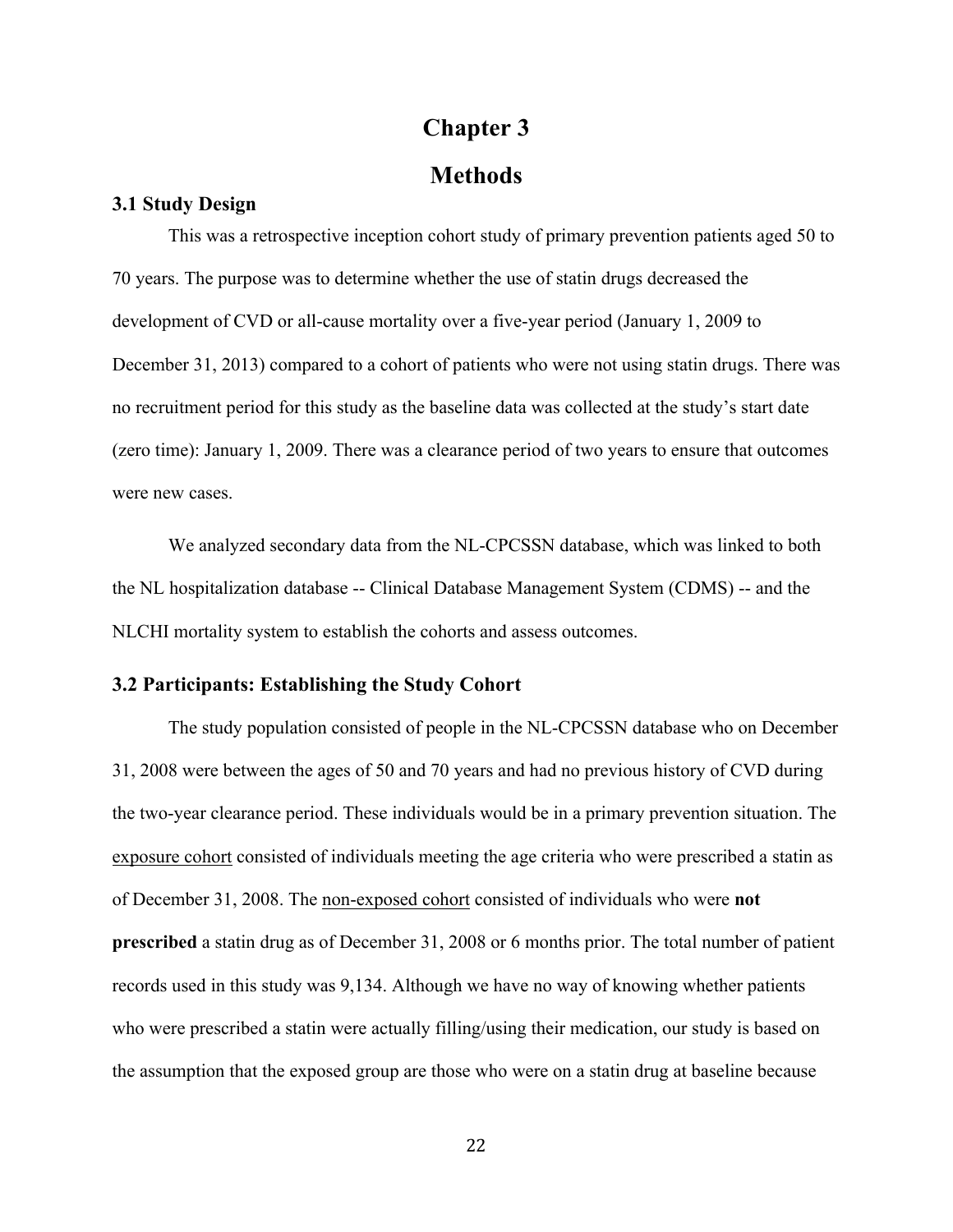they had received a prescription prior to the baseline date and there was no indication it had been stopped by the physician.

#### **3.3 Data Sources**

#### *3.3.1 Description of Dataset (CPCSSN)*

Data from the CPCSSN database was accessible through NLCHI and all data was deidentified. The dataset used for this research project consisted of only NL data. CPCSSN uses a variety of algorithms in order to identify patients with chronic conditions. These diagnostic algorithms use information from billing data, laboratory test results, medications, health conditions/problem list and encounter diagnostics in order to create a disease definition and identify a diagnosis.

Validation studies on CPCSSN data have been conducted at both the Kingston Network (Queen's University, Ontario) and the APBRN network (Memorial University, NL), "in order to assess the validity of EMR-based diagnostic algorithms for the five chronic conditions in the CPCSSN database"48. The specificity and sensitivity for all five chronic conditions (DM, HTN, osteoarthritis, COPD and depression) were very high, suggesting that "the diagnostic algorithms yield few false-positive cases…and the majority of true cases are being identified correctly by the CPCSSN algorithms<sup>"48</sup>.

Because our study was observational and relied on health data previously recorded by physicians, the only potential risk was identification of an individual. CPCSSN and NLCHI have in place strong de-identification processes to reduce that risk to a minimum. All data that was extracted was de-identified.

The CPCSSN network takes great precautions in order to preserve patient privacy. Each CPCSSN network employee is required to pass a privacy seminar and sign an oath of confidentiality, no identifying information e.g. names, addresses, or telephone numbers were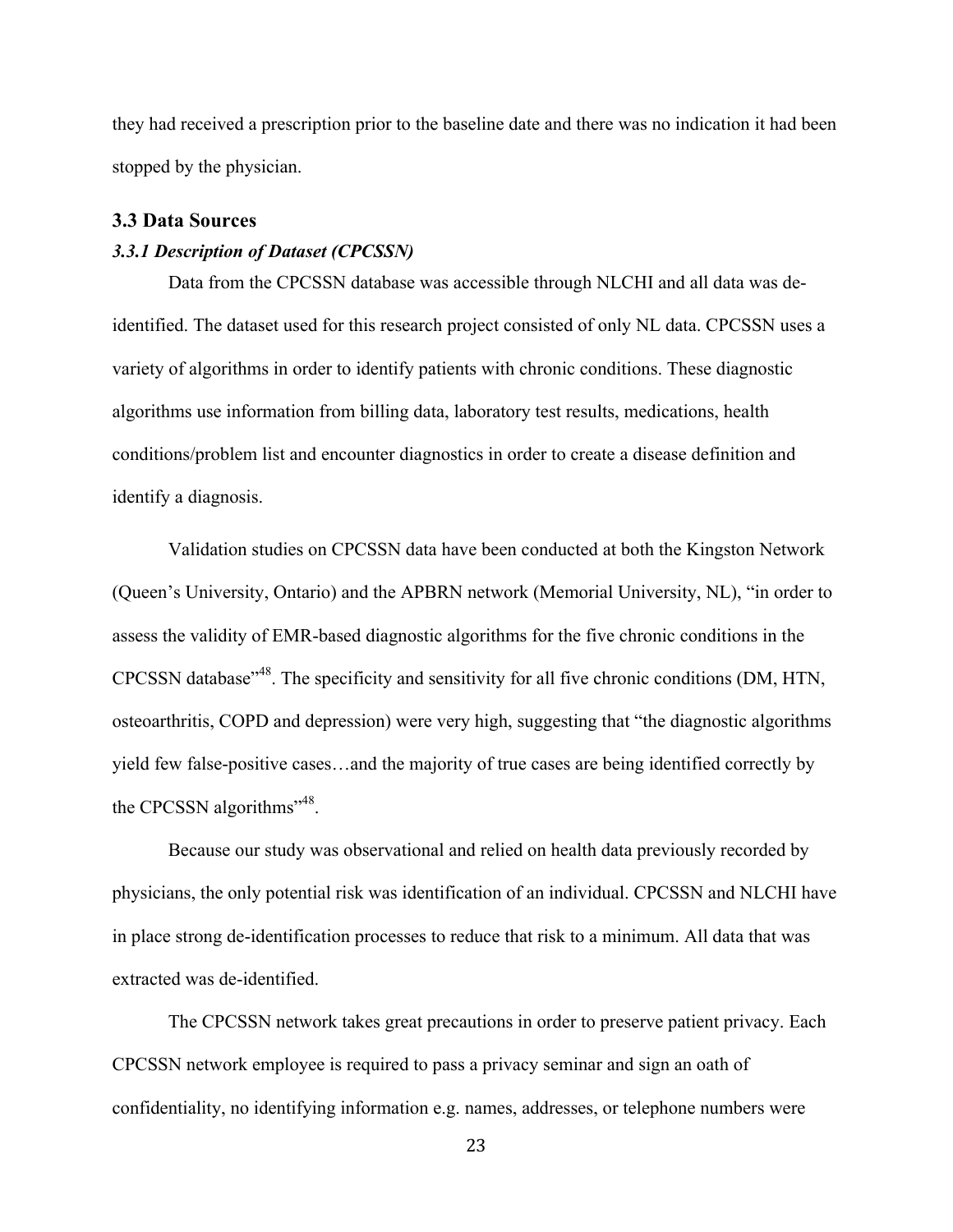extracted from the EMRs and all computer files pertaining to the study were password protected. CPCSSN has its own Privacy and Ethics Standing Committee that deals with issues of data collection, patient confidentiality, privacy and ethics approval, and this committee carries out regular privacy assessments and audits at regional networks.

#### *3.3.2 Description of Dataset: (CDMS)*

Hospitalization data was provided by the CDMS and was accessible through NLCHI. All data was de-identified. The CDMS contained information on patient demographics, as well as clinical and administrative hospital data when patients were discharged from inpatient and surgical care services.

#### *3.3.3 Description of Dataset: (NLCHI Mortality System)*

Mortality data was provided by the NLCHI Mortality System database and was accessible through NLCHI. All data was de-identified. The database contained demographic, administrative and clinical data from patients who died in the province of NL.

#### *3.3.4 Description of Variables*

Table 2 provides a description of each variable as well as the database it was extracted from. Demographic data was collected at baseline (December 31, 2008) and outcome data was collected at the end of follow up (Dec 31, 2013).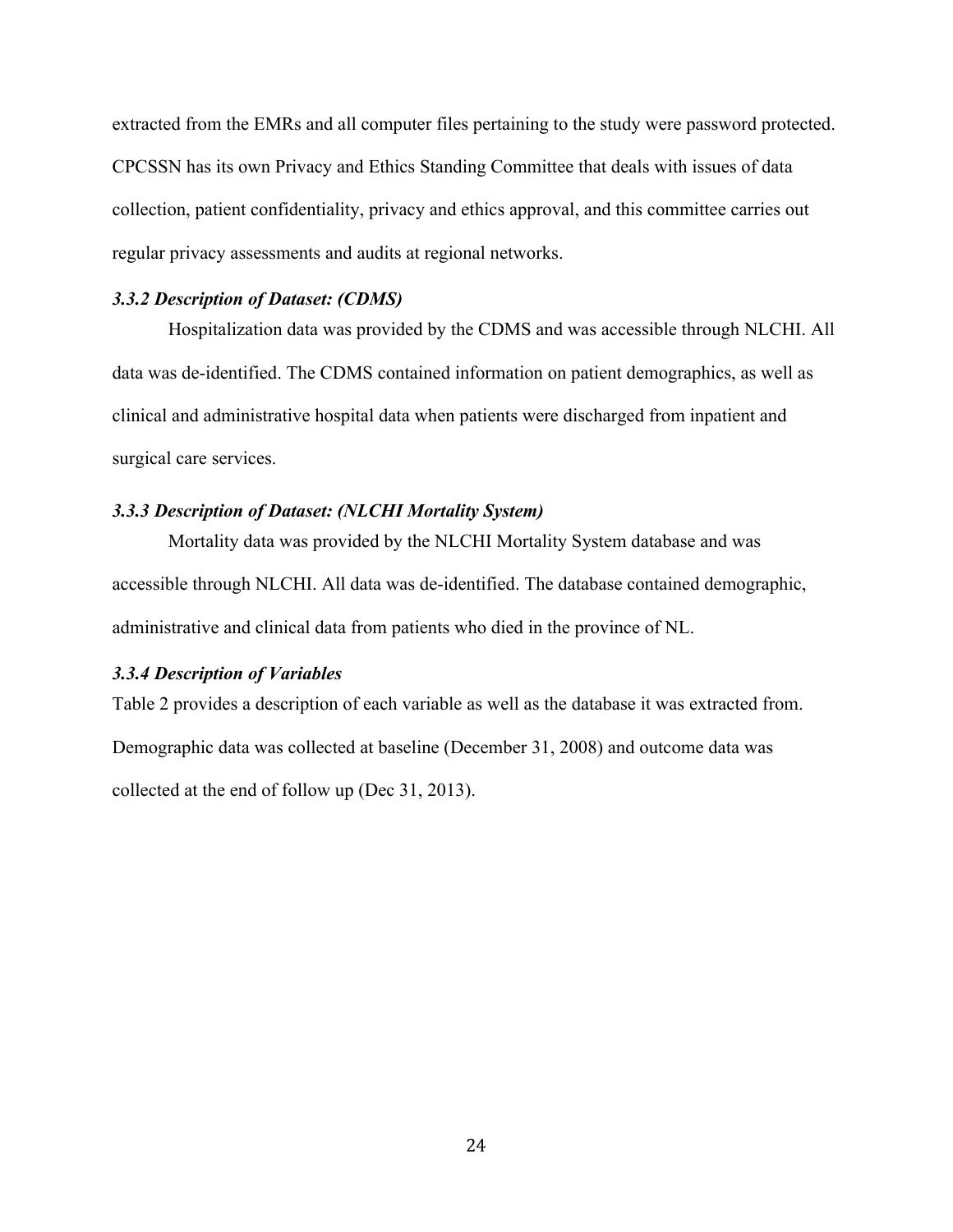| Type of<br>Variable | Variable   | Description of Variable                                                                                                                                                                                                                                                                                                                                                                                                                                                                                                                                                              | $ICD94$ or $ATC5$ code                                                                                                                                                                                                                             | Database                                                                                                                                 |
|---------------------|------------|--------------------------------------------------------------------------------------------------------------------------------------------------------------------------------------------------------------------------------------------------------------------------------------------------------------------------------------------------------------------------------------------------------------------------------------------------------------------------------------------------------------------------------------------------------------------------------------|----------------------------------------------------------------------------------------------------------------------------------------------------------------------------------------------------------------------------------------------------|------------------------------------------------------------------------------------------------------------------------------------------|
| Exposure            | Statin     | Statin prescribed=patients who are listed in the<br>CPCSSN database as being on a statin drug at baseline<br>(Dec $31, 2008$ )<br>Statin not prescribed=patients who have not used a<br>statin within 6 months of baseline                                                                                                                                                                                                                                                                                                                                                           | ATC code starting with<br>C10AA and/or drug name<br>ending in "statin"                                                                                                                                                                             | <b>CPCSSN</b>                                                                                                                            |
| Outcome             | <b>CVD</b> | Coronary artery disease/ischemic heart<br>disease/angina<br>Acute myocardial infarction<br>$\bullet$<br>Other acute and subacute forms of ischemic<br>heart disease<br>Old myocardial infarction<br>Angina pectoris<br>Other forms of chronic ischemic heart disease<br><b>Cerebrovascular Disease</b><br>Occlusion of cerebral arteries<br>Transient cerebral ischemia<br>Acute but ill-defined cerebrovascular disease<br>Other and ill-defined cerebrovascular disease<br>Late effects of cerebrovascular disease<br><b>Peripheral Vascular Disease</b><br><b>Atherosclerosis</b> | ICD9 code $(410)$<br>ICD9 code $(411)$<br>ICD9 code $(412)$<br>ICD9 code $(413)$<br>ICD9 code $(414)$<br>ICD9 code $(434)$<br>ICD9 code (435)<br>ICD9 code (436)<br>ICD9 code (437)<br>ICD9 code $(438)$<br>ICD9 code $(443)$<br>ICD9 code $(440)$ | <b>CPCSSN</b><br><i>*Data is</i><br>extracted from<br>health<br>conditions and<br>billing or<br>encounter<br><b>CPCSSN EMR</b><br>tables |

## **Table 2 Source and Description of Study Variables**

<sup>4</sup> International Classification of Diseases, Version 9

 $<sup>5</sup>$  Anatomical Therapeutic Chemical (ATC) Classification System</sup>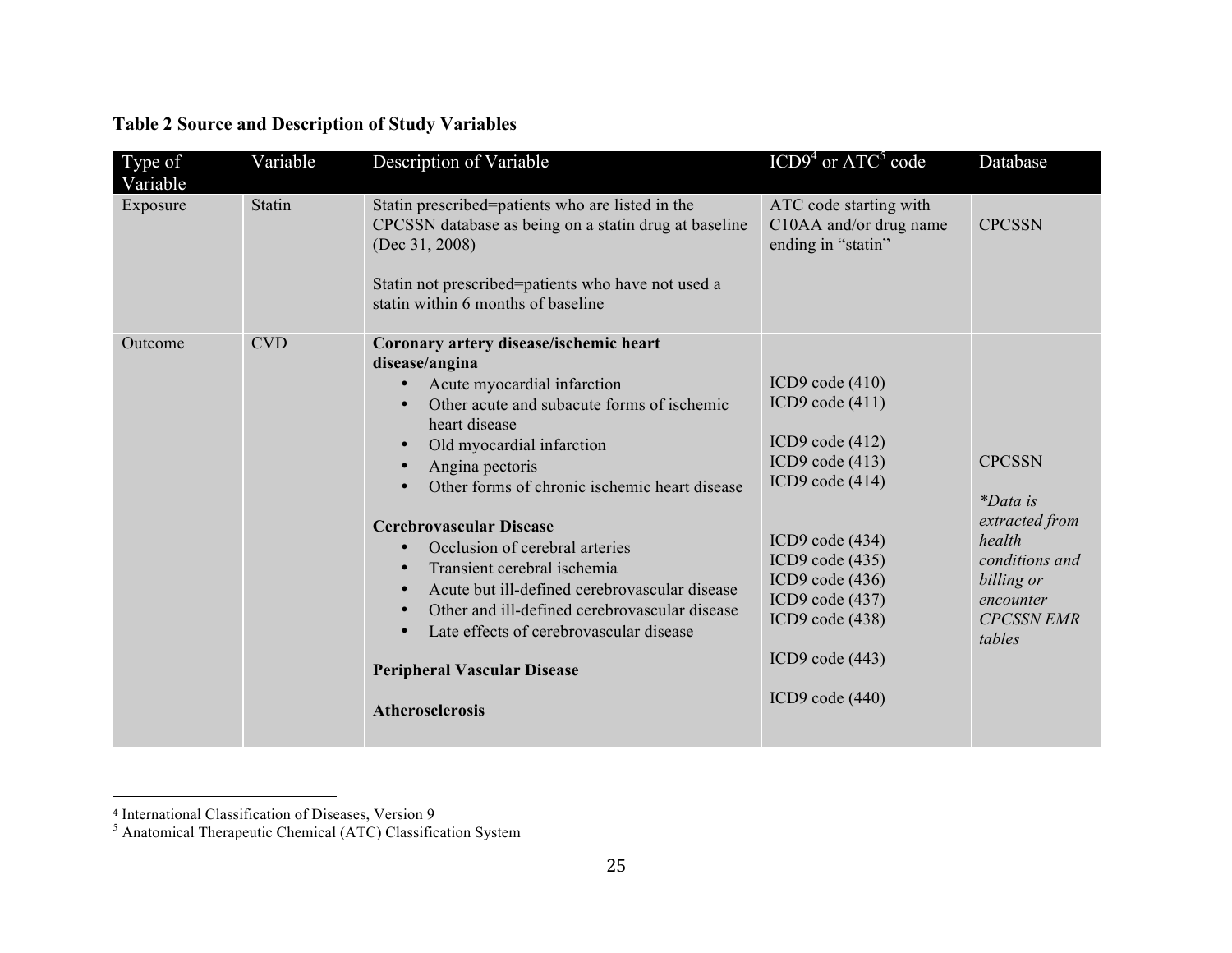| Outcome   | Composite<br>outcome of<br>CVD: created<br>for the study | Coronary artery disease/ischemic artery disease,<br>cerebrovascular disease, peripheral artery disease,<br>atherosclerosis, hospitalized due to CVD, death due to<br><b>CVD</b>                                                                                                                                                                                                                                                                                                                                                                                                                                                      |                     | CPCSSN,<br>CDMS and<br><b>NLCHI</b><br>Mortality<br>System |
|-----------|----------------------------------------------------------|--------------------------------------------------------------------------------------------------------------------------------------------------------------------------------------------------------------------------------------------------------------------------------------------------------------------------------------------------------------------------------------------------------------------------------------------------------------------------------------------------------------------------------------------------------------------------------------------------------------------------------------|---------------------|------------------------------------------------------------|
| Outcome   | <b>Diabetes</b>                                          | <b>CPCSSN Case Definition</b> (National data: 100%<br>sensitivity, 99% specificity, NL only data: 95.6%<br>sensitivity, 97.1 specificity) <sup>48</sup><br>Billing Data: ICD9 code 250.x, Medications: insulin,<br>glyburide, metformin, Laboratory tests results:<br>HbA1C >7%, fasting blood sugar >7 mmol/L,<br>Problem list: diabetes/NIDDM/DM, Procedures:<br>revascularization procedures, coronary artery disease<br>investigation, Referrals: ophthalmology, nephrology,<br>neurology, endocrinology, diabetes education, dietician<br>*Note: These were incident cases of diabetes with a<br>clearance period of two years. | ICD9 Code $(250.x)$ | <b>CPCSSN</b>                                              |
| Outcome   | Hospitalization                                          | Admitted to hospital for any reason<br>Admitted to hospital for CVD                                                                                                                                                                                                                                                                                                                                                                                                                                                                                                                                                                  |                     | <b>CDMS</b>                                                |
| Outcome   | Death                                                    | Did death occur between January 1, 2009 and Dec 31,<br>2013.<br>Number of months after enrolment patient died<br>Was the cause of death due to CVD?                                                                                                                                                                                                                                                                                                                                                                                                                                                                                  |                     | <b>NLCHI</b><br>Mortality<br>System                        |
| Covariate | Age                                                      |                                                                                                                                                                                                                                                                                                                                                                                                                                                                                                                                                                                                                                      |                     | <b>CPCSSN</b>                                              |
| Covariate | <b>Sex</b>                                               |                                                                                                                                                                                                                                                                                                                                                                                                                                                                                                                                                                                                                                      |                     | <b>CPCSSN</b>                                              |
| Covariate | Hypertension                                             | <b>CPCSSN Case Definition (National data: 83%</b><br>sensitivity, 98% specificity, NL only data: 84.9%<br>sensitivity, 93.5% specificity) <sup>48,49</sup>                                                                                                                                                                                                                                                                                                                                                                                                                                                                           |                     |                                                            |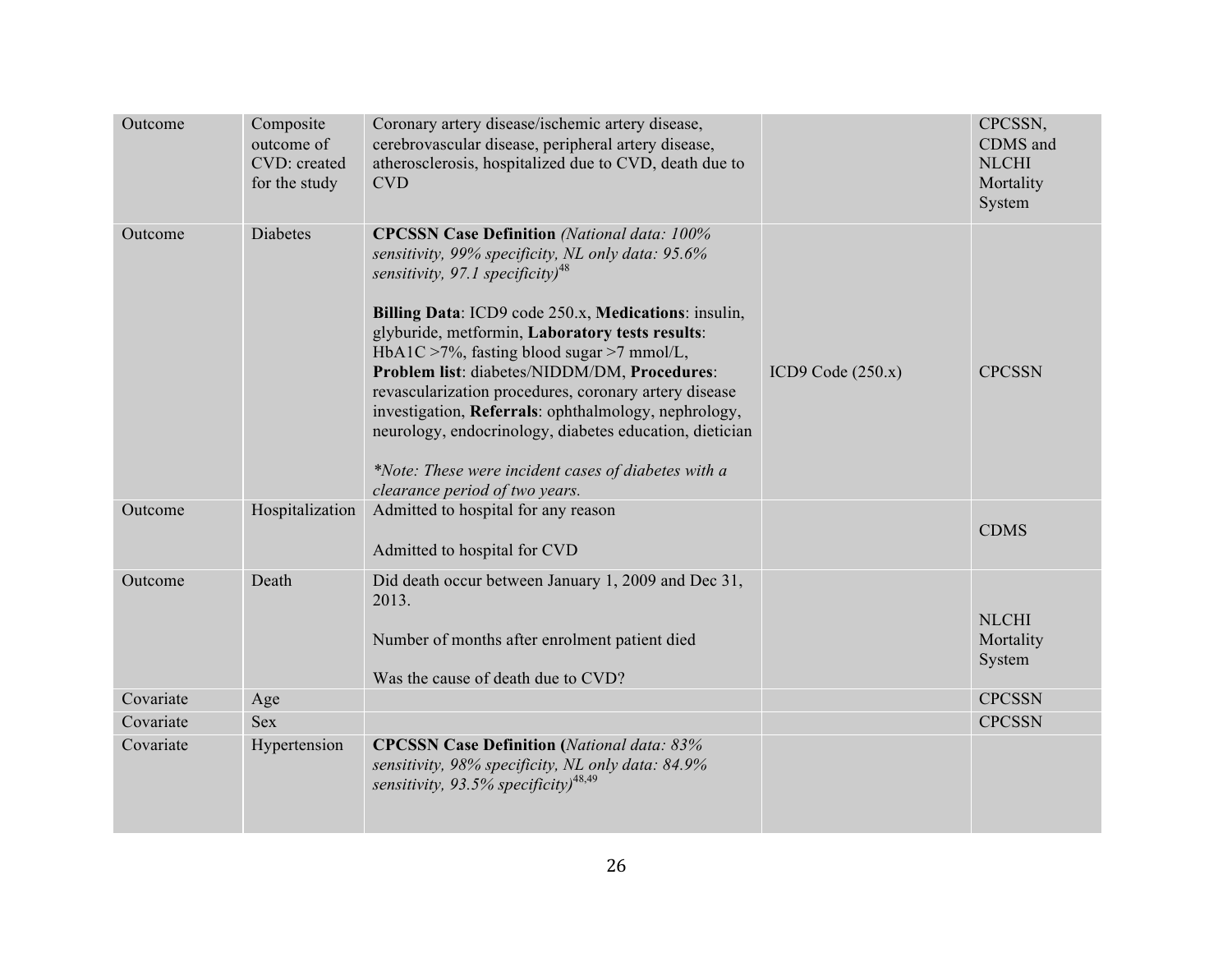|           |                          | Billing Data: ICD9 code 401, Medication: ACE-<br>I/ACB, diuretics, beta blockers, calcium channel<br>blockers, alpha blockers, <b>Problem list</b> : hypertension,<br>Procedures: angioplasty, coronary artery stent,<br><b>Referrals:</b> cardiology and nephrology <sup>44</sup>                                                                                                    | ICD9 code $(401)$ | <b>CPCSSN</b> |
|-----------|--------------------------|---------------------------------------------------------------------------------------------------------------------------------------------------------------------------------------------------------------------------------------------------------------------------------------------------------------------------------------------------------------------------------------|-------------------|---------------|
| Covariate | Smoking<br><b>Status</b> | Current Smoker, Past Smoker or Non Smoker at<br>baseline and follow up                                                                                                                                                                                                                                                                                                                |                   | <b>CPCSSN</b> |
| Covariate | Lipid Profile            | <b>Total Cholesterol</b><br>LDL-C<br>HDL-C<br>TC/HDL ratio<br><b>Total Triglycerides</b><br>Most recent measure prior to baseline (Dec 31, 2008)<br>and follow up (Dec $31, 2013$ )                                                                                                                                                                                                   |                   | <b>CPCSSN</b> |
| Covariate | <b>Blood Pressure</b>    | Systolic<br>Diastolic<br>Most recent measure prior to baseline (Dec 31, 2008)<br>and follow up (Dec $31, 2013$ )                                                                                                                                                                                                                                                                      |                   | <b>CPCSSN</b> |
| Covariate | Medication<br>Compliance | Calculated from a patient's prescription start and stop<br>date. Medication compliance is assumed if the exposed<br>group were on a statin at baseline and had been<br>prescribed the statin for 80% or more of the time (1460)<br>days) during the five year follow up period.<br>*We are assuming that those prescribed statins are in<br>fact taking their medication as directed. |                   | <b>CPCSSN</b> |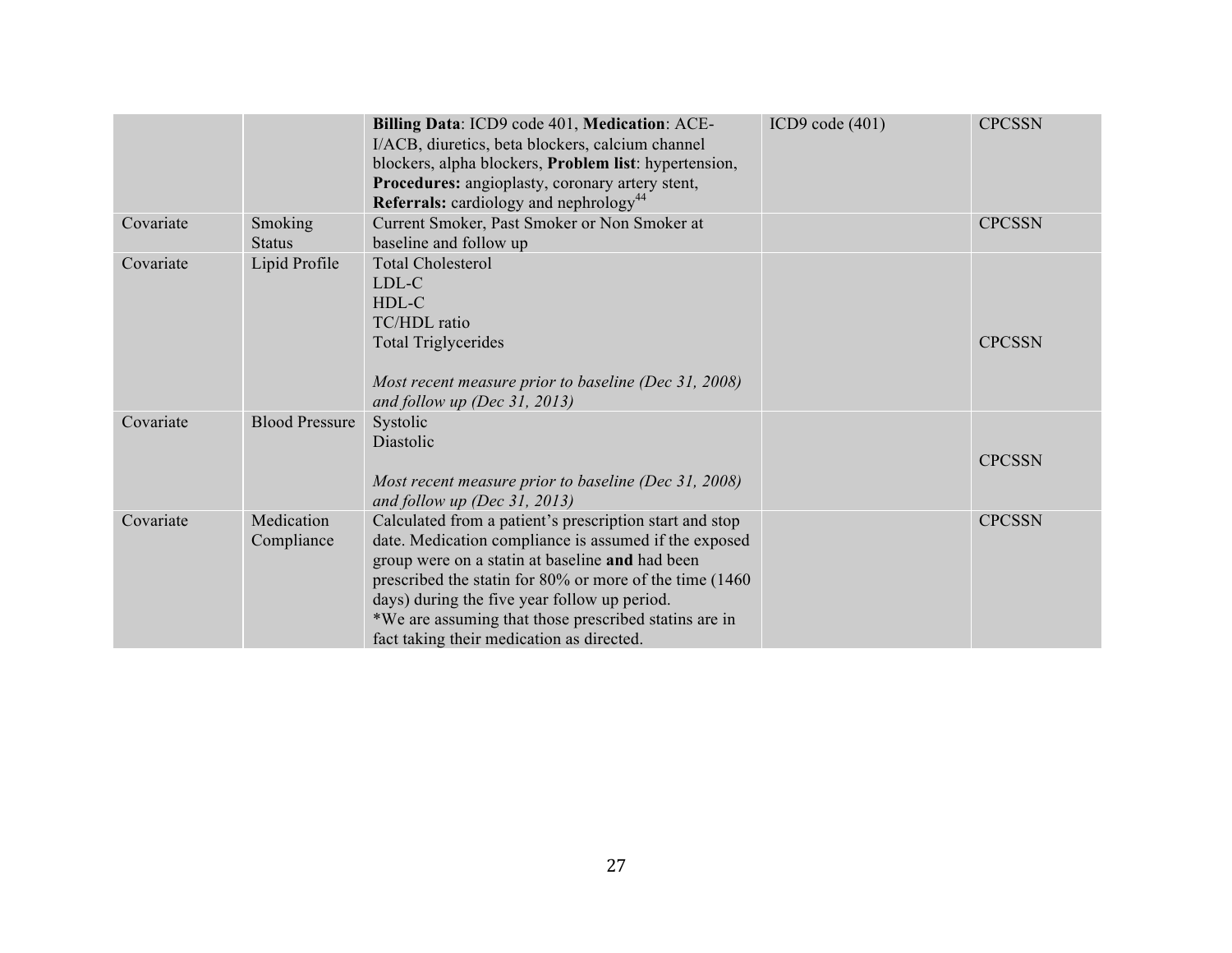#### **3.4 Sample Size Calculation**

Sample size was calculated such that if a 15% difference in outcomes was seen between the two cohorts it would be statistically significant. Using an alpha of 0.05 and a power of 90%, a sample size of 244 people was required in each of the two cohorts. This 15% difference was relevant for development of CVD, however detecting a smaller difference in death rates (10%) was important. Using an alpha of 0.5 and a power of 80% a sample size of 411 in each group was required in order to detect a 10% difference in death rates. However, in order to allow for subgroup analysis, we requested from NLCHI all patients who met the study's inclusion criteria.

The sample size calculations were performed using the JavaStat-Binomial Proportion Differences Tool developed by John Pezzullo. The calculator for proportion differences can be found at: http://www.statpages.org/proppowr.html

#### **3.5 Analysis:**

All analyses were performed using SPSS software. The initial analysis grouped patients based on their exposure status, however, not all of those in the exposed group remained on a statin for the entire five years of follow up, and we wondered whether the decreased adherence would change the primary outcomes. By including people in the exposed group who had actually stopped taking their statin medication, we were effectively diluting the potential beneficial effect of the statin therapy on our outcomes. We therefore completed a second analysis where the exposed group consisted only of those who were on statins at baseline **and** who had taken the statin for 80% or more of the time (1460 days) during the five year follow up period.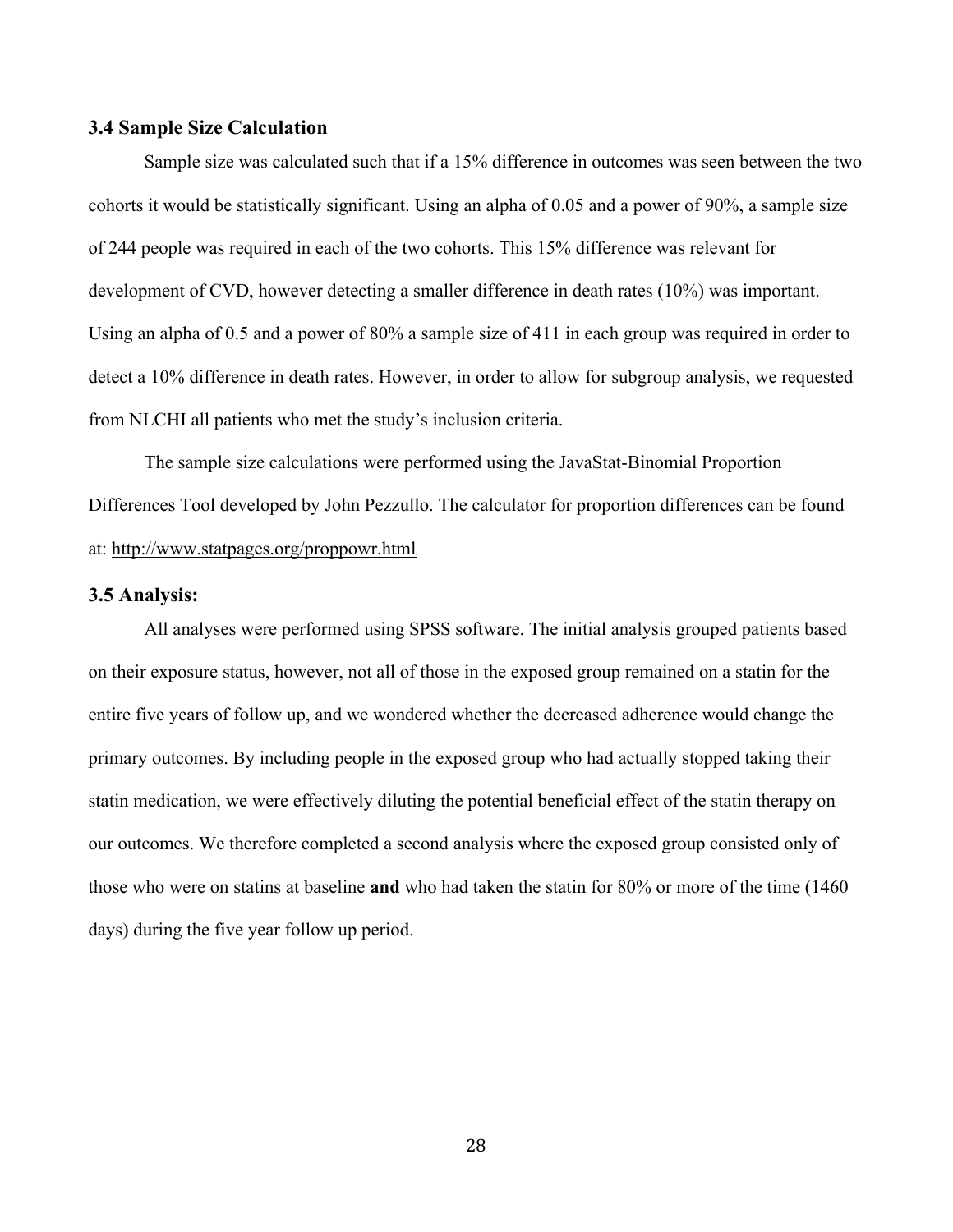#### *3.5.1 Statistical Analysis*

We performed univariate analysis on the demographic data for both the exposed and nonexposed cohorts in order to describe the basic features of the data, and to determine whether the groups were similar or different at baseline.

A chi-square test was used to compare the primary and secondary outcomes (CAD/ischemic heart disease, cerebrovascular disease, PVD, hospitalization for any reason, hospitalization for CVD, death from CVD) by the exposure group. We also used chi-square to compare the incidence of DM between the exposed and non-exposed cohort.

The primary outcomes of CVD and all-cause mortality were then compared to other potential CVD risk factors/predictors at baseline (age, sex, diagnosis of HTN, smoking status, BMI, LDL-C, HDL-C, sBP, dBP, TC, TT). Chi-square with the Pearson continuity correction was used to compare the outcomes of dichotomous data and t-test for equality of means was used to assess the difference between group means of continuous variables.

Logistic regression was used to estimate the relationship between the predictor variable (statin use) and primary outcomes (CVD and all-cause mortality), when only controlling for covariates of age and sex. A second regression was done using the covariates that were significant on univariate analysis. Only those risk factors that were found to be significant predictors of the outcomes on logistic regression are presented in tables  $6(b) \& 7(b)$ . For the logistic regression, all of the missing data was coded as 'unknown' allowing us to maintain a large sample size for the analysis.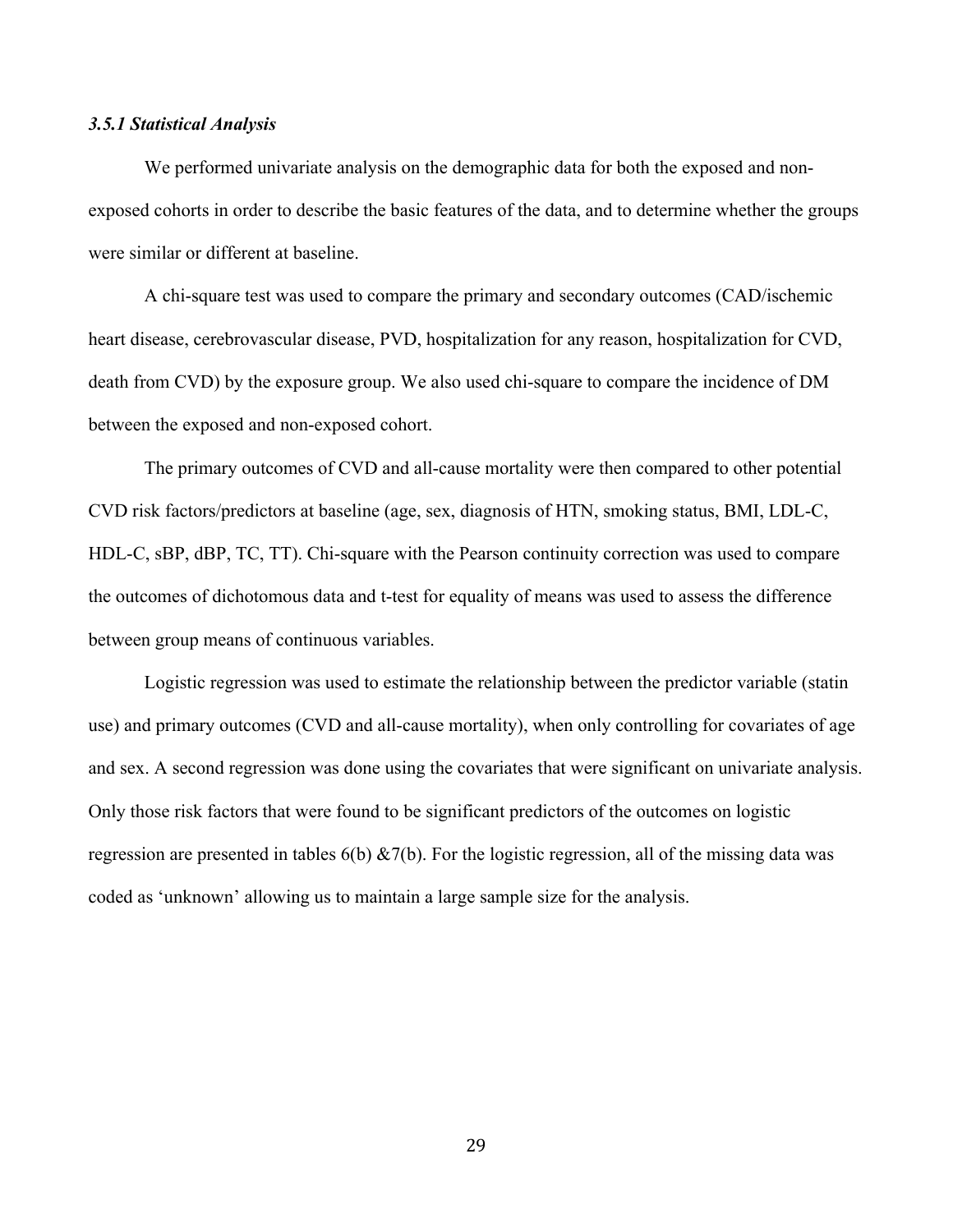# **Chapter 4 Results**

Of the 9,134 patient records, we had full data for all patients on age, sex, statin exposure, diagnosis of HTN, individual CVD outcomes, hospitalization and death. We had incomplete data on statin dosage, smoking status (approximately 50% of participants), BMI (approximately 16%), LDL-C (approximately 11%), and BP (approximately 41%). The data was incomplete as it was unavailable for a large proportion of our patients. As such, our analyses were limited by a small sample size of patients who had records for all variables known to increase the risk of CVD.

#### **4.1 Baseline Data**

The exposed and non-exposed groups are compared in Table 3. The exposed group has a higher proportion of people with risk factors for CVD: they are more likely to be male, are older, are more likely to have a diagnosis of HTN, have a higher BMI and TT, a lower HDL-C, and have higher sBP. This can be expected given that they were started on a statin drug by their physicians, suggesting that the physicians perceived them as being at higher risk. The exposed group have a better lipid profile with lower total and LDL-C but this is not unexpected given they are taking a statin drug which lowers cholesterol.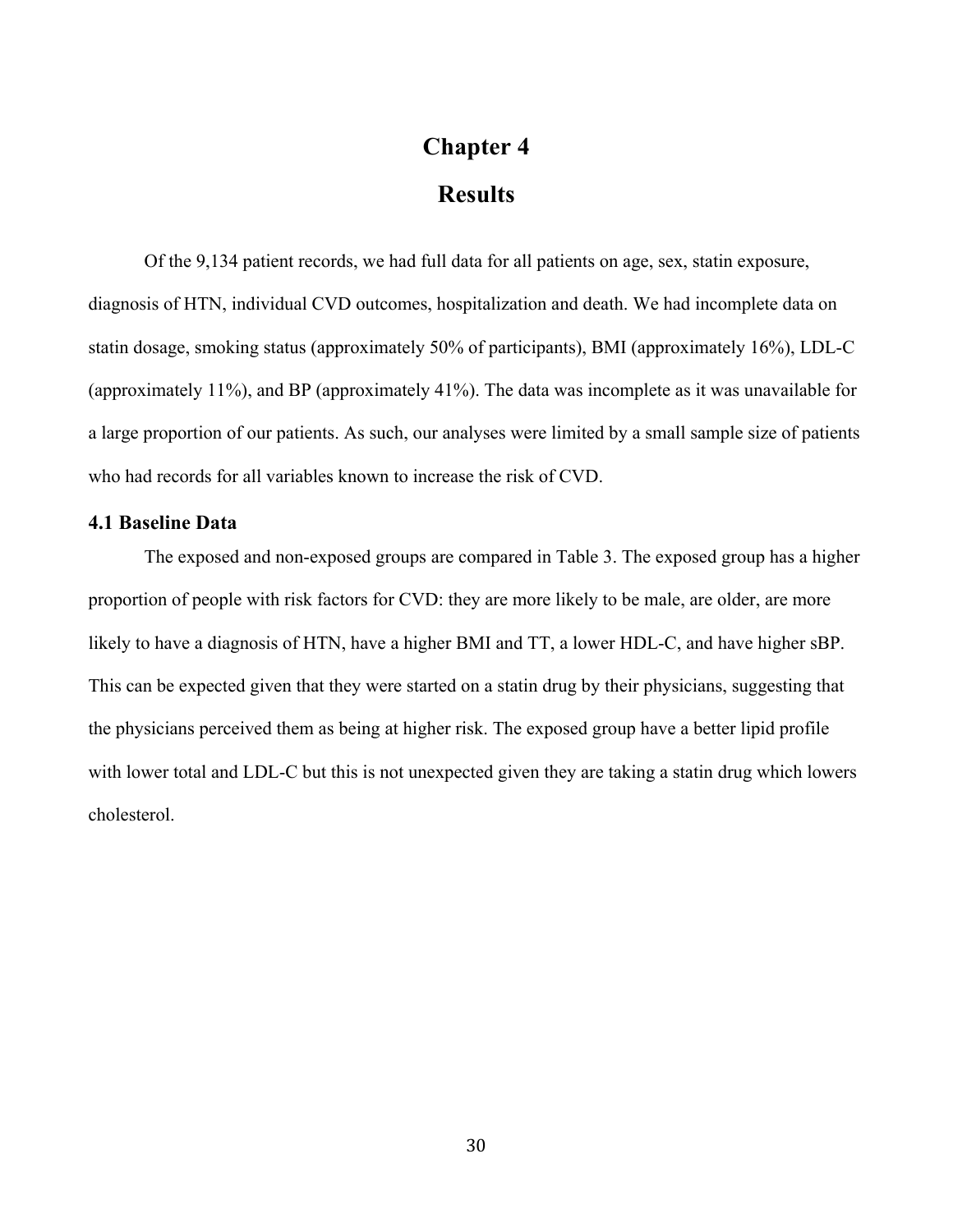|                                    |                     | <b>Total</b><br>$N = 9134$  | <b>Exposed</b><br>$N = 720$ | Non-<br><b>Exposed</b><br>$N = 8414$ | P value exposed vs non-<br>exposed |
|------------------------------------|---------------------|-----------------------------|-----------------------------|--------------------------------------|------------------------------------|
|                                    | Female              | 5421                        | $\frac{374}{ }$             | 5047                                 |                                    |
| <b>Sex</b>                         |                     | $(59.3\%)$                  | $(51.9\%)$                  | $(60.0\%)$                           | $0.001^{X}$                        |
| (n/%)                              | Male                | 3713                        | 346                         | 3367                                 |                                    |
|                                    |                     | $(40.7\%)$                  | $(48.1\%)$                  | $(40.0\%)$                           |                                    |
| Age<br>Mean (SD)                   |                     | 58.3 (5.7)                  | 60.2(5.6)                   | 58.1 (5.7)                           | $0.001$ <sup>T</sup>               |
| <b>Existing HTN Diagnosis</b>      |                     | 1171                        | 298                         | 873                                  | 0.001 <sup>X</sup>                 |
|                                    |                     | $(12.8\%)$                  | $(41.4\%)$                  | $(10.4\%)$                           |                                    |
|                                    | <b>Current/Ever</b> | 1906                        | 180                         | 1726                                 |                                    |
| <b>Smoking Status</b>              |                     | $(20.9\%)$                  | $(3.9\%)$                   | $(37.4\%)$                           | 0.309 <sup>X</sup>                 |
|                                    |                     | 2705                        | 232                         | 2473                                 |                                    |
|                                    | <b>Never</b>        | $(29.6\%)$                  | $(5.0\%)$                   | $(53.6\%)$                           |                                    |
| <b>BMI</b> †<br>Mean (SD)          |                     | 28.3(5.5)<br>$N=1486$       | 29.2(4.4)<br>$n = 158$      | 28.2(5.6)<br>$n=1328$                | $0.035$ <sup>T</sup>               |
| TC††                               |                     | 5.6(1.06)                   | 5.2(1.08)                   | 5.7(1.04)                            | $0.001$ <sup>T</sup>               |
| Mean (SD)                          |                     | $N=1019$                    | $n = 204$                   | $n = 815$                            |                                    |
| <b>LDL</b> cholesterol             |                     | 3.5(0.90)                   | $\overline{3.1(0.97)}$      | 3.6(0.86)                            | $0.001$ <sup>T</sup>               |
| Mean (SD)                          |                     | $N = 964$                   | $n=199$                     | $n=765$                              |                                    |
| <b>HDL Cholesterol</b>             |                     | 1.3(0.39)                   | 1.2(0.35)                   | 1.4(0.39)                            | $0.001$ <sup>T</sup>               |
| Mean (SD)                          |                     | $N = 958$                   | $n=197$                     | $n=761$                              |                                    |
| <b>HDL/Total Ratio</b>             |                     | 4.5(1.3)                    | 4.5(1.2)                    | 4.5(1.3)                             | $0.70$ <sup>T</sup>                |
| Mean (SD)                          |                     | $N = 951$                   | $n=196$                     | $n = 756$                            |                                    |
| <b>TT</b><br>Mean (SD)             |                     | 41.6<br>(0.97)<br>$N = 869$ | 1.8(0.96)<br>$n=187$        | 1.5(0.97)<br>$n = 682$               | $0.003$ <sup>T</sup>               |
| <b>Systolic BP†††</b><br>Mean (SD) |                     | 128.9                       | 131.4.7                     | 128.4                                |                                    |
|                                    |                     | (14.6)                      | (13.7)                      | (14.8)                               | $0.001$ <sup>T</sup>               |
|                                    |                     | $N = 3140$                  | $n = 558$                   | $n = 2582$                           |                                    |
| <b>Diastolic BP</b>                |                     | 78.4 (8.5)                  | 78.8 (8.2)                  | 78.2 (8.6)                           | $0.12$ <sup>T</sup>                |
| Mean (SD)                          |                     | $N = 3141$                  | $n = 558$                   | $n = 2583$                           |                                    |

**Table 3 Cohorts at Baseline (December 31, 2008). Comparison of Exposed vs. Non-Exposed Groups**

Ӽ P value for Chi Square

T P value for T test

† BMI data was only available on 16.3% of patients

†† Lipid data was only available on 10.6% of patients

††† BP data was only available on 34.4% of patients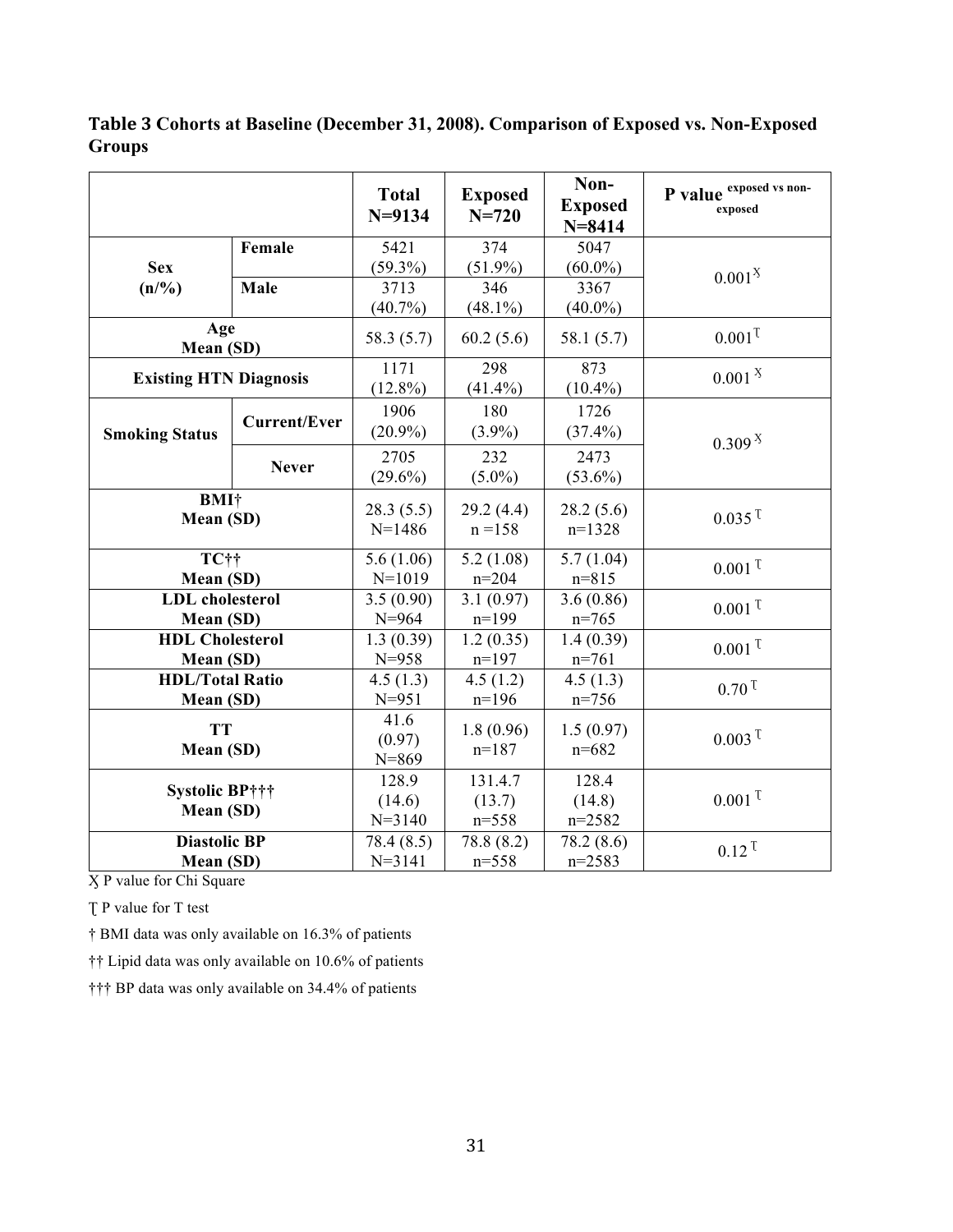#### **4.2 Univariate Analysis of the Effect of Statins on Primary and Secondary Outcomes**

The results of the univariate analysis are detailed in tables 4a and 4b. The exposed group, being on a statin at baseline was 1.36 times more likely to develop the composite outcome of CVD during the five year follow up period. There was no significant difference in all-cause mortality between the two groups. The results for the secondary outcomes, which consisted mainly of the individual components of the composite outcome, are detailed in table 4b. Those in the exposed group were either at increased risk of the outcome (CAD and hospitalization for any reason) or there was no difference between the groups.

#### **4.3 Baseline Risk Factors and the Primary Outcomes**

Given the unexpected outcomes for the main predictor variable of exposed vs. unexposed, we assessed how the known CVD risk factors in our data were associated with our primary outcomes. If there was also a reversal of expected results, we would have been concerned that our data was coded incorrectly. For example, if known risk factors for CVD (e.g. high sBP, smoking, increased age, HTN) were negatively associated with CVD, we would be concerned that there was an error with the data. However, as shown in tables 5a and 5b, the risk factors were associated in the expected direction: males, older people, those with higher BMIs, smokers, those with lower HDL-C, and those with higher sBP were all more likely to have the composite outcome of CVD. Similarly, males, older people, and smokers were more likely to experience all-cause mortality. These results provide validity for the data and suggest our findings related to statin exposure are not systematically biased in some way.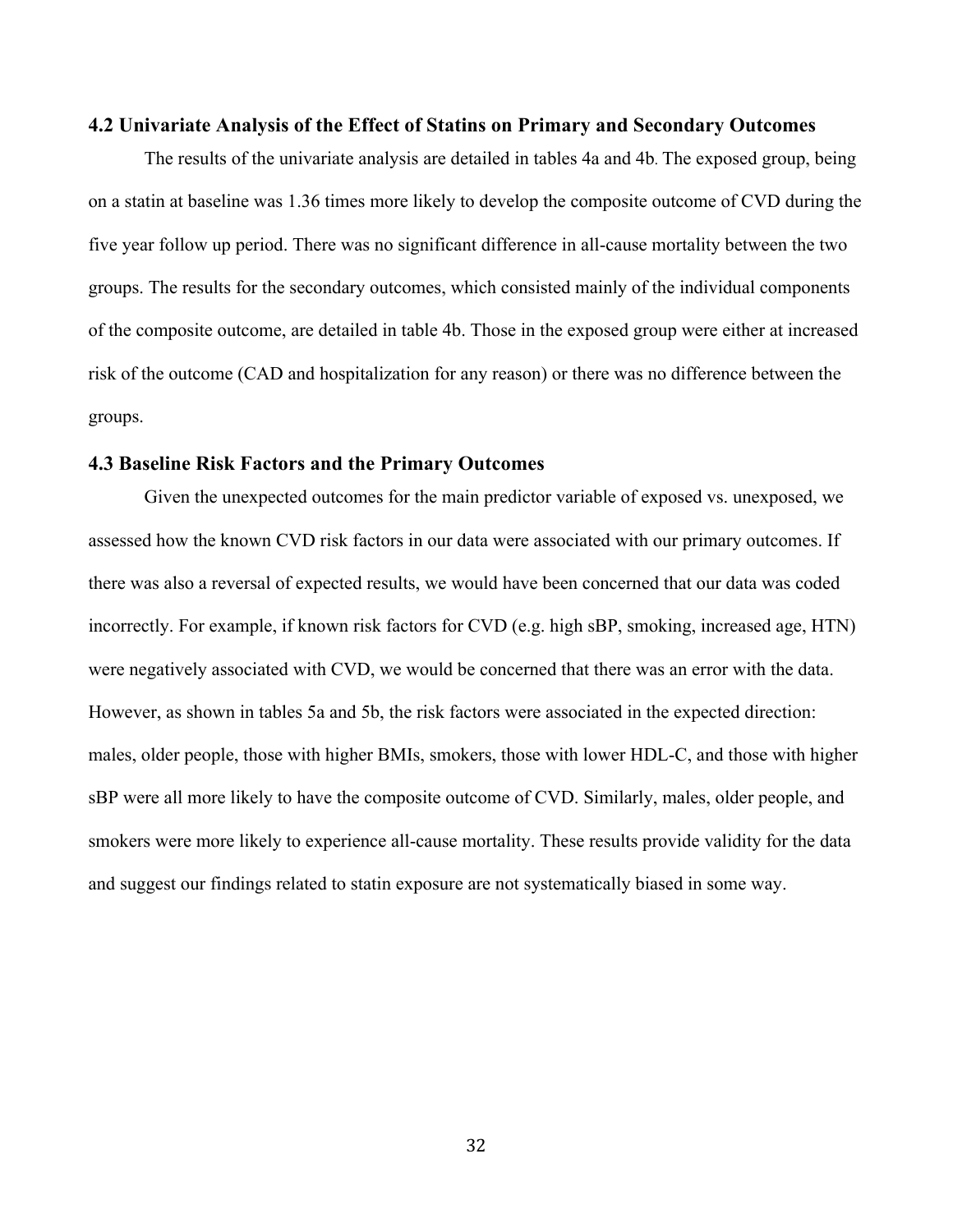## **Table 4 Table of Primary and Secondary Outcomes vs. Statin Exposure**

|                         | <b>Exposure to Statin at</b><br><b>Baseline</b> |                |                                 |                                                       | OR; 95% CI; P value | Interpretation |
|-------------------------|-------------------------------------------------|----------------|---------------------------------|-------------------------------------------------------|---------------------|----------------|
|                         | Yes                                             | N <sub>0</sub> |                                 |                                                       |                     |                |
| Composite               | $89(12.4\%)$                                    | 791 (9.4%)     | $1.36(1.08-1.72)$               | People in the exposed group (on a statin at baseline) |                     |                |
| <b>Outcome: All CVD</b> |                                                 |                | 0.012                           | were significantly more likely (1.36 times) to        |                     |                |
|                         |                                                 |                | (Pearson Chi Square Continuity) | experience the composite outcome than those in the    |                     |                |
|                         |                                                 |                | Correction)                     | non-exposed group.                                    |                     |                |
| <b>All-Cause</b>        | $15(2.1\%)$                                     | $264(3.1\%)$   | $0.66(0.39-1.11)$               | The outcome of all-cause mortality was not            |                     |                |
| <b>Mortality</b>        |                                                 |                | 0.143                           | significantly different between the exposed and       |                     |                |
|                         |                                                 |                |                                 | non-exposed groups                                    |                     |                |

#### **Table 4(a): Primary Outcomes**

#### **Table 4(b): Secondary Outcomes**

|                                                                    | <b>Exposure to Statin at</b><br><b>Baseline</b> |               | OR; 95% CI; P value                                                            | Interpretation                                                                                                                                             |
|--------------------------------------------------------------------|-------------------------------------------------|---------------|--------------------------------------------------------------------------------|------------------------------------------------------------------------------------------------------------------------------------------------------------|
|                                                                    | Yes                                             | No            |                                                                                |                                                                                                                                                            |
| <b>Coronary Artery</b><br>Disease/Ischemic<br><b>Heart Disease</b> | 53 (7.4%)                                       | 467 $(5.6\%)$ | $1.35(1.01-1.81)$<br>0.054<br>(Pearson Chi Square Continuity<br>Correction)    | People in the exposed group were significantly<br>more likely (1.35 times) to develop CAD compared<br>to the non-exposed group.                            |
| Cerebrovascular<br><b>Disease</b>                                  | $13(1.8\%)$                                     | $118(1.4\%)$  | $1.29(0.73 - 2.30)$<br>0.478<br>(Pearson Chi Square Continuity)<br>Correction) | The outcome of cerebrovascular disease was not<br>statistically significantly different between the<br>exposed and non-exposed groups                      |
| Peripheral<br><b>Vascular Disease</b>                              | $15(2.1\%)$                                     | $113(1.3\%)$  | $1.56(0.91-2.69)$<br>0.145<br>(Pearson Chi Square Continuity)<br>Correction)   | The outcome of PVD was not statistically<br>significantly different between the exposed and<br>non-exposed groups                                          |
| Hospitalization<br><b>Any Reason</b>                               | 416 (57.8%)                                     | 4424(52.8%)   | $1.23(1.06-1.44)$<br>0.008<br>(Pearson Chi Square Continuity<br>Correction)    | People in the exposed group were significantly<br>more likely (1.23 times) to be hospitalized for any<br>reason compared to those in the non-exposed group |
| <b>Hospitalization for</b><br><b>CVD Reason</b>                    | $30(4.2\%)$                                     | $297(3.5\%)$  | 1.19 (0.81-1.74)<br>0.436                                                      | The outcome of hospitalization for CVD was not<br>statistically significantly different between the<br>exposed and non-exposed groups                      |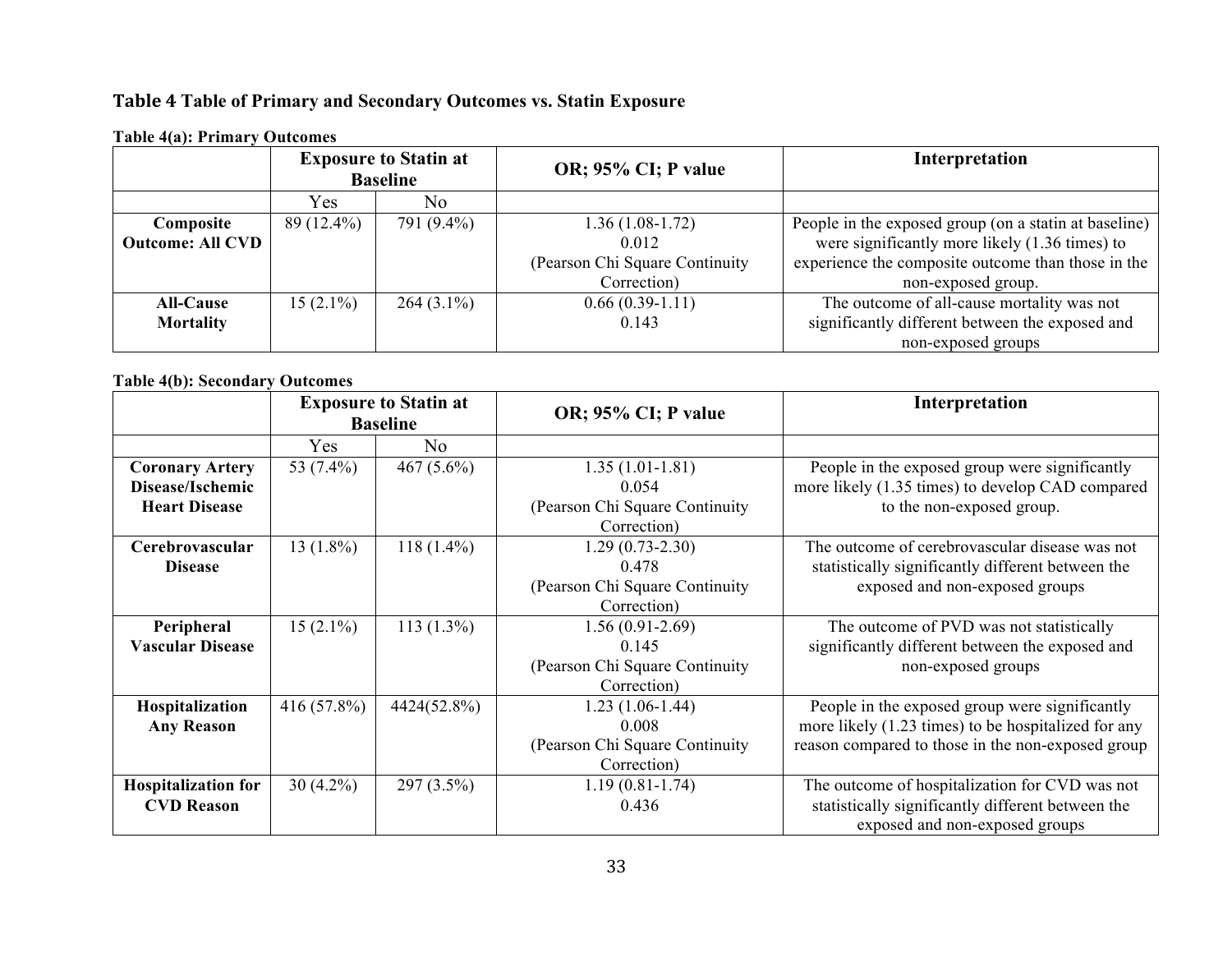|                      |            |             | (Pearson Chi Square Continuity)<br>Correction) |                                                 |
|----------------------|------------|-------------|------------------------------------------------|-------------------------------------------------|
| <b>CVD Mortality</b> | $4(0.6\%)$ | $34(0.4\%)$ | $1.38(0.49-3.89)$                              | The outcome of CVD mortality was not            |
|                      |            |             | 0.539                                          | significantly different between the exposed and |
|                      |            |             | (Fisher's Exact test)                          | non-exposed groups                              |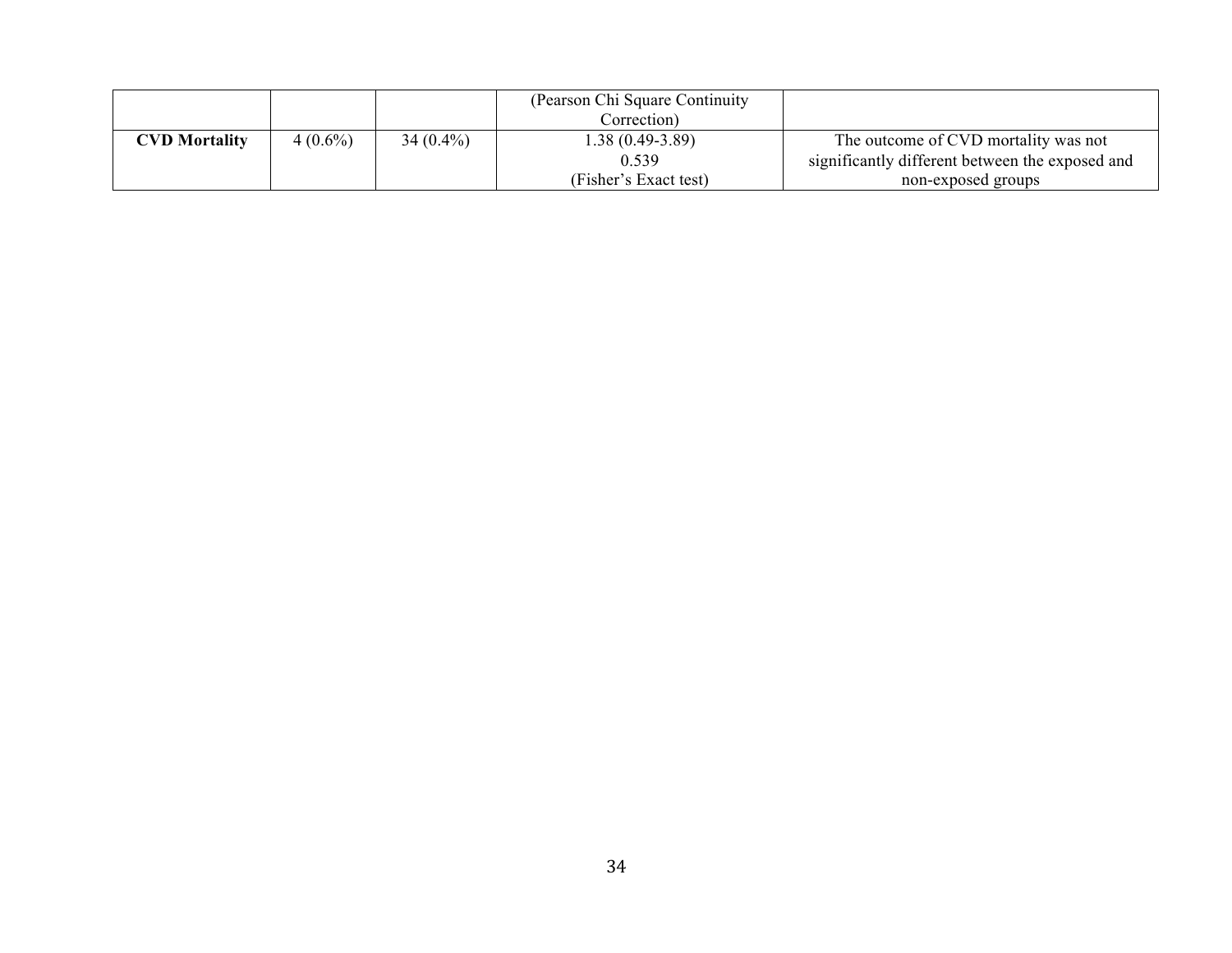# **Table 5 Effect of Baseline Risk Factors on Primary Outcomes**

|                          |                |                   | <b>Composite Outcome</b><br>(Any CVD) | OR; 95% CI; P value<br>(Mean Diff (SD) for<br>continuous variables | Interpretation                                                                                         |  |
|--------------------------|----------------|-------------------|---------------------------------------|--------------------------------------------------------------------|--------------------------------------------------------------------------------------------------------|--|
|                          |                | Yes               | No                                    | $1.93(1.68-2.22)$                                                  |                                                                                                        |  |
| <b>Sex</b>               | Male           | 487<br>$(13.1\%)$ | 3226                                  | 0.001<br>(Pearson Chi Square Continuity                            | Males were significantly more likely (1.93)<br>times) to have an outcome of CVD compared               |  |
|                          | Female         | 393<br>$(7.2\%)$  | 5028                                  | Correction)                                                        | to females                                                                                             |  |
| Mean Age (SD)            |                | 60.32(5.9)        | 58.04 (5.6)                           | Mean Diff 2.32 (1.93-2.93)<br>0.001 (t-test for equality of means) | Older people were significantly more likely to<br>have an outcome of CVD compared to<br>younger people |  |
| <b>HTN</b>               | Yes            | 117<br>$(10.0\%)$ | 1054                                  | $1.05(0.85-1.29)$<br>0.696                                         | People with a diagnosis of HTN at baseline<br>were no more likely to have an outcome of                |  |
| diagnosis at<br>baseline | N <sub>0</sub> | 763 (9.6%)        | 7200                                  | (Pearson Chi Square Continuity<br>Correction)                      | CVD compared to those without HTN at<br>baseline                                                       |  |
| <b>Currently or</b>      | Yes            | 272               | 1634                                  | $2.03(1.68-2.46)$                                                  | Current or ever smokers were significantly                                                             |  |
| <b>Ever Smoked</b>       |                | $(14.3\%)$        |                                       | 0.001                                                              | more likely (2.03 times) to have an outcome                                                            |  |
|                          | No.            | $205(7.6\%)$      | 2500                                  | (Pearson Chi Square Continuity<br>Correction)                      | of CVD compared to those who had never<br>smoked                                                       |  |
|                          |                | 3.48(0.98)        | 3.53(0.90)                            | Mean Diff: -0.05 (-0.24-0.14)                                      | People with higher LDL-C were no more                                                                  |  |
|                          |                | $N=96$            | $N = 868$                             | 0.624                                                              | likely to have an outcome of CVD compared                                                              |  |
| LDL-C Mean (SD)          |                |                   |                                       | (t-test for equality of means)                                     | to those with lower LDL-C                                                                              |  |
| <b>HDL-C Mean (SD)</b>   |                | 1.24(0.33)        | 1.33(0.40)                            | Mean Diff: -0.095 (-0.18- (-0.01))                                 | People with a low HDL-C were significantly                                                             |  |
|                          |                | $N=95$            | $N = 863$                             | 0.025                                                              | more likely to have an outcome of CVD                                                                  |  |
|                          |                |                   |                                       | (t-test for equality of means)                                     | compared to those with a higher HDL-C                                                                  |  |
| <b>BMI Mean (SD)</b>     |                | 29.7(6.6)         | 28.2(5.4)                             | Mean Diff: 1.55 (0.56-2.54)                                        | People with a higher BMI were significantly                                                            |  |
|                          |                | $N = 129$         | $N=1357$                              | 0.010                                                              | more likely to have an outcome of CVD                                                                  |  |
|                          |                |                   |                                       | (t-test for equality of means)                                     | compared to those with a lower BMI                                                                     |  |
| sBP Mean (SD)            |                | 131.5(15.1)       | 128.7(14.6)                           | Mean Diff: 2.85 (1.00-4.71)                                        | People with a higher sBP were significantly                                                            |  |
|                          |                | $N = 262$         | $N = 2878$                            | 0.003                                                              | more likely to have an outcome of CVD                                                                  |  |
|                          |                |                   |                                       | (t-test for equality of means)                                     | compared to those with a lower sBP                                                                     |  |

**Table 5(a): CVD (composite outcome)**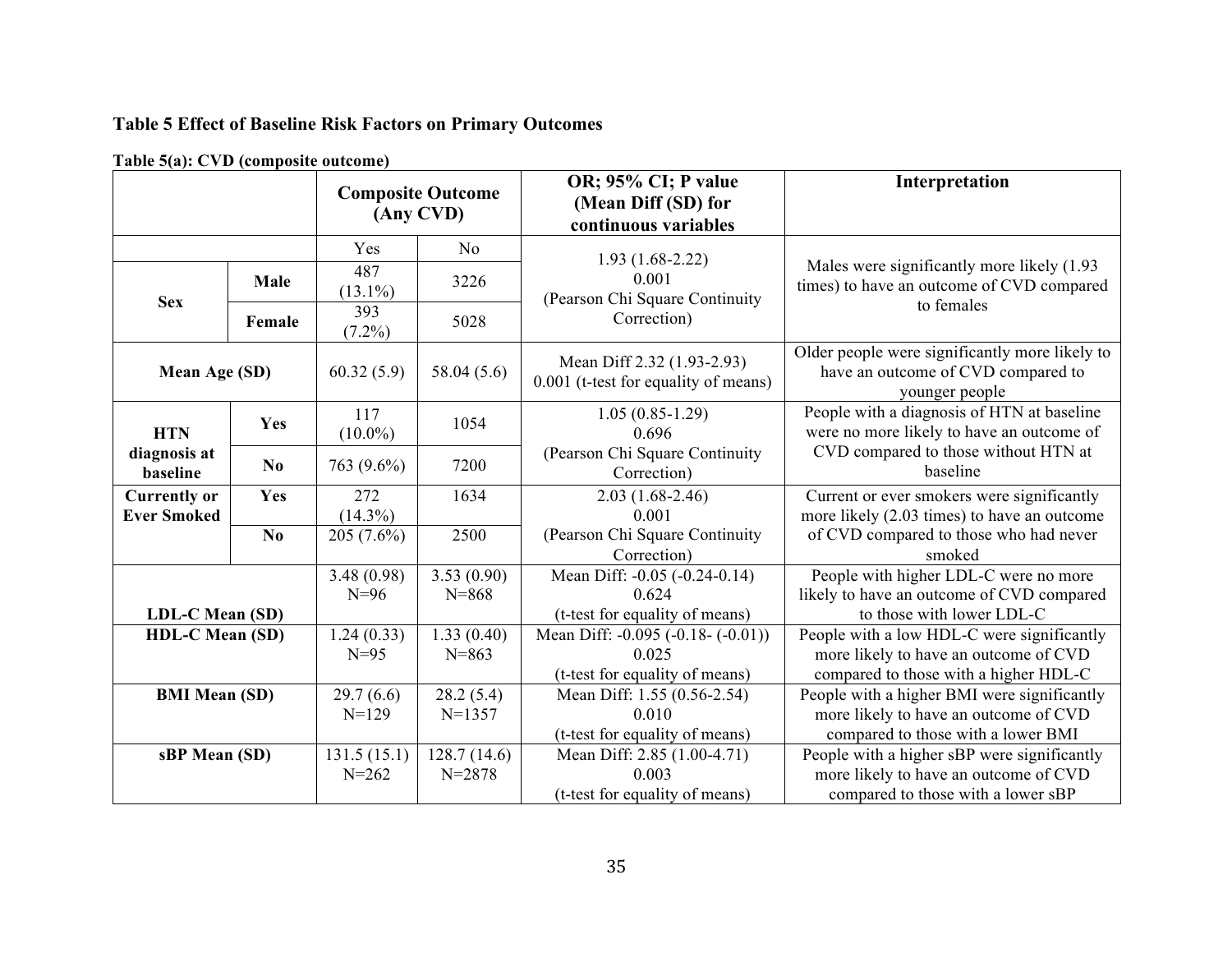| dBP Mean (SD) | 78.5(8.3)  | 78.4 (8.5) | Mean Diff: $0.10$ ( $-0.97 - 1.18$ )  | People with a higher dBP were no more likely |
|---------------|------------|------------|---------------------------------------|----------------------------------------------|
|               | $N = 263$  | $N = 2878$ | 0.854                                 | to have an outcome of CVD compared to        |
|               |            |            | (t-test for equality of means)        | those with a lower dBP                       |
| TC (Mean)     | 5.41(1.06) | 5.58(1.07) | Mean Diff: -0.17 (-0.39-0.05)         | People with a higher TC were no more likely  |
|               | $N=99$     | $N = 920$  | 0.136                                 | to have an outcome of CVD compared to        |
|               |            |            | (t-test for equality of means)        | those with lower TC                          |
| TT (Mean)     | 1.59(0.79) | 1.58(0.99) | Mean Diff: $0.00$ ( $-0.21$ $-0.22$ ) | People with a higher TT were no more likely  |
|               | $N = 85$   | $N = 784$  | 0.959                                 | to have an outcome of CVD compared to        |
|               |            |            | (t-test for equality of means)        | those with lower TT                          |

### **Table 5(b): All –cause mortality**

|                                        |                |                      |                            | OR; 95% CI; P value                                                       | Interpretation                                                                               |
|----------------------------------------|----------------|----------------------|----------------------------|---------------------------------------------------------------------------|----------------------------------------------------------------------------------------------|
|                                        |                |                      | <b>All-cause mortality</b> | (Mean Diff (SD) for                                                       |                                                                                              |
|                                        |                |                      |                            | continuous variables                                                      |                                                                                              |
|                                        |                | Yes                  | No                         | $1.53(1.21-1.94)$                                                         |                                                                                              |
| <b>Sex</b>                             | Male           | 142 $(3.8\%)$        | 3571                       | 0.001<br>(Pearson Chi Square Continuity                                   | Males were significantly more likely (1.53)<br>times) to die compared to females             |
|                                        | Female         | $137(2.3\%)$         | 5284                       | Correction)                                                               |                                                                                              |
| Mean Age (SD)                          |                | 61.02(5.9)           | 58.18(5.7)                 | Mean Diff: 2.84 (2.14-3.55)<br>0.001<br>(t-test for equality of means)    | Older people were significantly more likely to<br>die compared to younger people             |
|                                        | <b>Yes</b>     | $37(3.2\%)$          | 1134                       | $1.04(0.73-1.48)$                                                         | People with a diagnosis of HTN at baseline                                                   |
| <b>HTN</b><br>diagnosis at<br>baseline | N <sub>0</sub> | 242(3%)              | 7721                       | 0.984<br>(Pearson Chi Square Continuity)<br>Correction)                   | were no more likely to die compared to<br>people without HTN                                 |
| <b>Currently or</b>                    | <b>Yes</b>     | 72 (3.8%)            | 1834                       | $2.49(1.69-3.66)$                                                         | People who currently or previously smoked                                                    |
| <b>Ever Smoked</b>                     | No             | 42 $(2.2\%)$         | 2663                       | 0.001<br>(Pearson Chi Square Continuity)<br>Correction)                   | were significantly more likely (2.49 times) to<br>die compared to those who had never smoked |
| LDL-C Mean (SD)                        |                | 3.56(1.1)<br>$N=17$  | 3.52(0.90)<br>$N = 947$    | Mean Diff: 0.04 (-0.50-0.58)<br>0.882<br>(t-test for equality of means)   | People with higher LDL-C were no more<br>likely to die compared to those with lower<br>LDL-C |
| <b>HDL-C Mean (SD)</b>                 |                | 1.24(0.33)<br>$N=17$ | 1.33(0.39)<br>$N = 941$    | Mean Diff: -0.085 (-0.26-0.09)<br>0.308<br>(t-test for equality of means) | People with lower HDL-C were no more<br>likely to die compared to those with lower<br>HDL-C  |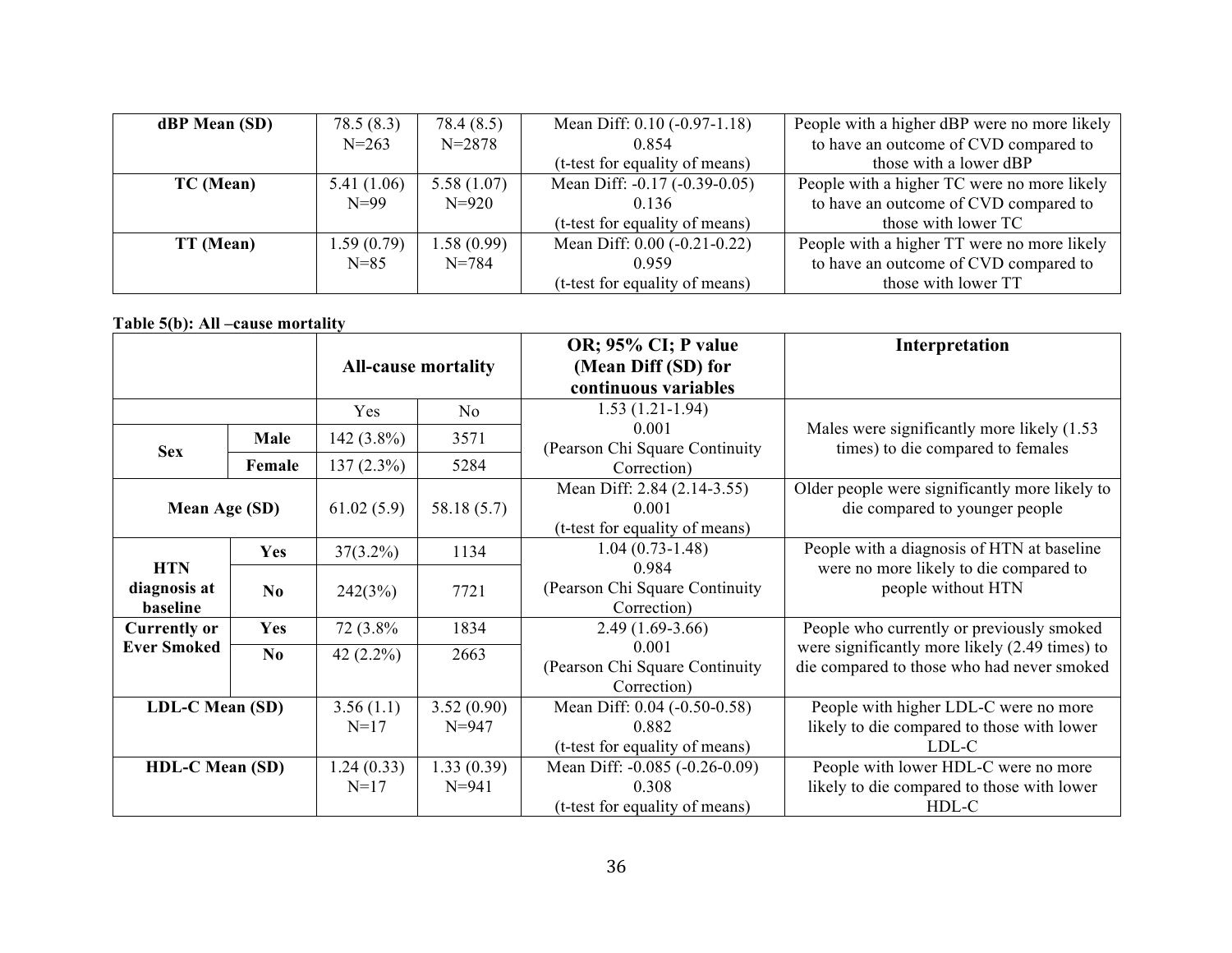| <b>BMI Mean (SD)</b> | 27.4(6.3)    | 28.4(5.5)   | Mean Diff: -0.94 (-3.30-1.42)       | People with higher BMI were no more          |
|----------------------|--------------|-------------|-------------------------------------|----------------------------------------------|
|                      | $N = 30$     | $N=1456$    | 0.423                               | likely to die compared to those with lower   |
|                      |              |             | (t-test for equality of means)      | <b>BMI</b>                                   |
| sBP Mean (SD)        | 129.5 (17.2) | 128.9(14.6) | Mean Diff: 0.63 (-3.20-4.45)        | People with a higher sBP were no more likely |
|                      | $N = 81$     | $N = 3059$  | 0.746                               | to die compared to those with a lower sBP    |
|                      |              |             | (t-test for equality of means)      |                                              |
| dBP Mean (SD)        | 77.8(8.6)    | 78.4 (8.5)  | Mean Diff: -0.60 (-2.52-1.33)       | People with a higher dBP were no more likely |
|                      | $N = 81$     | $N = 3060$  | 0.539                               | to die compared to those with a lower dBP    |
|                      |              |             | (t-test for equality of means)      |                                              |
| TC (Mean)            | 5.5(1.4)     | 5.7(1.1)    | Mean Diff: $-0.02$ $(-0.69 - 0.66)$ | People with a higher TC were no more likely  |
|                      | $N=19$       | $N = 1000$  | 0.950                               | to die compared to those with lower TC       |
|                      |              |             | (t-test for equality of means)      |                                              |
| TT (Mean)            | 1.7(0.86)    | 1.6(0.98)   | Mean Diff: 0.13 (-0.32-0.57)        | People with a higher TT were no more likely  |
|                      | $N=17$       | $N = 852$   | 0.553                               | to die compared to those with lower TT       |
|                      |              |             | (t-test for equality of means)      |                                              |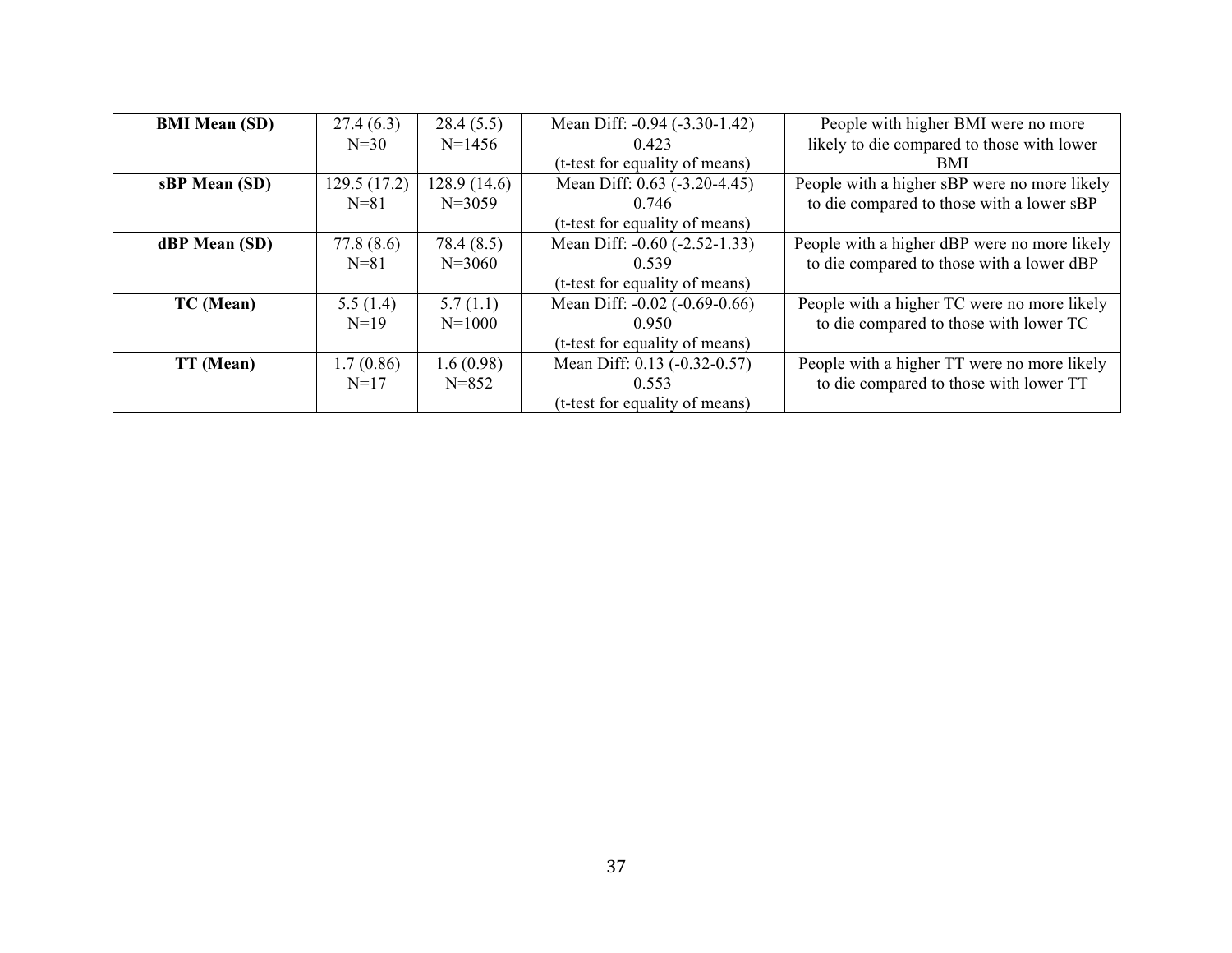# **4.4 Logistic Regression with the Primary Outcome of CVD as the Dependent Variable**

We first used logistic regression to assess the relationship between statin exposure at baseline and the primary outcomes of CVD and all-cause mortality when controlling for covariates of age and sex (Table 6a). Because the exposed group was older and had a greater proportion of males, both of which increase the risk of CVD, we postulated that the increased likelihood of CVD in the group taking statins might be due to the bias associated with these higher risk people. This was in fact the case and as shown in table 6a the increased risk of CVD in those people taking statins was no longer statistically significant when age and sex were controlled for: (OR 1.13; 95% CI 0.89-1.43; P=0.304). Age and sex remained significant predictors of CVD.

We also used logistic regression and included as covariates age and sex plus the other predictors of CVD (Table 6b) that were significant under univariate analysis (HDL-C, BMI, sBP, and smoking status). Only the risk factors that were significant after doing the logistic regression were presented in table 6b (age, sex, BMI, smoker). Being on a statin at baseline still did not significantly predict our CVD composite outcome in either direction.

# **4.5 Logistic Regression with the Primary Outcome of All-cause Mortality as the Dependent Variable**

We used a similar process for logistic regression using all-cause mortality as the dependent variable. When controlling for just age and sex (Table 7a) we see that statin use significantly predicts all-cause mortality in the negative direction, i.e. being on a statin was associated with decreased rates of all-cause mortality. When we added smoking status to the covariate list, the results remained the same.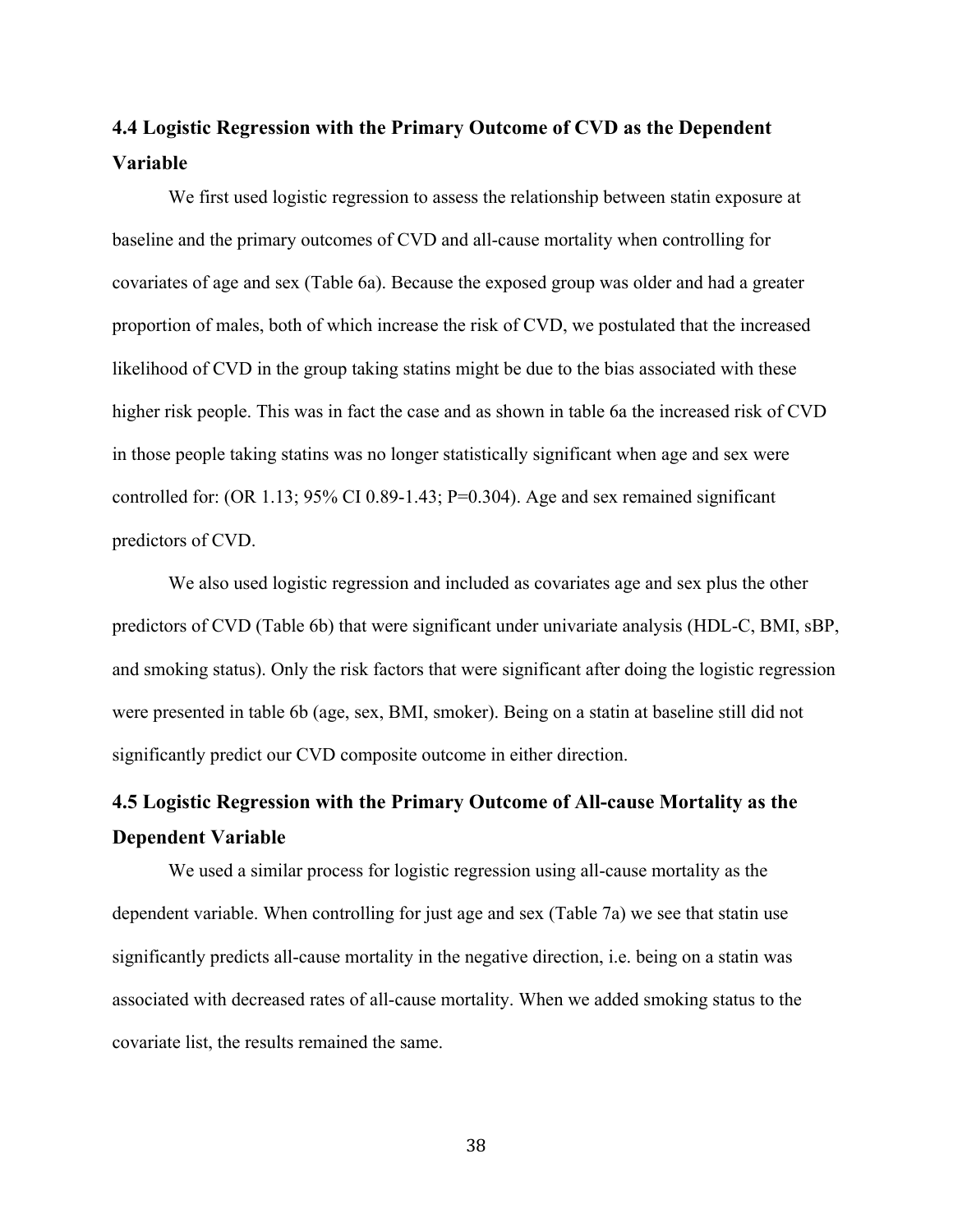**Table 6(a) Logistic Regression Estimating the Relationship Between Statin Exposure at Baseline and the Primary Outcome of CVD when Controlling for Covariates of Age and Sex (N=9134).**

| Variables                      | <b>Beta</b> | <b>Standard</b> | P value | Odds  |              | 95%CI        |
|--------------------------------|-------------|-----------------|---------|-------|--------------|--------------|
|                                |             | Error           |         | Ratio | <b>Lower</b> | <b>Upper</b> |
| Statin Exposure at<br>Baseline | .125        | .121            | .304    | 1.133 | .893         | 1.437        |
| <b>Sex</b>                     | .668        | .072            | .000    | 1.951 | 1.694        | 2.247        |
| Age                            | .070        | .006            | .000    | 1.073 | 1.060        | 1.086        |
| Constant                       | $-6.726$    | .379            | .000    | .001  |              |              |

**Table 6(b) Logistic Regression Estimating the Relationship Between Statin Exposure at Baseline and the Primary Outcome of CVD when Controlling for Covariates that were Significant on Univariate Analyses (age, sex, HDL, BMI, sBP, smoking status) (N=9134).**

| <b>Variables</b>                      | <b>Beta</b> | <b>Standard</b> | P value | <b>OR</b> |       | 95% CI |
|---------------------------------------|-------------|-----------------|---------|-----------|-------|--------|
|                                       |             | Error           |         |           | Lower | Upper. |
| Statin Exposure at<br><b>Baseline</b> | 0.107       | 0.122           | 0.382   | 1.113     | 0.876 | 1.414  |
| <b>Sex</b>                            | 0.643       | 0.072           | 0.001   | 1.903     | 1.651 | 2.193  |
| Age                                   | 0.072       | 0.006           | 0.001   | 1.075     | 1.062 | 1.088  |
| $BMI \ge 30$                          | $-0.431$    | 0.194           | 0.026   | 0.650     | 0.444 | 0.951  |
| Current, Ever smoker                  | $-0.691$    | 0.099           | 0.001   | 0.501     | 0.413 | 0.609  |
| Constant                              | $-6.789$    | 0.381           | 0.001   | 0.001     |       |        |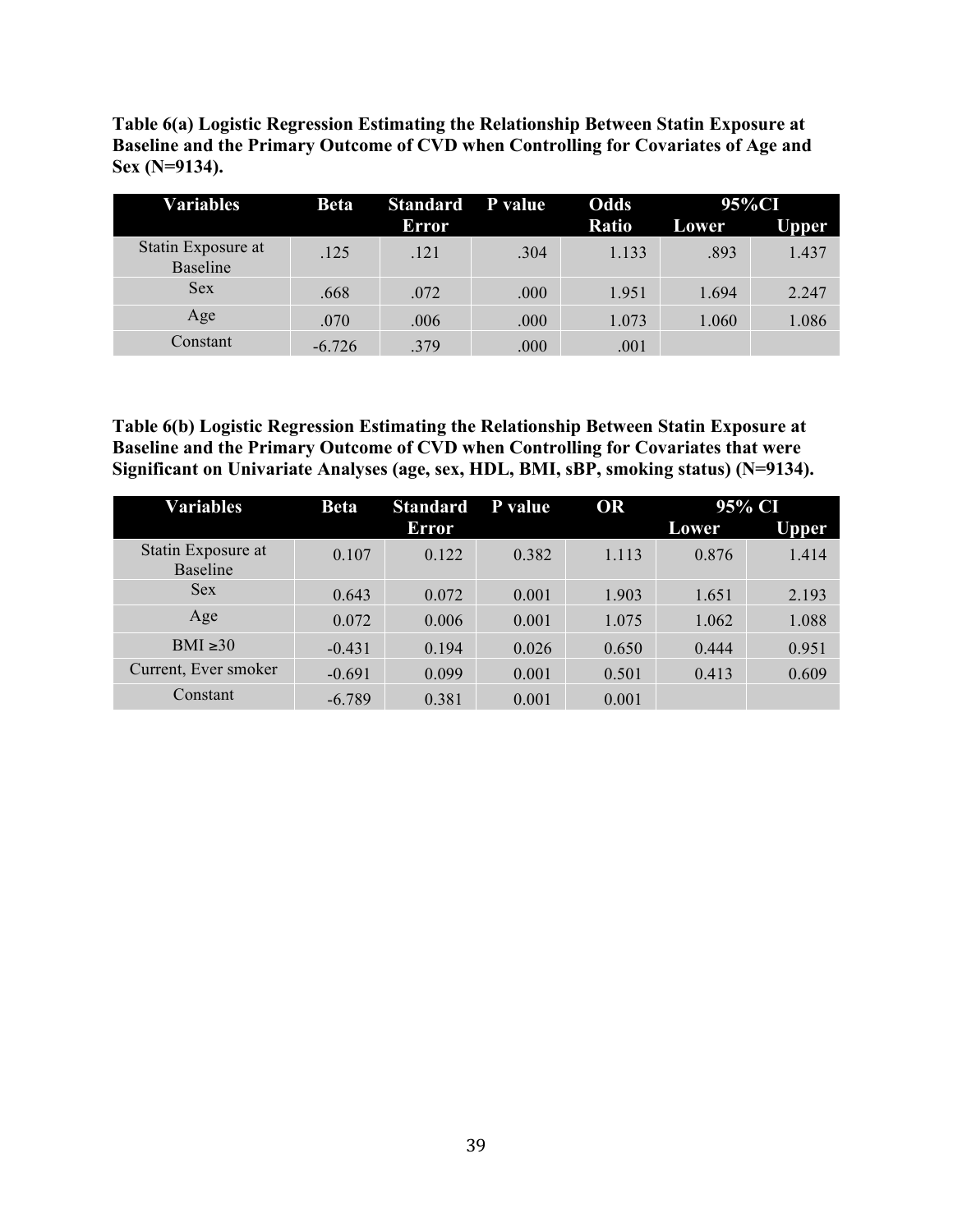**Table 7(a) Logistic Regression Estimating the Relationship Between Statin Exposure at Baseline and the Primary Outcome of All-Cause Mortality when Controlling for Covariates of Age and Sex (N= 9134).**

| Variables                      | <b>Beta</b> | <b>Standard</b> | <b>P</b> value | OR    | 95% CI |              |
|--------------------------------|-------------|-----------------|----------------|-------|--------|--------------|
|                                |             | Error           |                |       | Lower  | <b>Upper</b> |
| Statin Exposure at<br>Baseline | $-.626$     | .270            | .020           | .535  | .315   | .908         |
| <b>Sex</b>                     | .446        | .122            | .000           | 1.561 | 1.229  | 1.984        |
| Age                            | .087        | .011            | .000           | 1.091 | 1.069  | 1.114        |
| Constant                       | $-8.829$    | .652            | .000           | .000  |        |              |

**Table 7(b) Logistic Regression Estimating the Relationship Between Statin Exposure at Baseline and the Primary Outcome of All-Cause Mortality when Controlling for Baseline Covariates that were Significant on Univariate Analyses (age, sex, and smoking status) (N=9134).**

| <b>Variables</b>               | <b>Beta</b> | <b>Standard</b> | P value | OR    | 95% CI |       |
|--------------------------------|-------------|-----------------|---------|-------|--------|-------|
|                                |             | <b>Error</b>    |         |       | Lower  | Upper |
| Statin Exposure at<br>Baseline | $-0.609$    | 0.270           | 0.026   | 0.547 | 0.322  | 0.930 |
| <b>Sex</b>                     | 0.424       | 0.123           | 0.001   | 1.528 | 1.201  | 1.943 |
| Age                            | 0.087       | 0.011           | 0.001   | 1.091 | 1.069  | 1.114 |
| Current, Ever smoker           | $-0.910$    | 0.198           | 0.001   | 0.403 | 0.273  | 0.593 |
| Constant                       | $-8.892$    | 0.651           | 0.001   | 0.001 |        |       |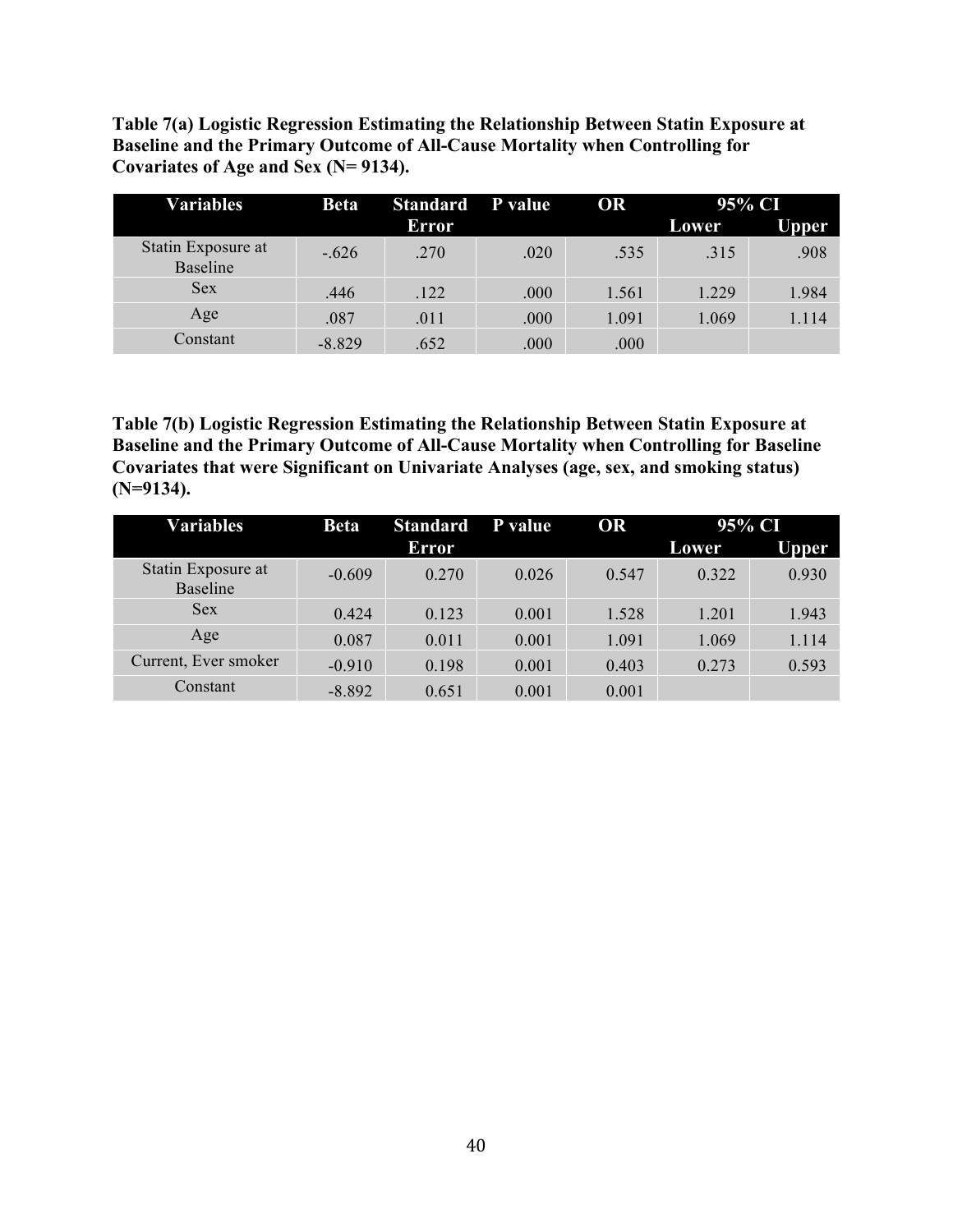# **4.6 Logistic Regression Using Only Medication Compliant Individuals in the Exposed Group**

We next assessed whether medication compliance (i.e. how compliant patients were in taking their medication) had an effect on our outcomes. When only using those exposed individuals who had taken statins for  $\geq 80\%$  of the time during the follow up period, the number of patients in the exposed group decreased from 720 to 633. Thus, 87.9% of our exposed population took their medication for at least 1460 days of the five year follow up period. Results demonstrate that statin exposure is still not a significant predictor of CVD (Table 8a), however, it remains a significant predictor of all-cause mortality (Table 8b).

#### **4.7 Incidence of Diabetes in the Exposed vs. Non-exposed Cohort**

The percentage of new cases of DM in the exposed population was 10.3% compared to 7.4% in the non-exposed. People in the exposed cohort were 1.42 times more likely to develop DM at follow up compared to those in the non-exposed. After accounting for medication compliance, (Table 9b) people in the exposed group were still significantly more likely (1.49 times) to develop DM at follow up.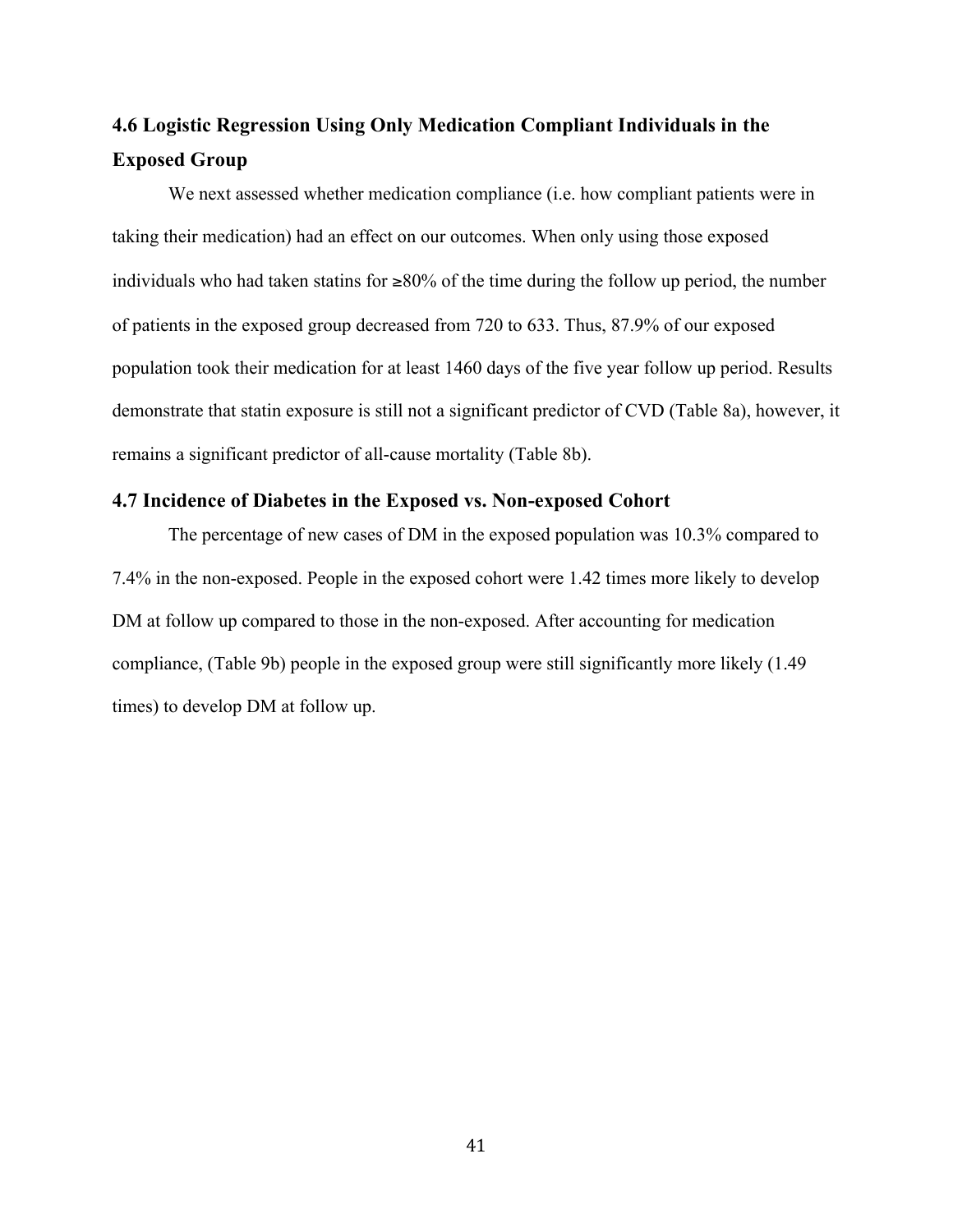**Table 8(a) Logistic Regression Estimating the Relationship Between Statin Exposure (based on** ≥**80% compliance) and the Primary Outcome of CVD when Controlling for Covariates that were Significant on Univariate Analyses (N=9047).** 

| <b>Variables</b>                      | <b>Beta</b> | <b>Standard</b> | P value | <b>OR</b> | 95% CI       |              |
|---------------------------------------|-------------|-----------------|---------|-----------|--------------|--------------|
|                                       |             | <b>Error</b>    |         |           | <b>Lower</b> | <b>Upper</b> |
| Statin Exposure at<br><b>Baseline</b> | 0.141       | 0.128           | 0.271   | 1.151     | 0.896        | 1.479        |
| <b>Sex</b>                            | 0.644       | 0.073           | 0.001   | 1.904     | 1.651        | 2.196        |
| Age                                   | 0.072       | 0.006           | 0.001   | 1.075     | 1.061        | 1.088        |
| BMI $\geq 30$                         | $-0.443$    | 0.195           | 0.023   | 0.642     | 0.438        | 0.941        |
| Current, Ever smoker                  | $-0.688$    | 0.100           | 0.001   | 0.503     | 0.413        | 0.611        |
| Constant                              | $-6.778$    | 0.383           | 0.001   | 0.001     |              |              |

**Table 8(b) Logistic Regression Estimating the Relationship Between Statin Exposure (based on** ≥**80% compliance) and the Primary Outcome of All-Cause Mortality when Controlling for Covariates that were Significant on Univariate Analyses (N=9047).** 

| <b>Variables</b>                      | <b>Beta</b> | <b>Standard</b> | P value | <b>OR</b> | 95% CI |       |  |
|---------------------------------------|-------------|-----------------|---------|-----------|--------|-------|--|
|                                       |             | Error           |         |           | Lower  | Upper |  |
| Statin Exposure at<br><b>Baseline</b> | $-1.814$    | 0.507           | 0.001   | 0.163     | 0.060  | 0.440 |  |
| <b>Sex</b>                            | 0.410       | 0.125           | 0.001   | 1.507     | 1.179  | 1.926 |  |
| Age                                   | 0.086       | 0.011           | 0.001   | 1.090     | 1.067  | 1.113 |  |
| Current, Ever smoker                  | $-0.945$    | 0.204           | 0.001   | 0.389     | 0.261  | 0.579 |  |
| Constant                              | $-8.841$    | 0.662           | 0.001   | 0.001     |        |       |  |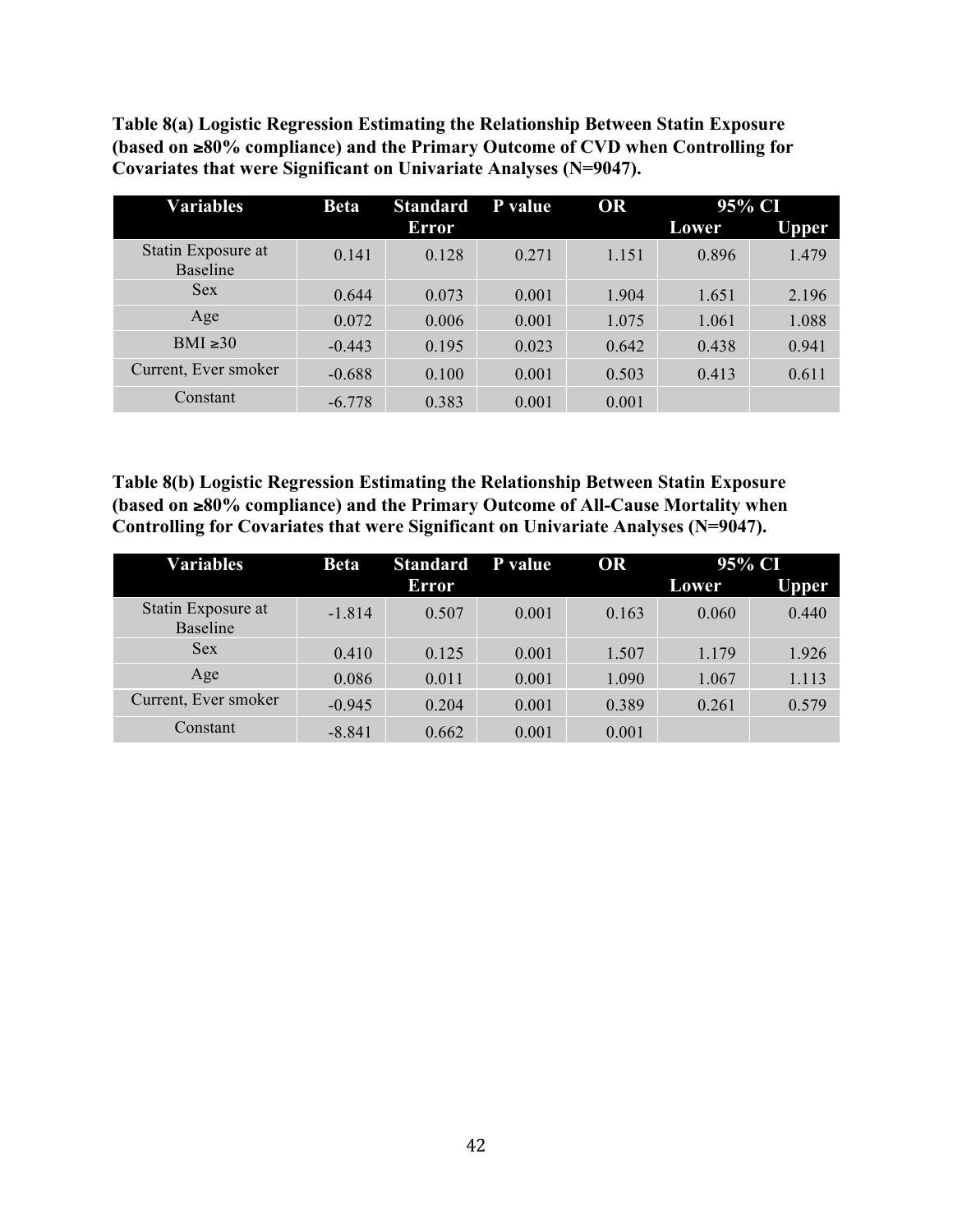|                                       | <b>Statin Exposure at</b><br><b>Baseline</b> |                | OR; 95% CI; P<br>value | Interpretation                                                                           |
|---------------------------------------|----------------------------------------------|----------------|------------------------|------------------------------------------------------------------------------------------|
|                                       | <b>Yes</b>                                   | N <sub>0</sub> |                        |                                                                                          |
| <b>Diabetes Dx at</b><br>follow up    | 139<br>$(10.3\%)$                            | 1210           | $1.42; (1.17-1.73)$    | People in the exposed group<br>were significantly more likely                            |
| <b>No Diabetes Dx</b><br>at follow up | 581<br>$(7.4\%)$                             | 7204           | 0.001                  | $(1.42 \times)$ to develop diabetes<br>at follow up compared to the<br>non-exposed group |

**Table 9(a) Statin Exposure vs. Diagnosis of Diabetes at Follow up (N=9134).**

**Table 9(b) Statin Exposure vs. Diagnosis of Diabetes at Follow up in the Medication Compliant Population (N=9047).**

|                                       | <b>Statin Exposure at</b><br><b>Baseline</b> |                | OR; 95% CI; P<br>value         | Interpretation                                                                            |
|---------------------------------------|----------------------------------------------|----------------|--------------------------------|-------------------------------------------------------------------------------------------|
|                                       | <b>Yes</b>                                   | N <sub>0</sub> |                                |                                                                                           |
| <b>Diabetes Dx at</b><br>follow up    | $127(9.5\%)$                                 | 1210           | $1.49; (1.22 - 1.83)$<br>0.001 | People in the exposed group<br>were significantly more likely                             |
| <b>No Diabetes Dx</b><br>at follow up | 506 $(6.6\%)$                                | 7204           |                                | $(1.49 \text{ times})$ to develop DM at<br>follow up compared to the<br>non-exposed group |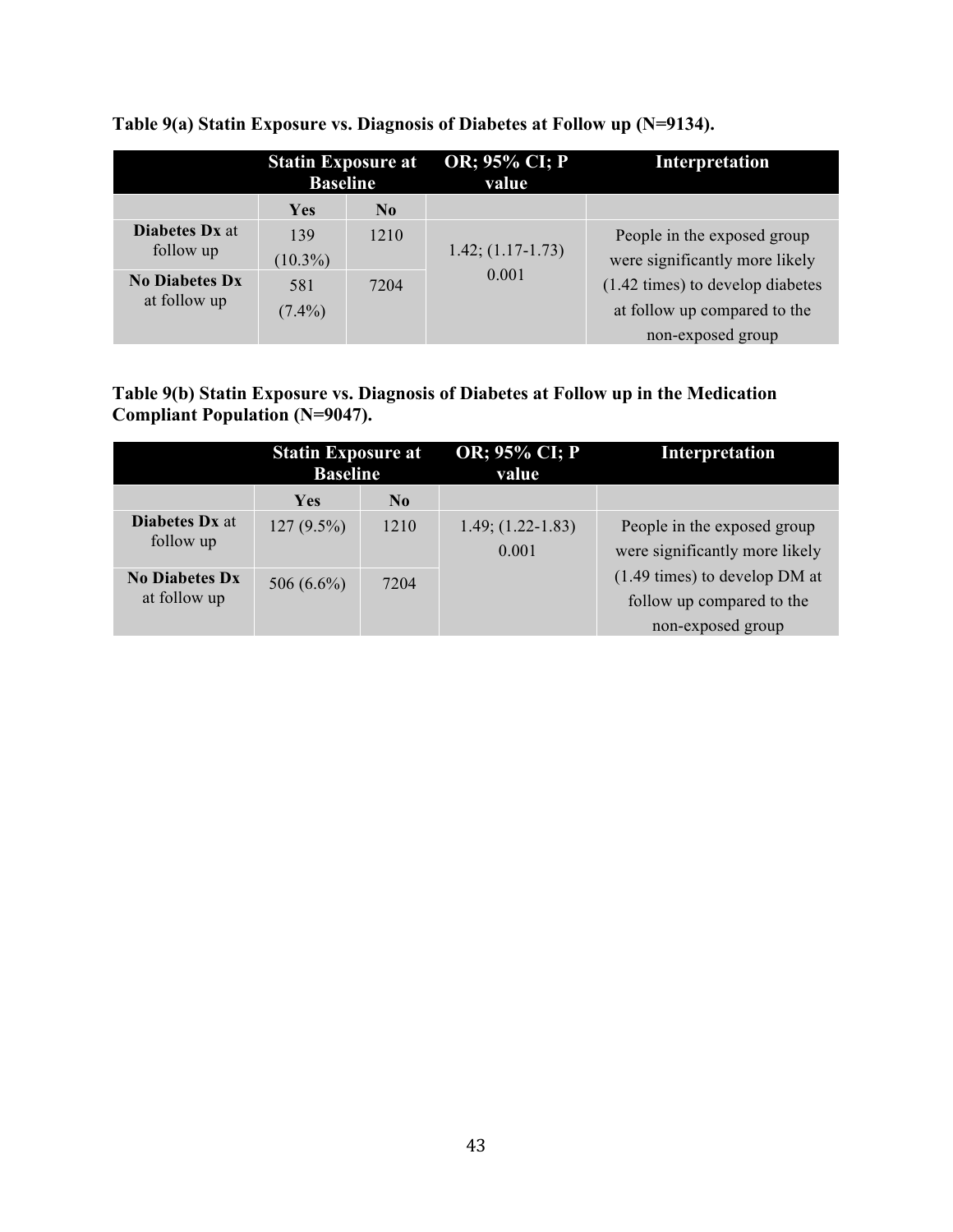# **Chapter 5 Discussion**

### **5.1 Summary of Study**

The current research study investigated the use of statin drug therapy among primary prevention patients using EMR data provided by family physicians in NL. The research questions asked whether statin drug therapy decreased the occurrence of CVD and all-cause mortality and whether this effect changed when we accounted for known CVD risk factors of age, sex, BMI, LDL-C, HDL-C, HTN, TC, TT, smoking, and BP. Additionally, we wished to investigate the effects of medication compliance on our primary outcomes, and whether statin use increased the adverse effect of DM in our study population.

In accordance with previous research, our alternative hypothesis  $(H_a)$  stated that the statin exposure group would experience fewer outcomes of CVD and all-cause mortality compared to the control group. Using the study conducted by Shalev et al., (2012) as a guideline, we hypothesized that the exposed group would demonstrate a 25-30% relative risk reduction in CVD compared to the non-exposed group. Lastly, we expected a significant increase in the incidence of DM type 2 in our statin group.

The data was analyzed first according to the initial assessment of baseline exposure to statins and subsequently analyzed using only a medication compliant population. The latter allowed us to attribute the outcomes only to those people in the exposed group who remained on a statin for at least 80% of the five year follow up period. In contrast to our hypothesis, the univariate analysis revealed that the statin exposed group had higher rates of CVD (composite outcome), CAD and hospitalization compared to the non-exposed group. All other secondary outcomes were not significant. This positive association between statin exposure and CVD was no longer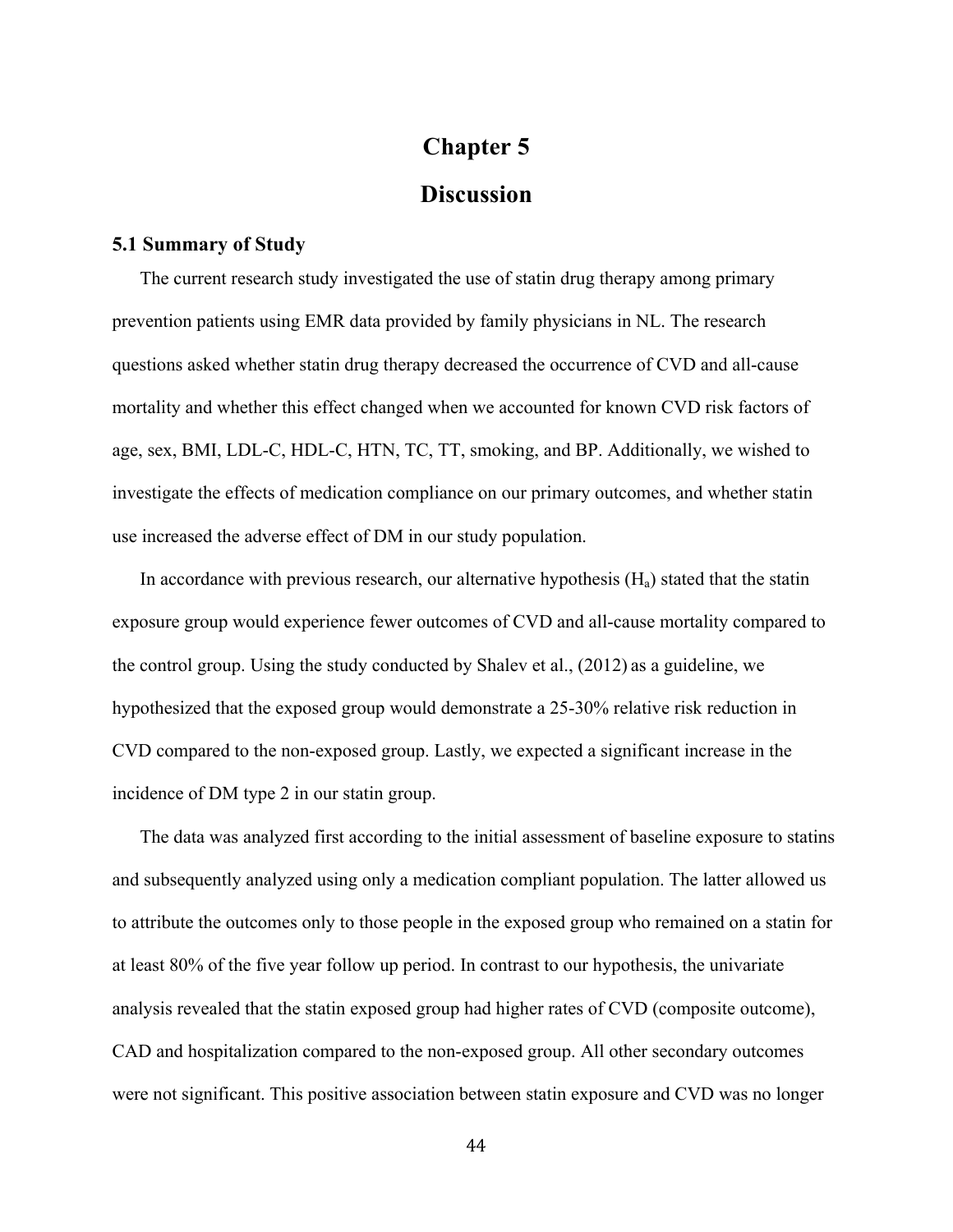significant when we performed a logistic regression and controlled for significant risk factors of age, sex, HDL-C, BMI, sBP and smoking status. In support of our hypothesis, our univariate analysis revealed that statin use was associated with a decrease in all-cause mortality at the end of follow up. This association remained significant even after controlling for CVD risk factors. Additionally, in accordance with our  $H_a$  our exposed group was found to have statistically significant higher rates of DM compared to the control group.

#### **5.2 Interpretation of Findings**

#### *5.2.1 Primary Outcomes*

While the univariate analysis suggested that statin drugs actually increased the likelihood of developing CVD when used for primary prevention, logistic regression revealed that this was due to the difference in CVD risk between the groups. In the end, statin usage had no effect on CVD outcomes.

As a better assessment of baseline risk, it will be important to calculate the FRS for each patient, and stratify patients based on their perceived 10-year CVD risk ( $\leq$ 10%, 10-19%,  $\geq$ 20%). Due to missing data we were unable to calculate Framingham scores. While risk stratification will be important for future research, it is possible that it would not have made a difference in our study. Results published by the CTT Collaborators (2012) revealed that statins significantly reduced the risk of major vascular events and all-cause mortality "irrespective of age, sex, baseline LDL-C or previous vascular disease<sup>"4</sup>. Interestingly, the proportional reduction in vascular events was similar across all risk groups and was "at least as big in the two lowest risk categories as in the higher risk categories"<sup>4</sup>. It may be the case that even though we failed to stratify our cohorts based on risk, this would not have mattered.

The primary outcome of all-cause mortality, controlling for other risk factors under logistic regression, was found to be significantly decreased in our statin exposed group. Note there was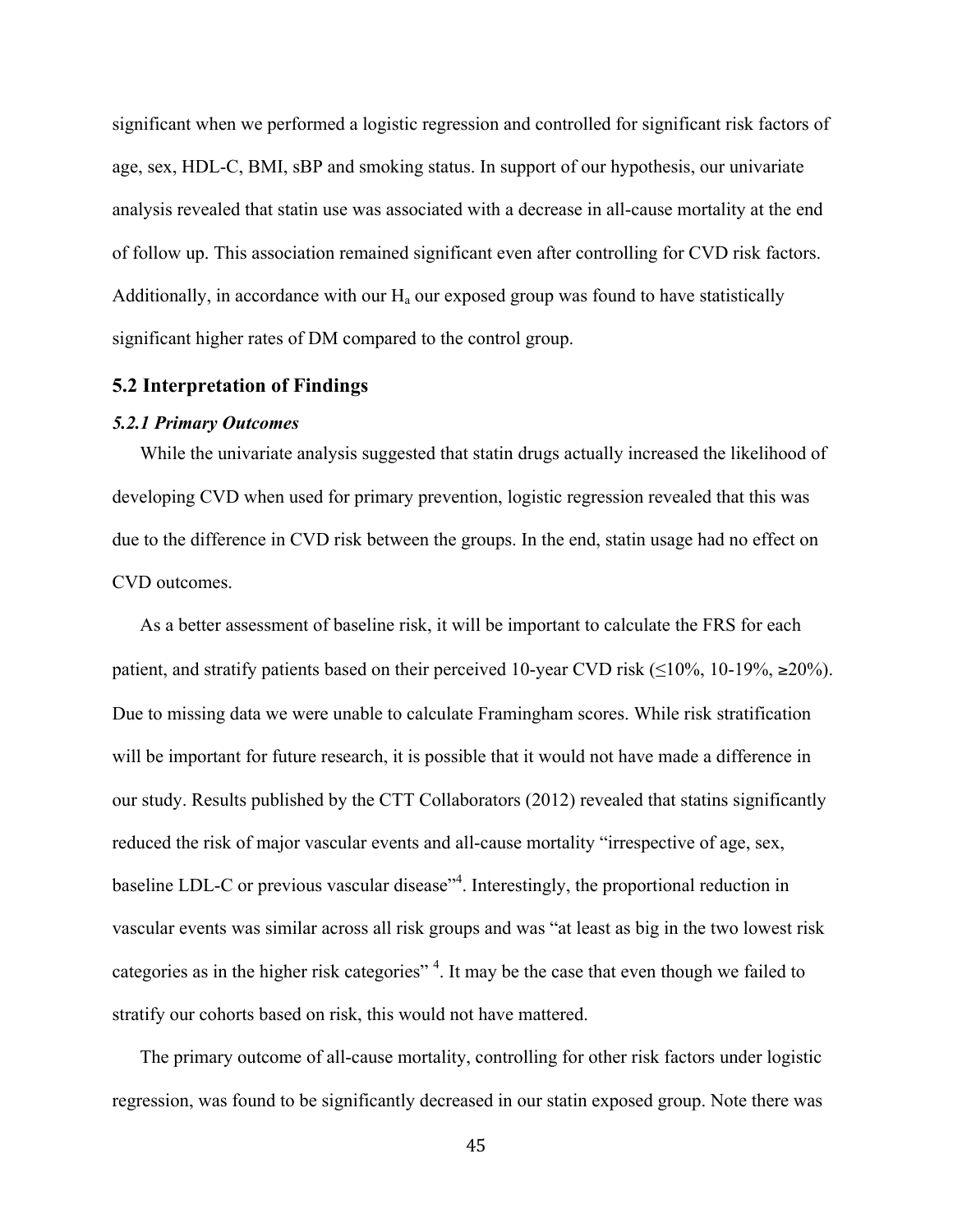no significant difference in CVD specific related mortality between the two groups. As previously discussed, statins have been shown to have non lipid related effects. They possess "anti-inflammatory properties, inhibit vascular smooth muscle cell proliferation as well as platelet function, and improve vascular endothelial function<sup> $23$ </sup>. It has also been suggested that statins slightly increase the levels of HDL-C, or 'good cholesterol'<sup>24</sup>. This could explain the protective factor of statins in terms of all-cause mortality. A second possibility is the fact that due to other comorbidities and risk factors, these patients were more likely to be prescribed other risk reducing medications (e.g. beta blockers, ACE-I, aspirin) in addition to lifestyle changes to reduce their chance of disease.

Table 5 examined whether risk factors of CVD were significantly associated with the primary outcomes of CVD and all-cause mortality. Table 5a suggested that sex (male), increased age, history of smoking, decreased HDL-C, increased BMI and increased sBP were significantly associated with the composite outcomes of CVD. Likewise, sex (male), increased age and history of smoking were significantly associated with all-cause mortality (Table 5b). These findings are in accordance with known risk factors for CVD morbidity and mortality, and as previously discussed provide validity for the data by suggesting that our findings related to statin exposure are not systematically biased in some way.

#### *5.2.2 Medication Compliance*

According to previous research, medication adherence rates among statin users can be as low as 25% after five years<sup>36</sup>, with "fewer than 50% of patients take 80% or more of their prescribed statin dosages<sup>"6</sup>. Other studies have reported that patients who were more compliant with their medication were less likely to develop  $CVD<sup>37</sup>$ . It could therefore be hypothesized that controlling for medication compliance in our study population would result in more profound decreases in the rates of our primary outcomes (CVD and all-cause mortality).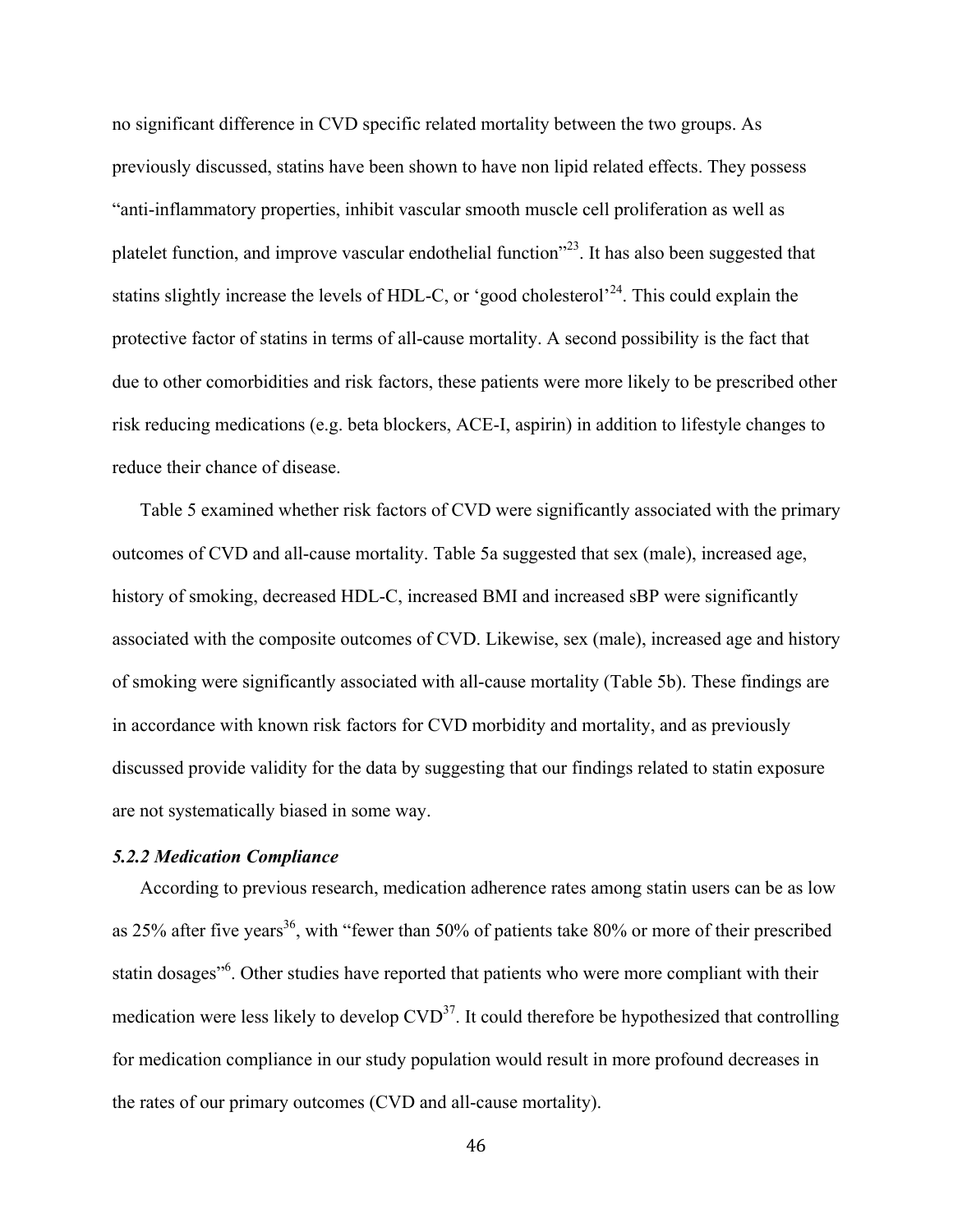Of the 720 patients initially exposed to statin therapy at baseline, 633 (87.9%) remained on a statin for ≥80% of the study period. The value of 80% was chosen as a target in order to remain consistent with current literature<sup>6,37</sup>. This large proportion of 87.9% compliance was unexpected. When we repeated the logistic regression analysis using only those exposed patients who had been compliant, there was no difference in the results.

Although we do not know the reason why 12.1% of patients were not adherent or discontinued with statin medication by the end of follow up, likely possibilities are related to adverse effects, inability to adhere to daily medication, medication cost, or death.

#### *5.2.3 Incidence of Diabetes*

By the end of follow up, 14.8% of patients in the study had developed DM. In concordance with our hypothesis, a significantly higher number of these patients were using a statin. However, the modest increase of 2.9% was not as high as what was reported by the Diabetes safety task force<sup>31</sup> and Shah and colleagues<sup>32</sup>. Recall that the CPCSSN case definition for diabetes was cited as 100% sensitivity, 99% specificity, and for NL only data: 95.6% sensitivity, 97.1 specificity<sup>48</sup>. It is possible however, that the algorithm may not identify DM if the care was provided somewhere else (i.e. not by the primary care physician) or the data was not entered by the provider in the EMR. There is also the possibility of a time delay; a patient may be diagnosed with DM months before the algorithm detects the disease due to the requirement of multiple data points.

#### *5.2.4 Summary of Results*

In summary, our analysis suggests that statin drugs, when used for primary prevention, do not reduce the likelihood of developing CVD but do result in a decrease in all-cause mortality when other significant risk factors were controlled for.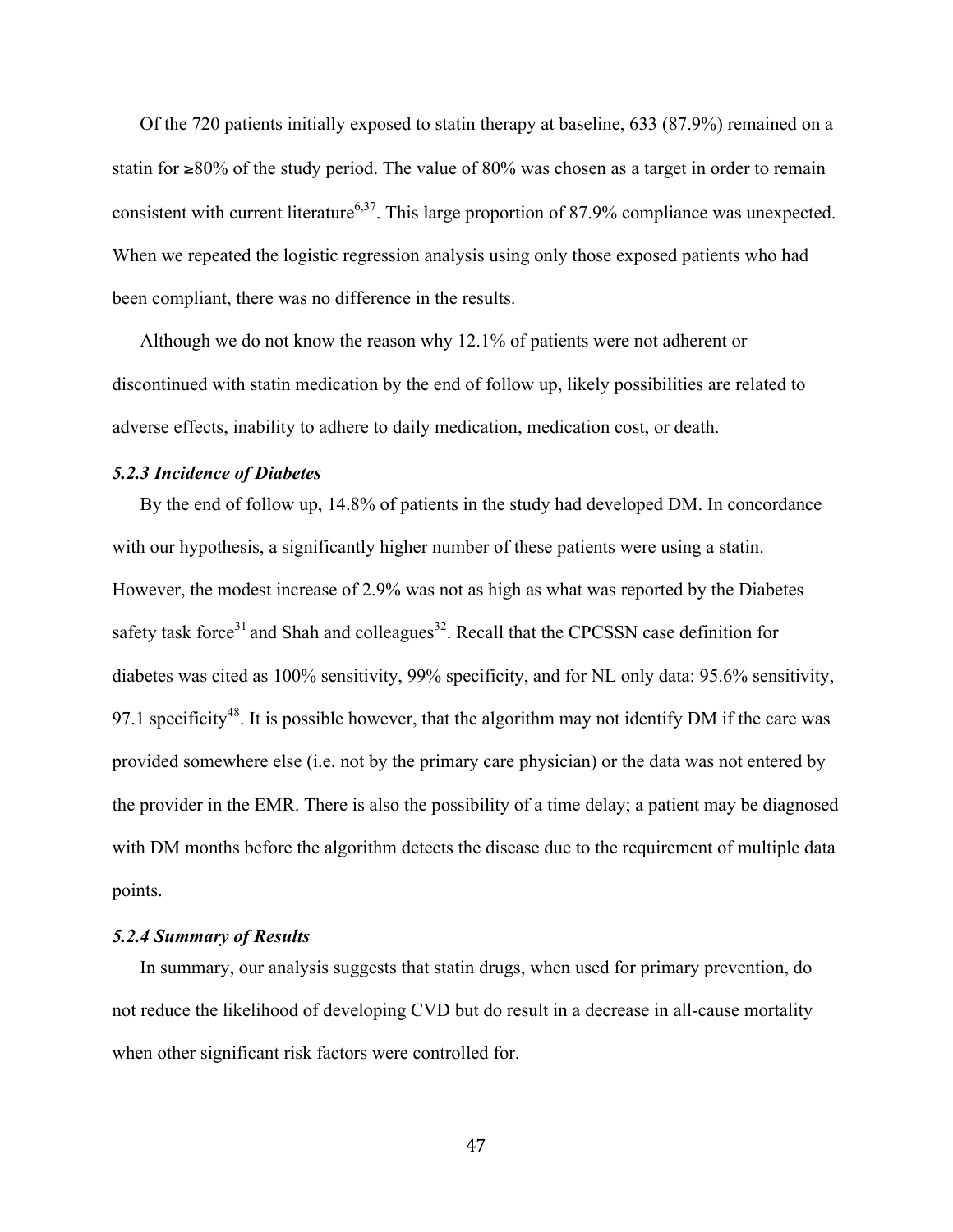#### **5.3 Limitations**

This study's data was obtained by linking several databases and as a result there were various limitations with respect to data linkage and secondary data use in general. A limitation to secondary data use is incomplete information and poor documentation resulting in reduced sample size, especially when attempting regression analysis. The validity of the CPCSSN database relies on the accuracy of the physician's EMR, and how exact the physicians were at recording their patients past and current medical history. Family history, weight, height, and other lab and clinical data are often not reported if the patient is healthy. Smoking status is inconsistently recorded in EMRs. For example: if the smoking status column is blank, it could mean that the patient is either a non-smoker or the physician failed to document it. This ambiguous recording might affect the accuracy of our data, and "assuming that the patient does not have the condition overestimates the accuracy of the CPCSSN diagnostic algorithm<sup>148</sup>. While the use of an 'unknown' categorical variable is a legitimate means of dealing with missing data when performing regression analysis, it is possible that it can lead to an overestimation of the effect of the intervention or exposure as it maintains the power by maintaining the sample size.

As previously discussed, data for risk factors were poorly recorded in our patient population and as a result we were unable to calculate a patient's FRS and stratify them accordingly. Even if this was possible, a lack of family history would have led to a misclassification bias with high risk patient's potentially being classified as low-moderate based on their risk factors. Additionally, we did not assess whether patients were taking other medications in addition to statins (e.g. beta blockers, ACE-I) which could further reduce their risk of CVD. For future studies, matching could be employed when choosing cohorts to ensure that they are statistically similar at baseline. Matching was not used for this study as we had intended to use the FRS to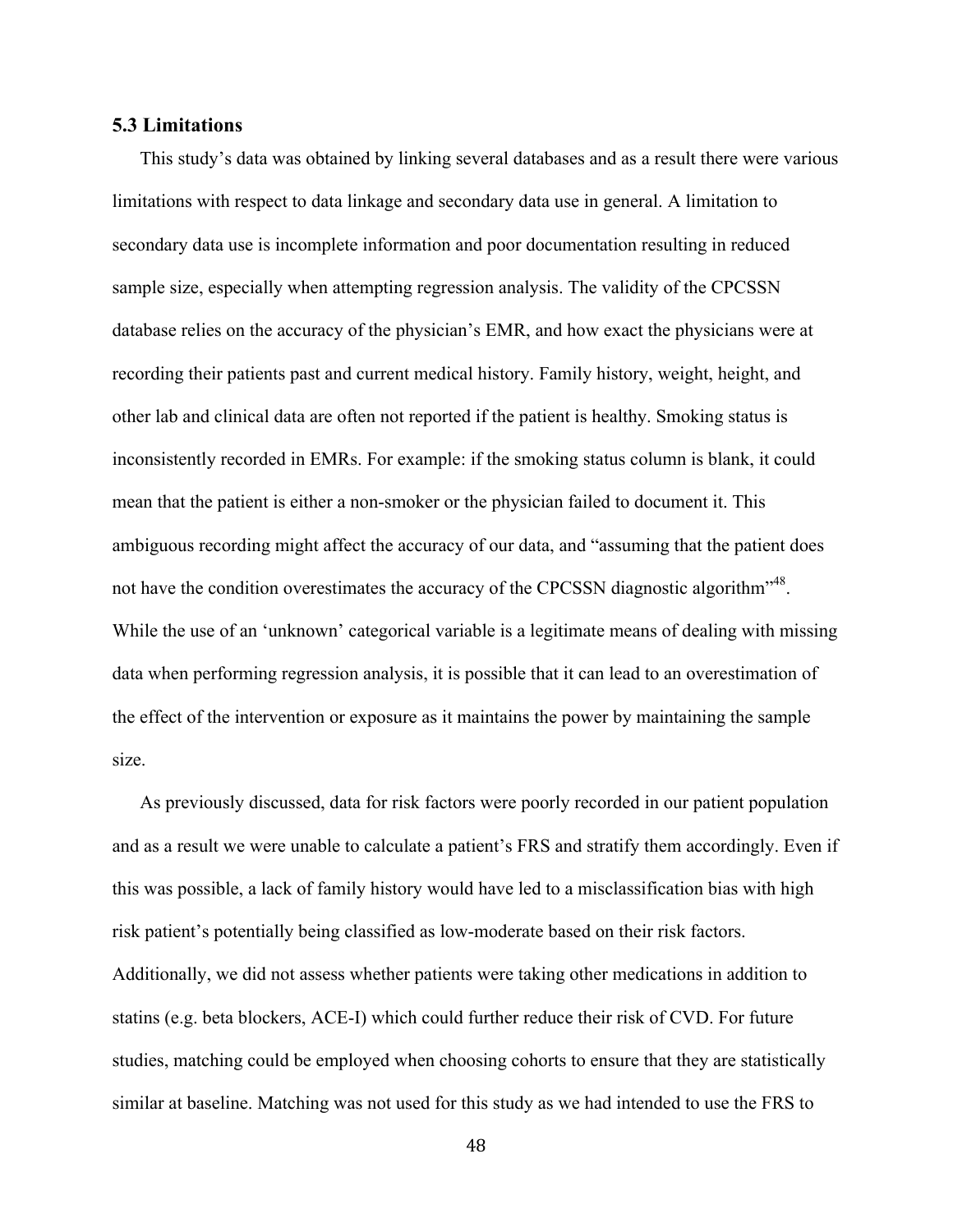stratify patients. Lastly, we had no information regarding medication dosage. It is very likely that the intensity of statin treatment increased for patients over the study period. However, if this were the case we should have seen a more significant decrease in outcomes of CVD.

For our study we assessed medication adherence as 80%. We chose to define compliance as evidence that the statin was prescribed for 80% of the follow-up time. It is important to distinguish between EMR prescription data and real world patient compliance. Our study assumed that patients were adherent to their medication if they were being prescribed a statin according to their EMR chart. However, this differs from "real" compliance as we do not know whether patients were actually filling their prescriptions and taking their medication daily. While it is possible to calculate adherence for RCT studies (e.g. subjective measurements by asking patients and family members, objective measurements by counting pills and examining pharmacy refill records, or biological measurements by detecting the presence of the drug in blood or urine<sup>51</sup>) it is difficult to measure adherence during a retrospective cohort study.

Lastly, no discussion on the benefits of statin drugs would be complete without discussing the potential adverse effects in a real world population. Unfortunately, this study could not provide such information as the CPCSSN database rarely records adverse events. For those patients who stopped taking statins during the study period, it is possible that a proportion stopped due to adverse events, poor compliance, cost or death, but as previously mentioned we do not know for certain.

A limitation to the CPCSSN database specifically is that it represented a population of patients who i) saw a primary care physician during the study period, and ii) whose primary care physician uses an EMR. To date, 50 physicians (approximately 10% of all NL primary care providers) and over 44,000 patient records are sent to CPCSSN; 38 physicians (76%) are located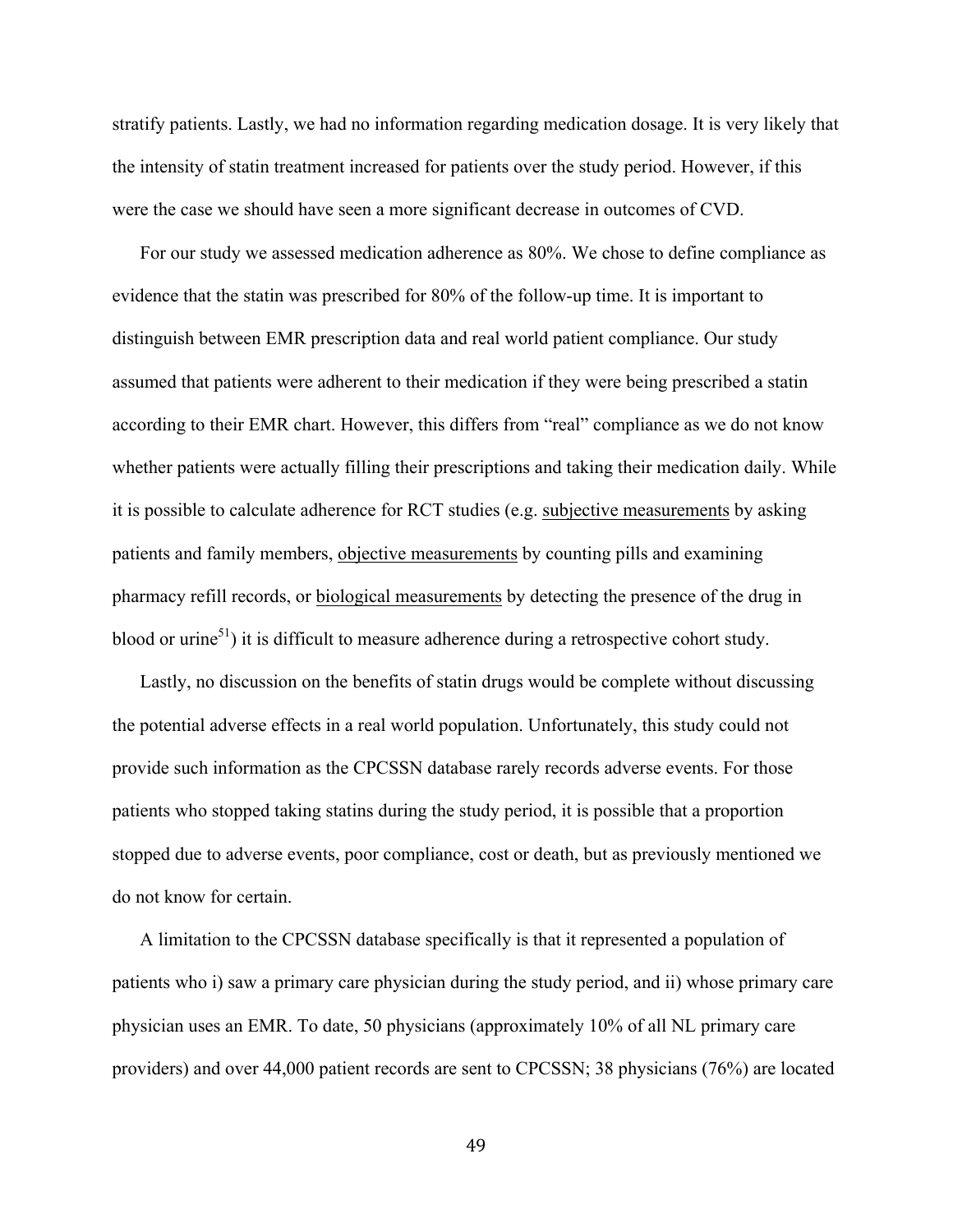in the urban settings of St. John's and Corner Brook while 12 physicians (24%) are located in more rural communities across the province. The CPCSSN database may not be representative of the provincial and/or national population.

#### **5.4 Recommendations for Future Research**

Future research will require a larger data set with more complete data for each patient. This may be achieved by using the entire Canadian CPCSSN dataset, once it is able to perform linkage studies with each province. Currently only NL, Manitoba and Ontario have those capabilities. As of now, the CPCSSN database has 8 years worth of data, and physicians are continually learning how to better and more accurately record their patient data in EMRs.

Using a matched cohort approach would also be useful in future studies. Matching for age and sex, for instance, would result in more similar groups.

Future studies could examine length of time on a statin compared to outcomes of CVD. As previously mentioned, a study that also examines adverse effects of statins (besides DM) will be important for assessing efficacy and risk-benefit ratio in a real world setting.

#### **5.5 Conclusions**

The elements of this paper have real-world implications and suggest that the benefits of using statins in a primary prevention situation are not nearly as impressive as what randomized clinical trials suggest. This contradicts current wisdom, and has important implications for practitioners.

After taking into account the various limitations, we still have to take seriously the findings of this study: The results cannot be ignored because several things speak to their validity: i) known risk factors in the data (e.g. age, sex, smoking) predict outcomes in the directions expected; ii) we were not able to calculate Framingham scores but we were able to control for a number of risk factors.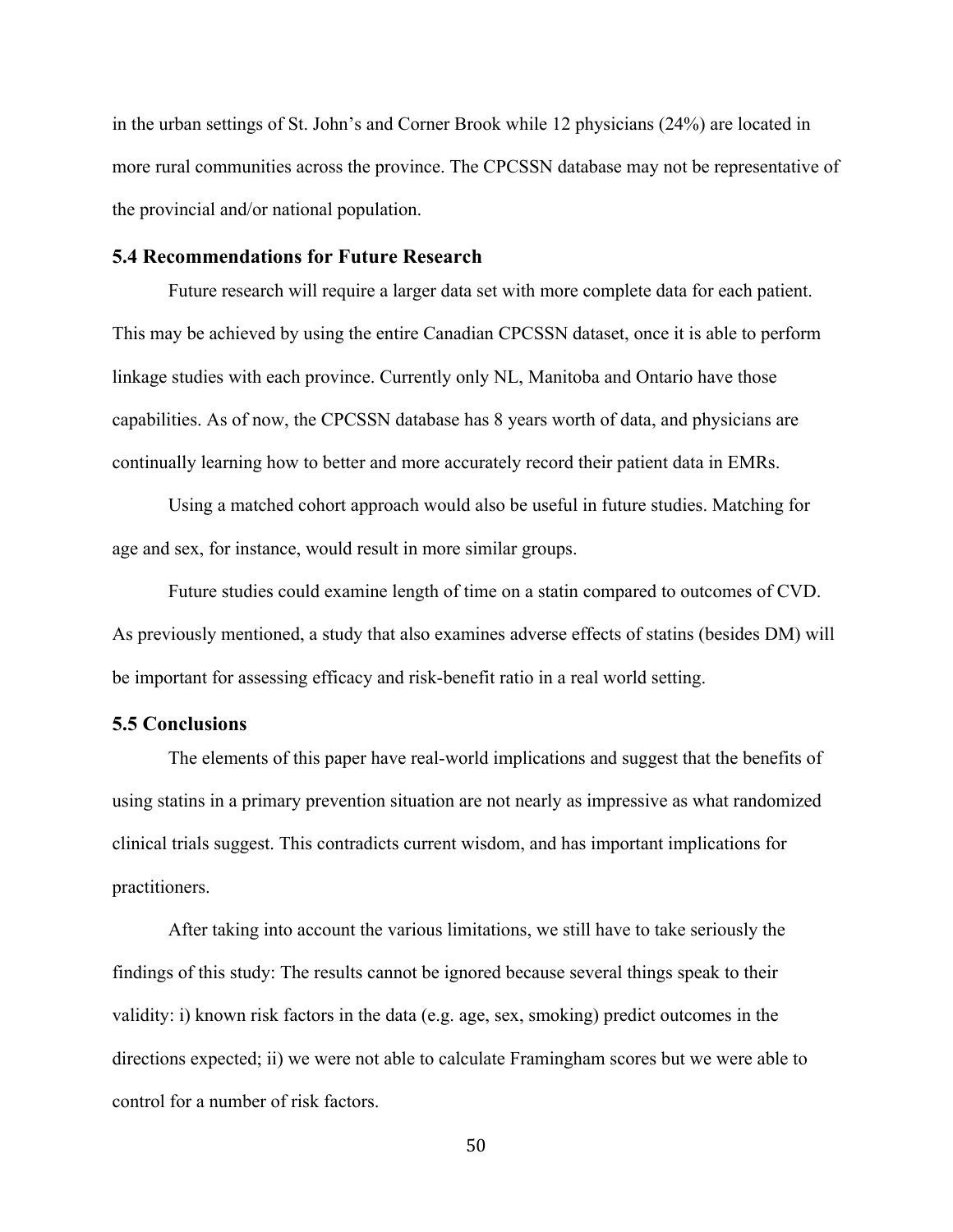After performing all analyses, we can conclude that at best, statins had no effect on CVD outcomes but do decrease all-cause mortality.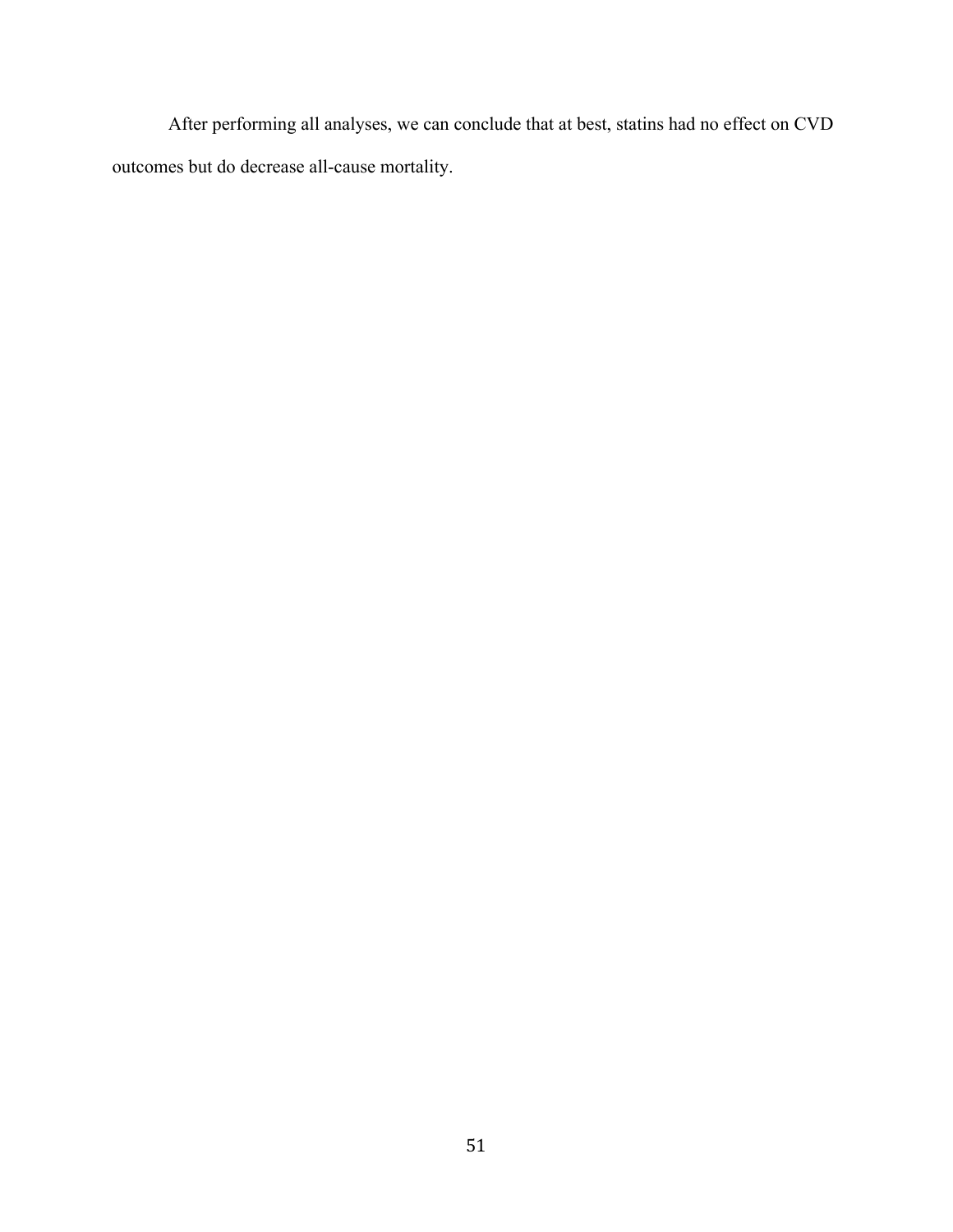## **Bibliography**

1. Sinzinger H, Wolfram R, Peskar BA. Muscular side effects of statins. *J Cardiovasc Pharmacol*. 2002;40(2):163-171.

2. Neutel CI, Morrison H, Campbell NR, de Groh M. Statin use in canadians: Trends, determinants and persistence. *Can J Public Health*. 2007;98(5):412-416.

3. Canwest News Service. Cholesterol drugs unnecessary for many: Study. no otherwise healthy woman of any age should be on a cholesterol-lowering drug to prevent heart disease, suggests a new analysis of the fastest-growing drug class in canada.

http://www.canada.com/topics/bodyandhealth/story.html?id=ddc034f2-7c00-46d1-96d7- 5d0097e03b20. Updated 2007. Accessed Oct 18, 2013.

4. Cholesterol Treatment Trialists' (CTT) Collaborators, Mihaylova B, Emberson J, et al. The effects of lowering LDL cholesterol with statin therapy in people at low risk of vascular disease: Meta-analysis of individual data from 27 randomised trials. *Lancet*. 2012;380(9841):581-590. doi: 10.1016/S0140-6736(12)60367-5; 10.1016/S0140-6736(12)60367-5.

5. Reiner Z. Statins in the primary prevention of cardiovascular disease. *Nat Rev Cardiol*. 2013;10(8):453-464. doi: 10.1038/nrcardio.2013.80; 10.1038/nrcardio.2013.80.

6. Bosomworth NJ. Practical use of the framingham risk score in primary prevention: Canadian perspective. *Can Fam Physician*. 2011;57(4):417-423.

7. Therapeutics Initiative Letter. Do statins have a role in primary prevention? . . April 2010.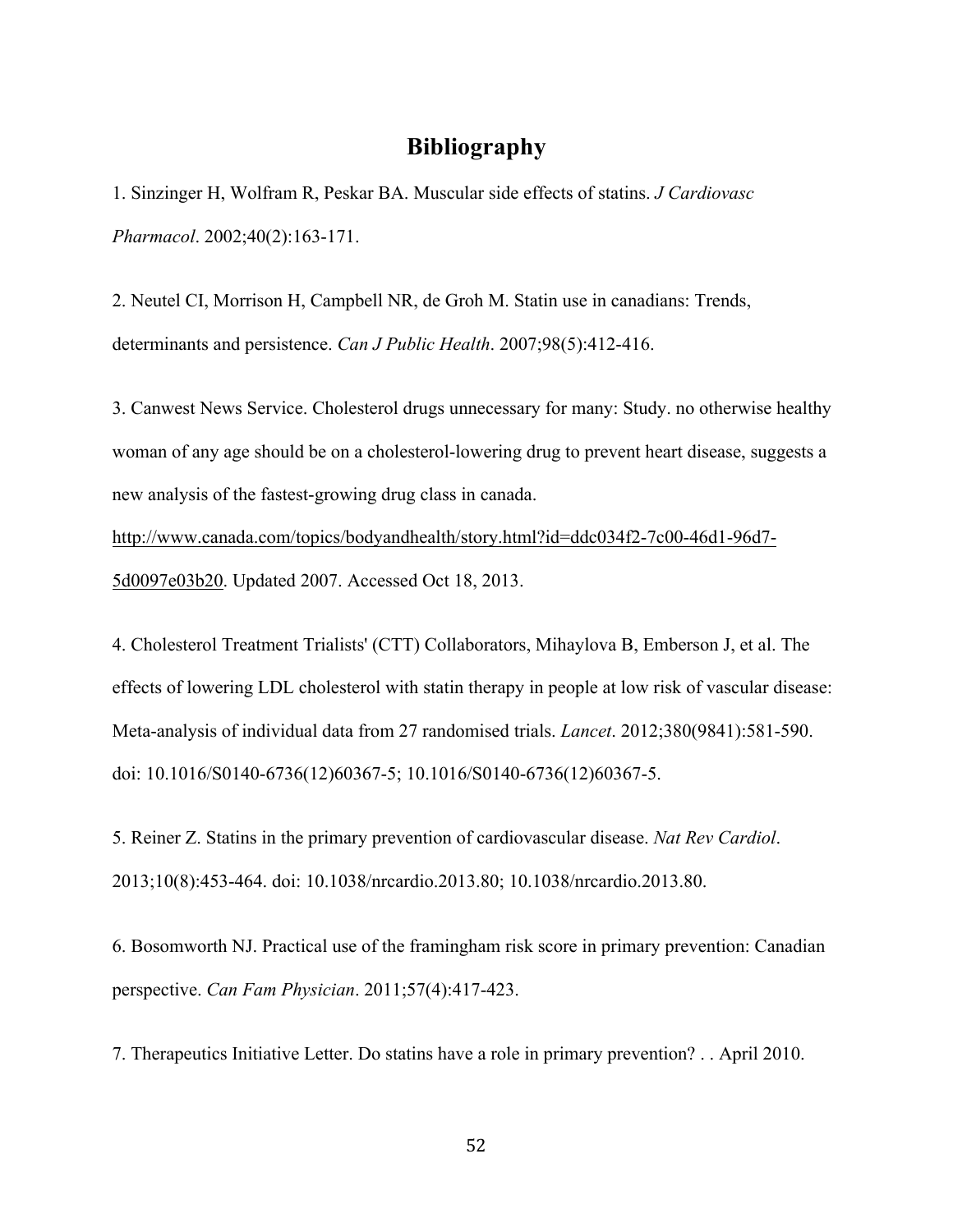8. Gotto AM,Jr, Boccuzzi SJ, Cook JR, et al. Effect of lovastatin on cardiovascular resource utilization and costs in the air force/texas coronary atherosclerosis prevention study (AFCAPS/TexCAPS). AFCAPS/TexCAPS research group. *Am J Cardiol*. 2000;86(11):1176- 1181.

9. Heart and Stroke Foundation. Statistics.

http://www.heartandstroke.com/site/c.ikIQLcMWJtE/b.3483991/#references. Updated 2013. Accessed September/10, 2013.

10. Statistics Canada. Canada health measures survey – cholesterol levels of canadians, 2009- 2011. http://www.statcan.gc.ca/pub/82-625-x/2012001/article/11732-eng.htm. Updated 2012. Accessed September/15, 2013.

11. Public Health Agency of Canada. Cardiovascular disease publications. http://www.phacaspc.gc.ca/cd-mc/cvd-mcv/index-eng.php. Updated 2013. Accessed Jan 1, 2015.

12. Eldon Smith and Members of the CHHS-AP Steering Committee. Canadian heart health strategy and action plan: Building a heart healthy canada . February 2009.

13. Tanuseputro P, Manuel DG, Leung M, Nguyen K, Johansen H, Canadian Cardiovascular Outcomes Research Team. Risk factors for cardiovascular disease in canada. *Can J Cardiol*. 2003;19(11):1249-1259.

14. American Heart Association. Good vs. bad cholesterol. http://www.heart.org/HEARTORG/Conditions/Cholesterol/AboutCholesterol/Good-vs-Bad-Cholesterol\_UCM\_305561\_Article.jsp. Updated 2013. Accessed November 17, 2013.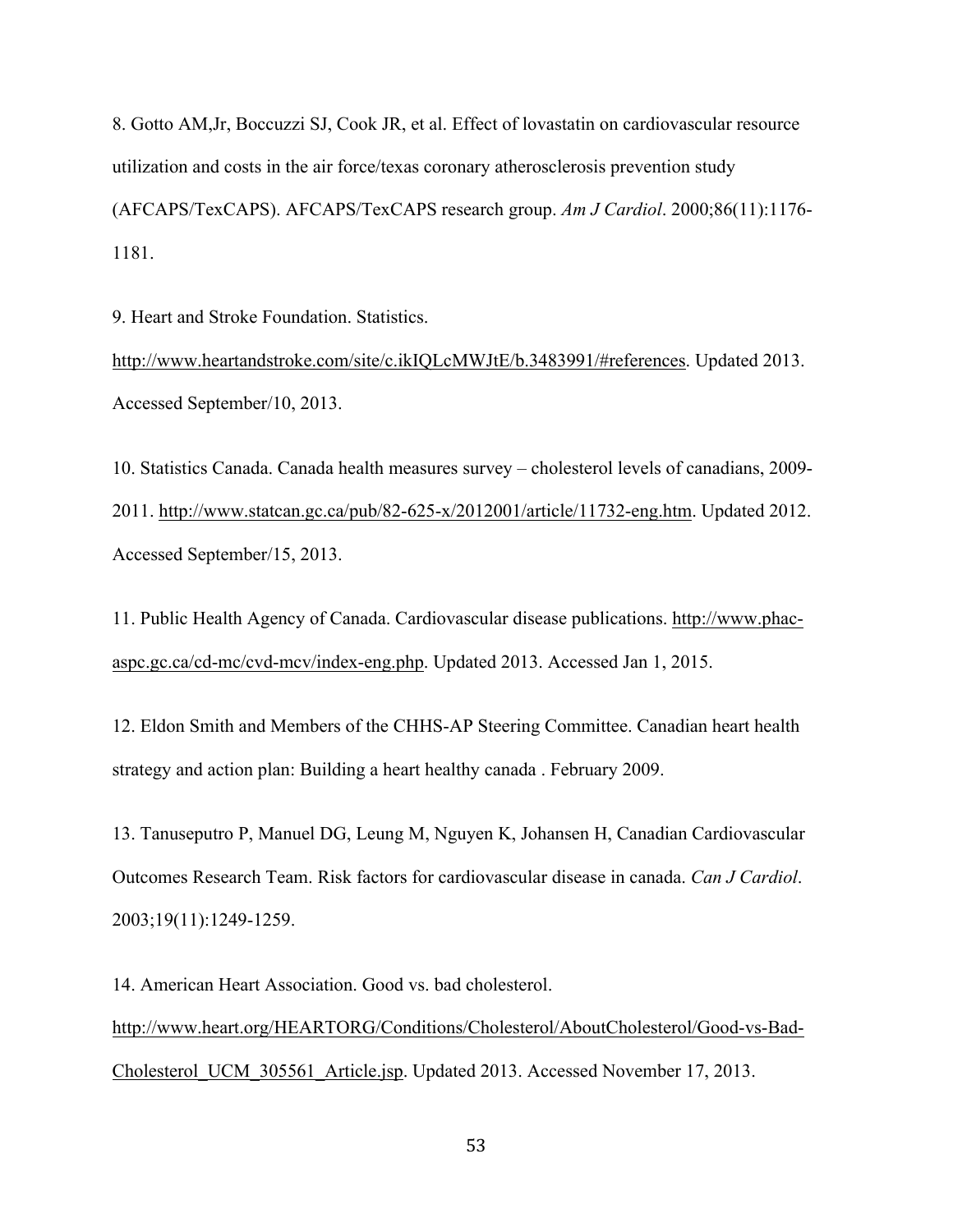15. De Meyer GR, Grootaert MO, Michiels CF, Kurdi A, Schrijvers DM, Martinet W. Autophagy in vascular disease. *Circ Res*. 2015;116(3):468-479. doi: 10.1161/CIRCRESAHA.116.303804.

16. Shanthi Mendis, Pekka Puska, Bo Norrving. Global atlas on cardiovascular disease prevention and control. . 2011.

17. Mayo Clinic. http://www.mayoclinic.org/diseases-conditions/high-blood-cholesterol/indepth/cholesterol-levels/ART-20048245. Updated 2012. Accessed January 30, 2015.

18. Anderson TJ, Gregoire J, Hegele RA, et al. 2012 update of the canadian cardiovascular society guidelines for the diagnosis and treatment of dyslipidemia for the prevention of cardiovascular disease in the adult. *Can J Cardiol*. 2013;29(2):151-167. doi: 10.1016/j.cjca.2012.11.032 [doi].

19. Levy D, Wilson PW, Anderson KM, Castelli WP. Stratifying the patient at risk from coronary disease: New insights from the framingham heart study. *Am Heart J*. 1990;119(3 Pt 2):712-7; discussion 717.

20. Setayeshgar S, Whiting SJ, Vatanparast H. Prevalence of 10-year risk of cardiovascular diseases and associated risks in canadian adults: The contribution of cardiometabolic risk assessment introduction. *Int J Hypertens*. 2013;2013:276564. doi: 10.1155/2013/276564; 10.1155/2013/276564.

21. Cooney MT, Dudina A, D'Agostino R, Graham IM. Cardiovascular risk-estimation systems in primary prevention: Do they differ? do they make a difference? can we see the future?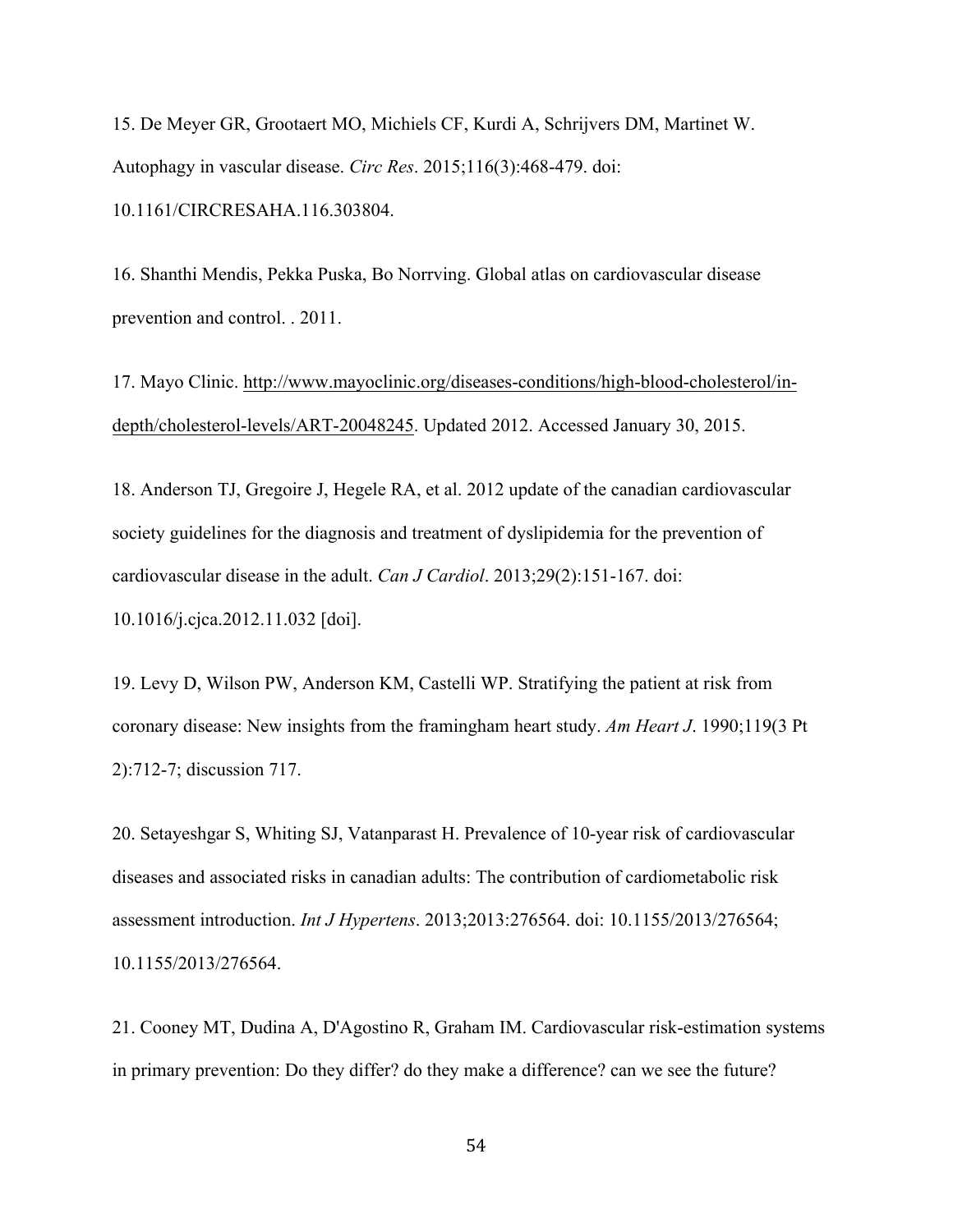*Circulation*. 2010;122(3):300-310. doi: 10.1161/CIRCULATIONAHA.109.852756; 10.1161/CIRCULATIONAHA.109.852756.

22. Jackevicius CA, Cox JL, Carreon D, et al. Long-term trends in use of and expenditures for cardiovascular medications in canada. *CMAJ*. 2009;181(1-2):E19-28. doi: 10.1503/cmaj.081913; 10.1503/cmaj.081913.

23. Wierzbicki AS, Poston R, Ferro A. The lipid and non-lipid effects of statins. *Pharmacol Ther*. 2003;99(1):95-112. doi: http://dx.doi.org/10.1016/S0163-7258(03)00055-X.

24. Brugts JJ, Yetgin T, Hoeks SE, et al. The benefits of statins in people without established cardiovascular disease but with cardiovascular risk factors: Meta-analysis of randomised controlled trials. *BMJ*. 2009;338:b2376. doi: 10.1136/bmj.b2376.

25. Maji D, Shaikh S, Solanki D, Gaurav K. Safety of statins. *Indian J Endocrinol Metab*. 2013;17(4):636-646. doi: 10.4103/2230-8210.113754; 10.4103/2230-8210.113754.

26. Norata GD, Tibolla G, Catapano AL. Statins and skeletal muscles toxicity: From clinical trials to everyday practice. *Pharmacological Research*. 2014;88(0):107-113. doi: http://dx.doi.org/10.1016/j.phrs.2014.04.012.

27. Guyton JR, Bays HE, Grundy SM, Jacobson TA. An assessment by the statin intolerance panel: 2014 update. *Journal of Clinical Lipidology*. 2014;8(3, Supplement):S72-S81. doi: http://dx.doi.org/10.1016/j.jacl.2014.03.002.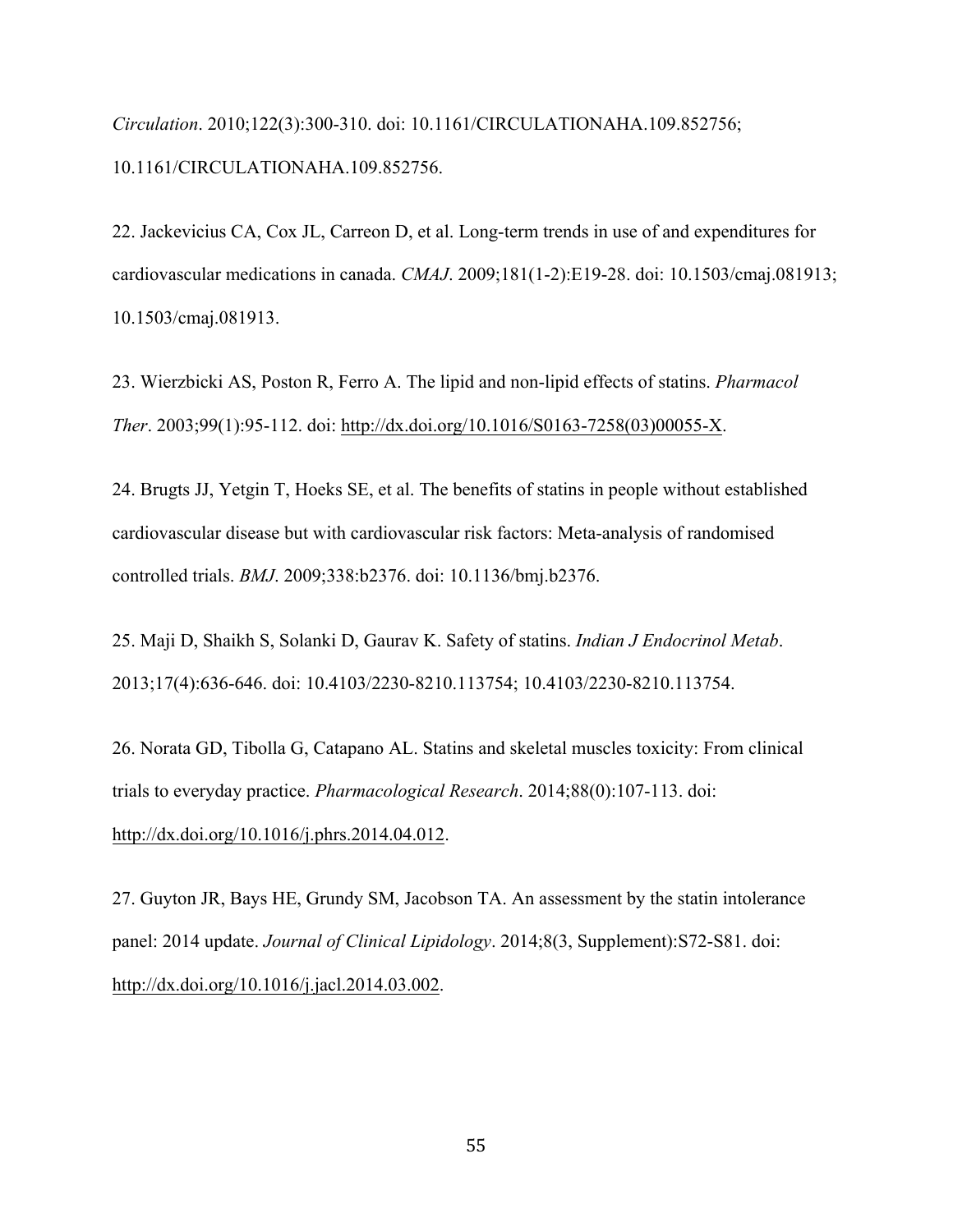28. Golomb BA, Evans MA. Statin adverse effects : A review of the literature and evidence for a mitochondrial mechanism. *Am J Cardiovasc Drugs*. 2008;8(6):373-418. doi: 10.2165/0129784- 200808060-00004.

29. Martin SS, Blumenthal RS, Miller M. LDL cholesterol: The lower the better. *Med Clin North Am*. 2012;96(1):13-26. doi: http://dx.doi.org/10.1016/j.mcna.2012.01.009.

30. Edouard Lecarpentier, Olivier Morel, Thierry Fournier, Elisabeth Elefant, Pascale Chavatte-Palmer, Vassilis Tsatsaris. Statins and pregnancy: Between supposed risks and theoretical benefits . *Drugs*. 2012;72(6):773.

31. Maki KC, Ridker PM, Brown WV, Grundy SM, Sattar N, The Diabetes Subpanel of the National Lipid Association Expert,Panel. An assessment by the statin diabetes safety task force: 2014 update. *J Clin Lipidol*. 2014;8(3 Suppl):S17-29. doi: 10.1016/j.jacl.2014.02.012 [doi].

32. Shah RV, Goldfine AB. Statins and risk of new-onset diabetes mellitus. *Circulation*. 2012;126(18):e282-4. doi: 10.1161/CIRCULATIONAHA.112.122135 [doi].

33. Beckett RD, Schepers SM, Gordon SK. Risk of new-onset diabetes associated with statin use. *SAGE Open Med*. 2015;3:2050312115605518. doi: 10.1177/2050312115605518 [doi].

34. Bernardi A, Rocha VZ, Faria-Neto JR. Use of statins and the incidence of type 2 diabetes mellitus. *Rev Assoc Med Bras*. 2015;61(4):375-380. doi: 10.1590/1806-9282.61.04.375 [doi].

35. Agouridis AP, Kostapanos MS, Elisaf MS. Statins and their increased risk of inducing diabetes. *Expert Opin Drug Saf*. 2015;14(12):1835-1844. doi: 10.1517/14740338.2015.1096343 [doi].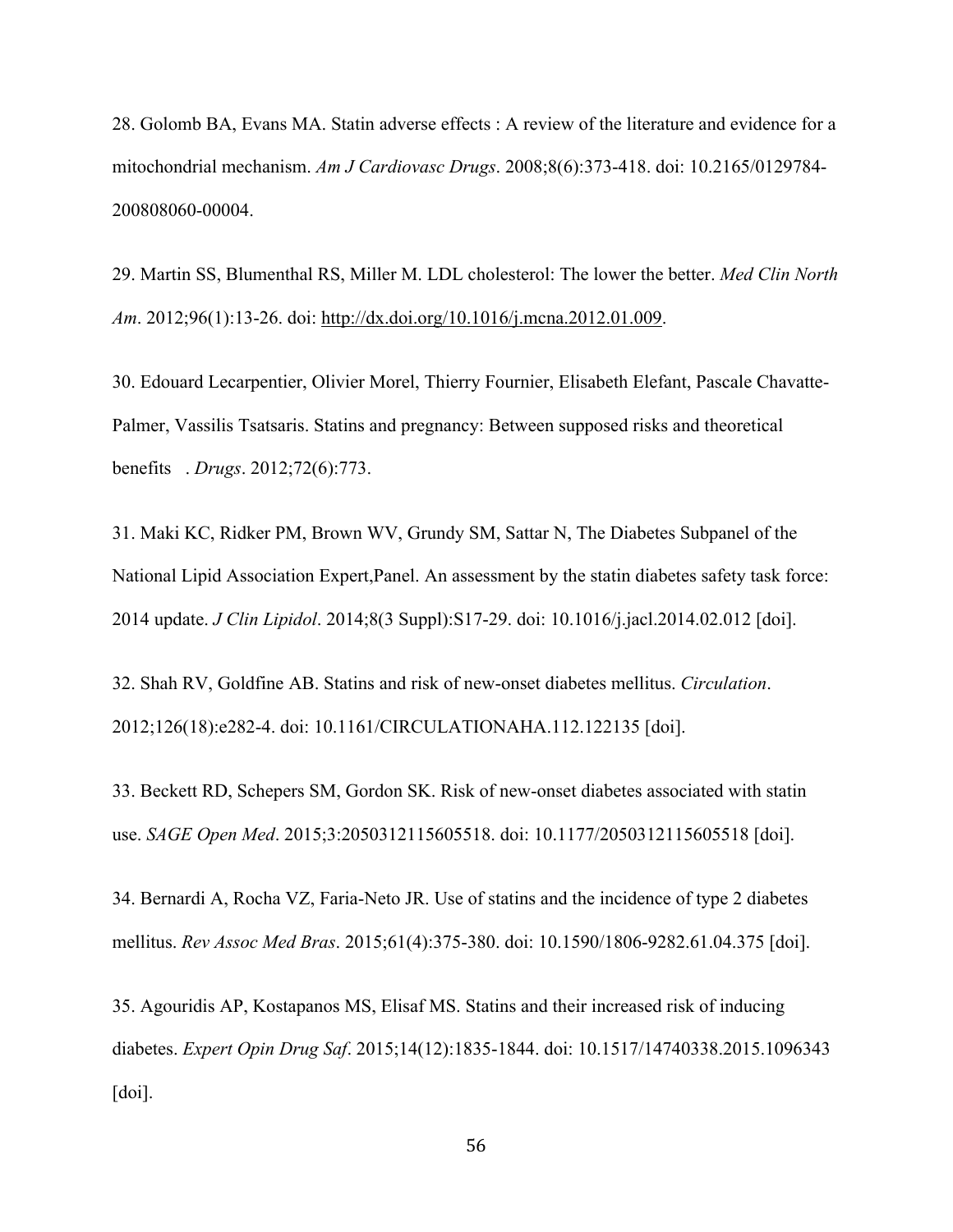36. Soverow J, Watson K. Is there sufficient enhancement of the reduction in CVD rates after a decade of statin therapy to justify continuation? *Curr Atheroscler Rep*. 2014;16(8):432-014- 0432-2. doi: 10.1007/s11883-014-0432-2; 10.1007/s11883-014-0432-2.

37. Shalev V, Goldshtein I, Porath A, Weitzman D, Shemer J, Chodick G. Continuation of statin therapy and primary prevention of nonfatal cardiovascular events. *Am J Cardiol*. 2012;110(12):1779-1786. doi: 10.1016/j.amjcard.2012.08.013; 10.1016/j.amjcard.2012.08.013.

38. Center for Disease Control. Levels of disease prevention.

http://www.cdc.gov/excite/skincancer/mod13.htm. Updated April 24 2007. Accessed November 17, 2013.

39. Ray KK, Seshasai SR, Erqou S, et al. Statins and all-cause mortality in high-risk primary prevention: A meta-analysis of 11 randomized controlled trials involving 65,229 participants. *Arch Intern Med*. 2010;170(12):1024-1031. doi: 10.1001/archinternmed.2010.182; 10.1001/archinternmed.2010.182.

40. Shepherd J, Cobbe SM, Ford I, et al. Prevention of coronary heart disease with pravastatin in men with hypercholesterolemia. west of scotland coronary prevention study group. *N Engl J Med*. 1995;333(20):1301-1307. doi: 10.1056/NEJM199511163332001.

41. Ridker PM, Danielson E, Fonseca FA, et al. Rosuvastatin to prevent vascular events in men and women with elevated C-reactive protein. *N Engl J Med*. 2008;359(21):2195-2207. doi: 10.1056/NEJMoa0807646; 10.1056/NEJMoa0807646.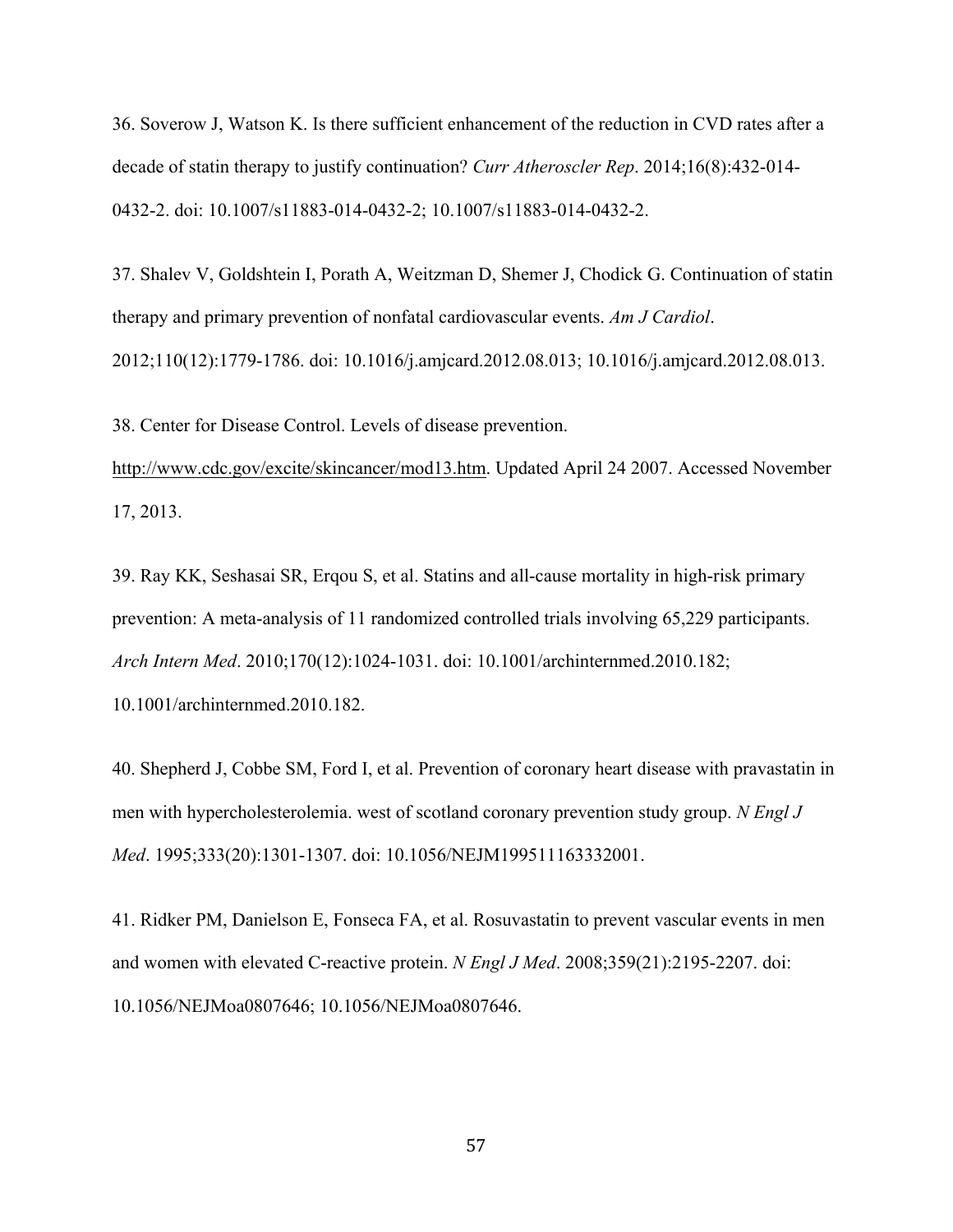42. Ridker PM. The JUPITER trial: Results, controversies, and implications for prevention. *Circ Cardiovasc Qual Outcomes*. 2009;2(3):279-285. doi: 10.1161/CIRCOUTCOMES.109.868299; 10.1161/CIRCOUTCOMES.109.868299.

43. Ford I, Murray H, Packard CJ, Shepherd J, Macfarlane PW, Cobbe SM. Long-term follow-up of the west of scotland coronary prevention study. *N Engl J Med*. 2007;357(15):1477-1486. http://dx.doi.org/10.1056/NEJMoa065994. doi: 10.1056/NEJMoa065994.

44. Robinson JG. Starting primary prevention earlier with statins. *Am J Cardiol*. 2014;114(9):1437-1442. doi: 10.1016/j.amjcard.2014.07.076; 10.1016/j.amjcard.2014.07.076.

45. Dunlop S, Coyte PC, McIsaac W. Socio-economic status and the utilisation of physicians' services: Results from the canadian national population health survey. *Soc Sci Med*. 2000;51(1):123-133.

46. CPCSSN. Canadian primary care sentinel surveillance network: Potential sentinels. http://cpcssn.ca/sentinel/potential-sentinels/. Updated 2013. Accessed November 1, 2013.

47. The College of Family Physicians of Canada. What is... CPCSSN? http://www.cfpc.ca/What\_Is\_CPCSSN/. Updated 2015. Accessed Jan 10, 2015.

48. Kadhim-Saleh A, Green M, Williamson T, Hunter D, Birtwhistle R. Validation of the diagnostic algorithms for 5 chronic conditions in the canadian primary care sentinel surveillance network (CPCSSN): A kingston practice-based research network (PBRN) report. *J Am Board Fam Med*. 2013;26(2):159-167. doi: 10.3122/jabfm.2013.02.120183; 10.3122/jabfm.2013.02.120183.